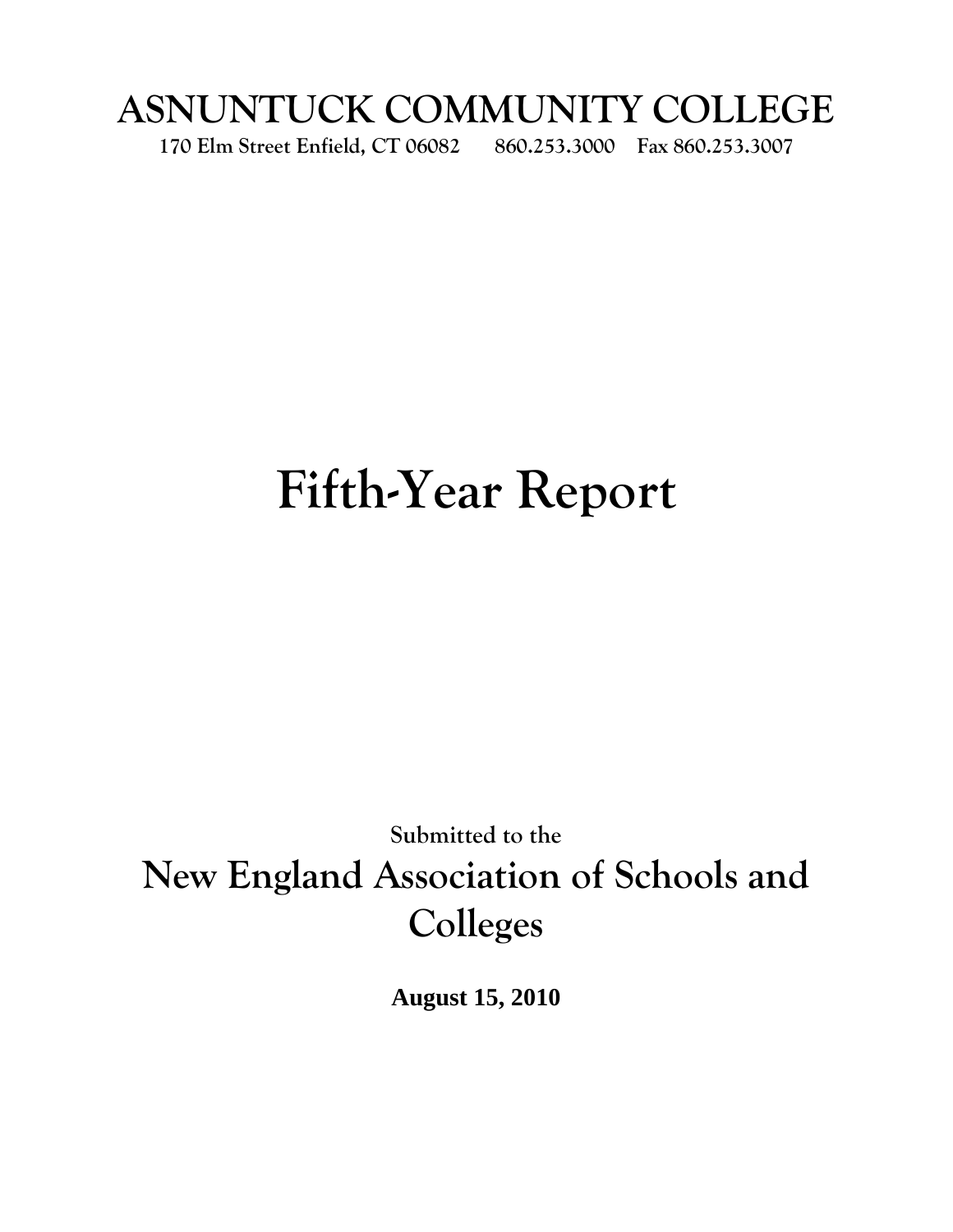## **Asnuntuck Community College Fifth-Year NEASC Report**

## **Table of Contents**

| I.                                                                                                                                                       | Introduction and Statement on Report Preparation                                                                                                                                                                                                                                                                                                                                                                                                                                                                                                                                    | 3                                                              |
|----------------------------------------------------------------------------------------------------------------------------------------------------------|-------------------------------------------------------------------------------------------------------------------------------------------------------------------------------------------------------------------------------------------------------------------------------------------------------------------------------------------------------------------------------------------------------------------------------------------------------------------------------------------------------------------------------------------------------------------------------------|----------------------------------------------------------------|
| <b>Institutional Overview</b><br>II.                                                                                                                     |                                                                                                                                                                                                                                                                                                                                                                                                                                                                                                                                                                                     | $\overline{\mathcal{U}}$                                       |
|                                                                                                                                                          | III. Response to Areas of Special Emphasis                                                                                                                                                                                                                                                                                                                                                                                                                                                                                                                                          | 10                                                             |
| O<br>$\circ$<br>$\circ$                                                                                                                                  | Ensuring Institution is financially stable<br>Implementing a system of institutional assessment<br>Evaluation of the new system of institutional governance                                                                                                                                                                                                                                                                                                                                                                                                                         |                                                                |
| IV. The Standards                                                                                                                                        |                                                                                                                                                                                                                                                                                                                                                                                                                                                                                                                                                                                     |                                                                |
| Standard 1<br>Standard 2<br>Standard 3<br>Standard 4<br>Standard 5<br>Standard 6<br>Standard 7<br>Standard 8<br>Standard 9<br>Standard 10<br>Standard 11 | Mission and Purpose<br>Planning and Evaluation<br>Organization and Governance<br>Academic Program<br>Faculty<br>Students<br>Library and Other Information Resources<br>Physical and Technical Resources<br><b>Financial Resources</b><br>Public Disclosure<br>Integrity                                                                                                                                                                                                                                                                                                             | 14<br>17<br>22<br>26<br>36<br>39<br>45<br>49<br>53<br>56<br>58 |
| Current and Future Plans<br>V.                                                                                                                           |                                                                                                                                                                                                                                                                                                                                                                                                                                                                                                                                                                                     | 62                                                             |
| VI. Appendices                                                                                                                                           | A. Data First Forms: General Information and Standards 1-11<br>(Organization Charts included here.)<br>B. Student Success Form (Series E 1a and 1b).<br>C. Student Success Form (Series S)<br>D. Additional Supporting Materials:<br>1. College and Division Mission Statements<br>2. Strategic Plan 2008-2011<br>3. Technology Strategic Plan 2009-2011<br>4. College Council Charter (Revised 2009)<br>5. Charges to Newly Established Governance Committees<br>6. Institutional Effectiveness Survey<br>7. ACC Foundation Mini-Grants<br>8. Academic Skills Center Annual Report |                                                                |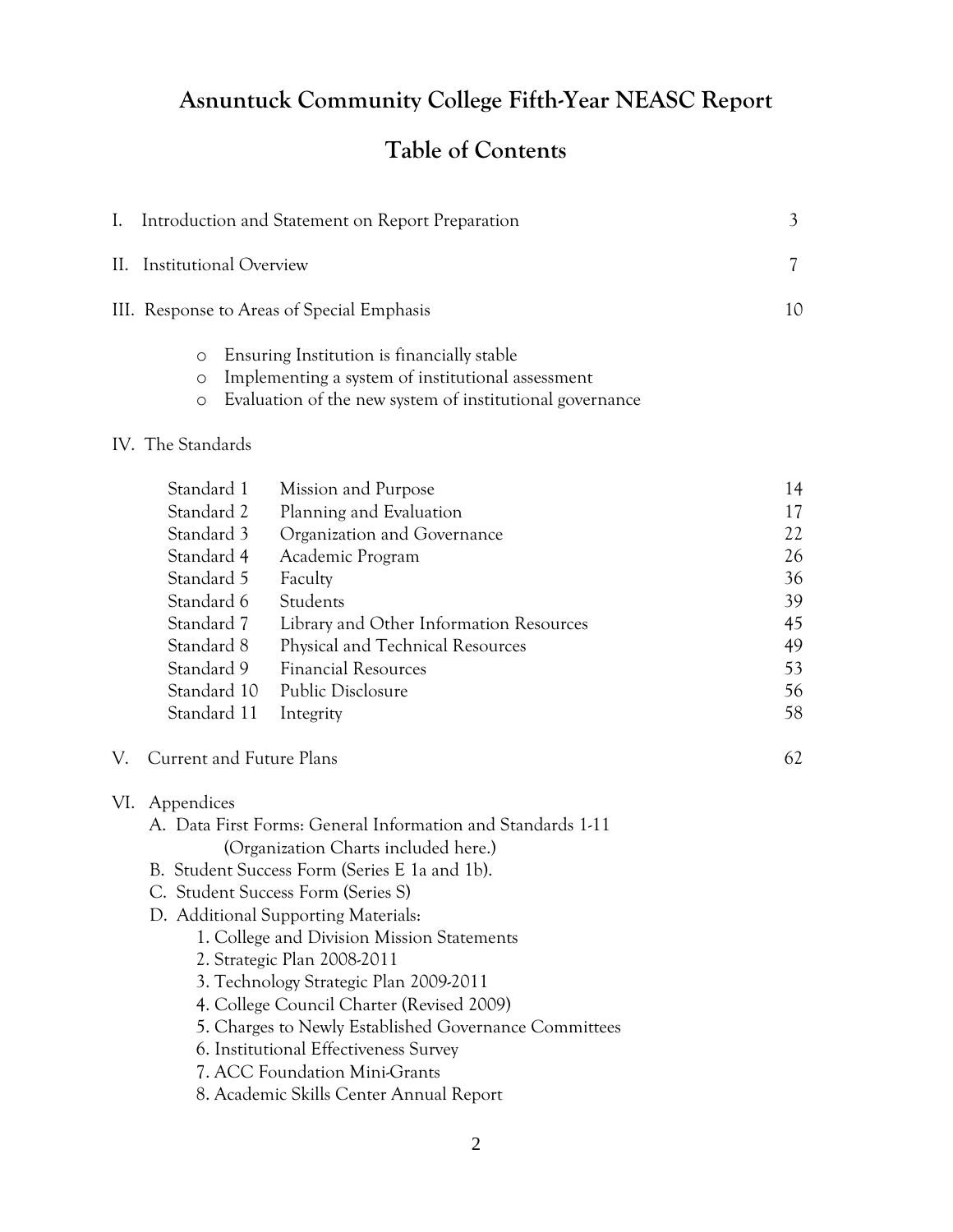## **Introduction and Statement on Report Preparation**

Asnuntuck Community College (ACC) completed its last self-study and NEASC site visit in 2005. At the time of ACC's continued accreditation (April 20, 2006), the college was asked to submit a two-year progress report that focused on five areas of special emphasis (ASE's): planning, governance, academic assessment, faculty evaluation, and information literacy.

The report submitted in March 2008 can be summarized as follows:

The report discusses college-wide improvements to planning and budget procedures. Specific attention is given to strategies developed to use data when setting priorities and to link our priorities to resource allocation. The successful adoption of our governance system is reviewed, and the progress made in student learning outcomes, program review, and graduation learning competencies. The discussion includes a particular focus on information literacy. The process for faculty evaluation is defined and its current status summarized.

We were also asked to address the following three ASE's in our fifth-year interim report: our continuing success in ensuring financial stability, implementing institutional assessment, and evaluating the effectiveness of governance. These are addressed in Section III of this report. Updated information on the five ASE's from the 2008 progress report is included within the appropriate Standard.

The period since Asnuntuck submitted its progress report has been one of exciting enrollment increases, academic program growth, student life enhancements, expansion of non-credit offerings, technology and classroom upgrades, and improvements of the facility. This period has also been one of budget challenges and personnel changes due to retirements.

In fiscal year 2009, the state of Connecticut offered a retirement incentive program that resulted in Asnuntuck Community College losing many senior faculty and staff. The impact of such losses to a small college cannot be overstated. To offer a few examples:

- In September 2008, we had 30 full-time faculty; in September 2009, we had 21.
- Our entire Admissions Department retired.
- 50 percent of our Business Office staff retired.
- Our Director of Continuing Education retired, leaving, at the time, only one member of the President's Cabinet who has worked at the college for longer than two years.

These changes created challenges and opportunities. As this report demonstrates, we successfully faced the former and were able to maximize the latter. This was achieved by focusing our priorities and keeping students and learning at the forefront of our decision-making.

Preliminary preparation of this report began in August 2009, with the understanding that the better part of the analysis of data, reflection, and writing would be completed throughout the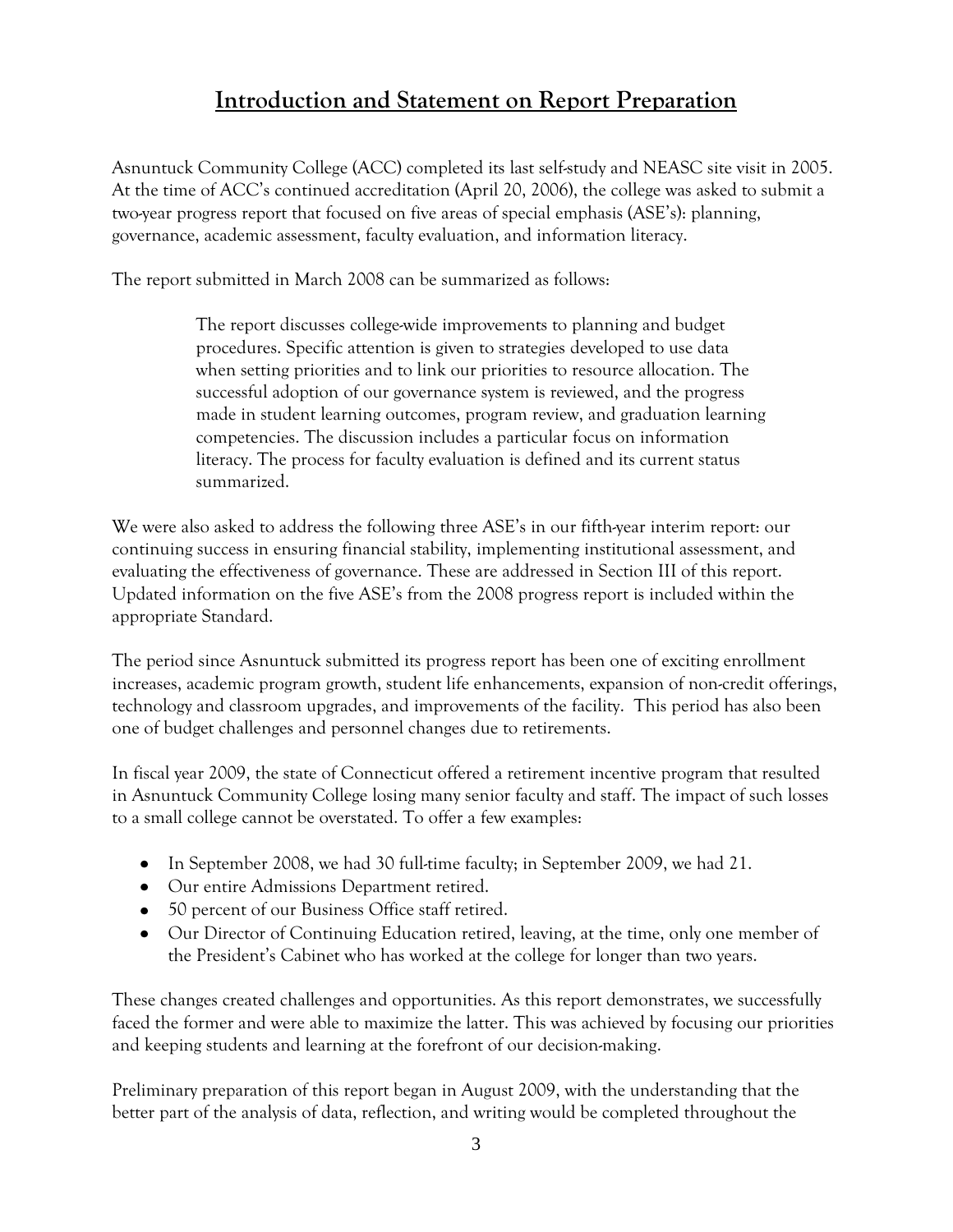spring semester. The budget approvals to refill positions came in August 2009 and during the fall semester, the entire campus was involved in refilling the positions left vacant by retirements.

At a college-wide professional day on August 27, 2009, the Dean of Academic Affairs led a discussion entitled, "NEASC Fifth-Year Report: First Steps." At this and subsequent meetings during the fall semester, decisions were made regarding Data First Forms and the report committee structure. As most faculty and staff members felt that the structure used for the 2005 self-study worked well, it was agreed that we would proceed in a similar fashion. The Dean of Academic Affairs, the Director of Institutional Research, and Jean Egan (a senior faculty member) would offer general oversight and support. Professor Egan was granted a course release for spring 2010.

On October 8, 2009, members of Cabinet, the Director of Institutional Research, and the academic department chairs attended the training on Data First Forms held at Middlesex Community College (CT). On November 13, 2009, Robert Froh visited Asnuntuck Community College, and the President, Cabinet, and Director of Institutional Research met with him in a productive question and answer session.

At the January professional days, two sessions were dedicated to the report. One focused on the Data First Forms, and the second was a college-wide kick-off meeting at which timelines and specific guidance were distributed to committees. Committees chose their own co-chairs with the stipulation that one should be faculty and one should be a staff member. Students and adjunct faculty participated as well. Each committee was assigned a Cabinet member who was available as a resource, but who did not attend committee meetings and did not contribute to the draft reports. The process was highly participatory with over 90 percent of full-time faculty and staff serving on a committee.

All committees began working immediately on completing the Data First Forms. On February 26, Professor Egan offered an open forum Q&A to address questions and concerns that were emerging as the committees proceeded. Professor Egan also served as liaison between committees and worked closely with the Director of Institutional Research to ensure the committees received the data they needed. Professor Egan oversaw deadlines and the review of drafts written by the committees. During the last two weeks of April, the committees reviewed and commented on all drafts. During the first two weeks of May, the drafts were reviewed and commented on by the entire campus community, including members of the President's Cabinet. All reviews were conducted electronically to encourage participation and feedback. Final revisions were completed during June and July. A draft report was submitted to NEASC staff for comments in mid-July.

The Committee assignments were as follows:

#### **General oversight and NEASC Liaisons**:

Barbara McCarthy, Dean of Academic Affairs Jean Egan, Professor of Psychology, Sociology and Management Qing Mack, Institutional Research Director

#### **Committee for Standards 1, 2, and 3**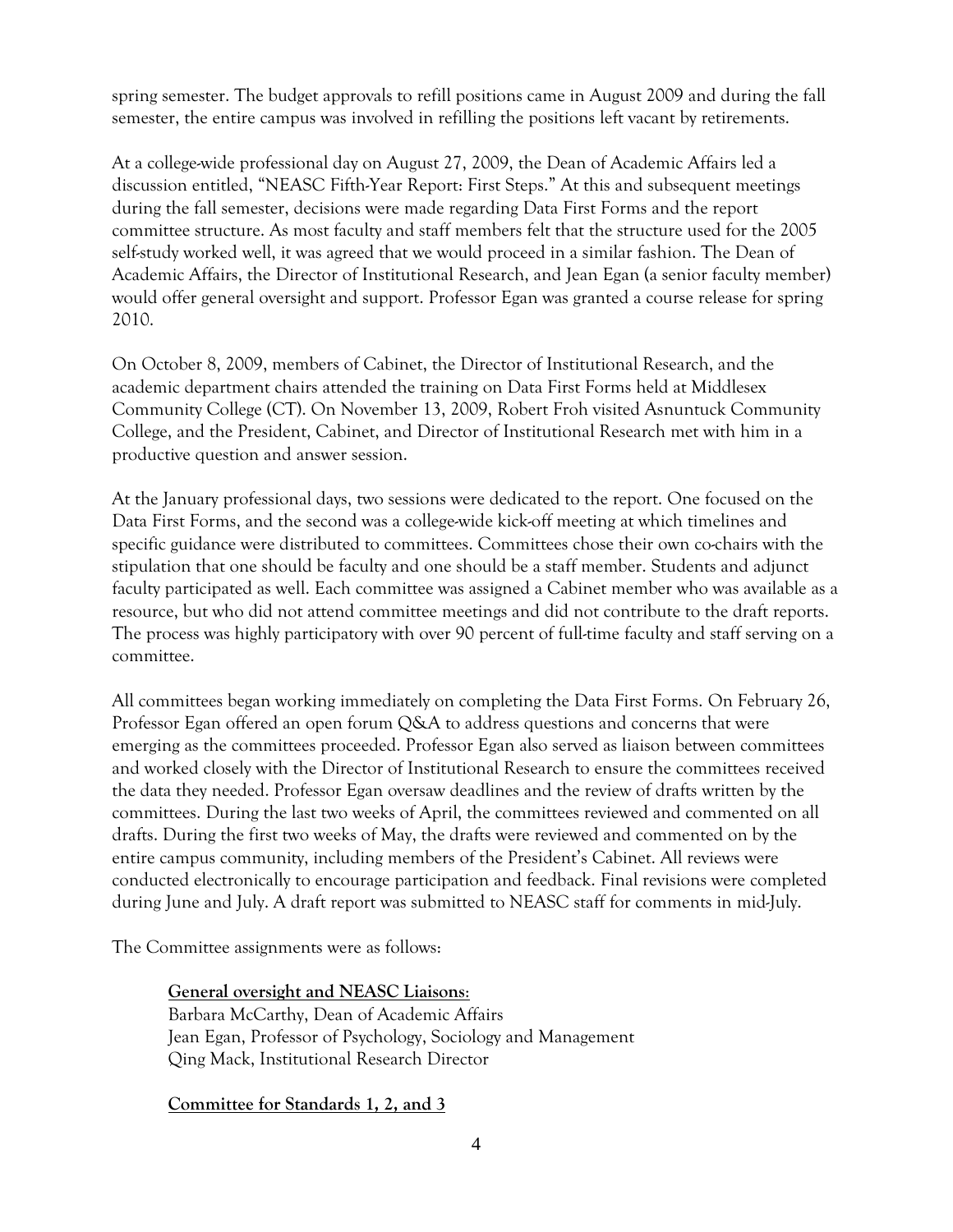**Pat Hirschy, co-chair, Professor of Mathematics**

**Tom Vesci, co-chair, Media Services Director**

 Donna Jones Searle, Director of Financial Aid Bev Jemison, Student Services Counselor Faye Campbell, Administrative Assistant David Dardanelli, College Council Student Representative *Cabinet Resource: Barbara McCarthy, Dean of Academic Affairs*

#### **Committee for Standard 4**

**Lou Sapia, co-chair, Instructor of Computer and Information Systems Cathy Juozokas**, **co-chair, Director, Academic Skills Center** Donna Landerman, Professor of Sociology and Psychology Teresa Foley, Instructor of Mathematics Nick Lefakis, Professor of Accounting Don Boyd, Professor of Criminal Justice Mike Rood, Professor of Psychology Tim St. James, Director of Admissions Stacy Lanigan, Associate Director, Career Services /Admissions Andrea Skidgel, Office Assistant Debbie Matusko, Secretary II Chris Hanecak, Information Technology Network Manager Jessica Campbell, Administrative Assistant *Cabinet Resource: Barbara McCarthy, Dean of Academic Affairs*

#### **Committee for Standards 5 and 7**

**Vince Motto, co-chair, Professor of Mathematics/Computer and Information Systems Ravil Veli, co-chair, Director of Library Services** Jean Egan, Professor of Psychology, Sociology, and Management Pam Keenan, Children's Reading Room Assistant Maria Ragno, Assistant Registrar Edwina Trentham, Professor of English Maki McHenry, Student Services Counselor Elle Van Dermark, Instructor of History Sage LaCroix, Instructor of Biology Heidi Fitzgerald, Instructor of Business Bob Bressani, Instructor of Business & Industry Services *Cabinet Resource: Katie Watkins, Dean of Student Services*

#### **Committee for Standard 6**

**Karen Dardanelli, co-chair, Evening Coordinator Cheryl Turgeon, co-chair, Associate Professor of Computer and Information Systems** Michaela Mullarkey, Associate Professor of Developmental Studies Beth Egan, Associate Director of Financial Aid Jenna Crawford, Administrative Assistant Susan Briggs, Program Specialist, Center for Professional and Community Education Michelle Coach, Instructor of Biology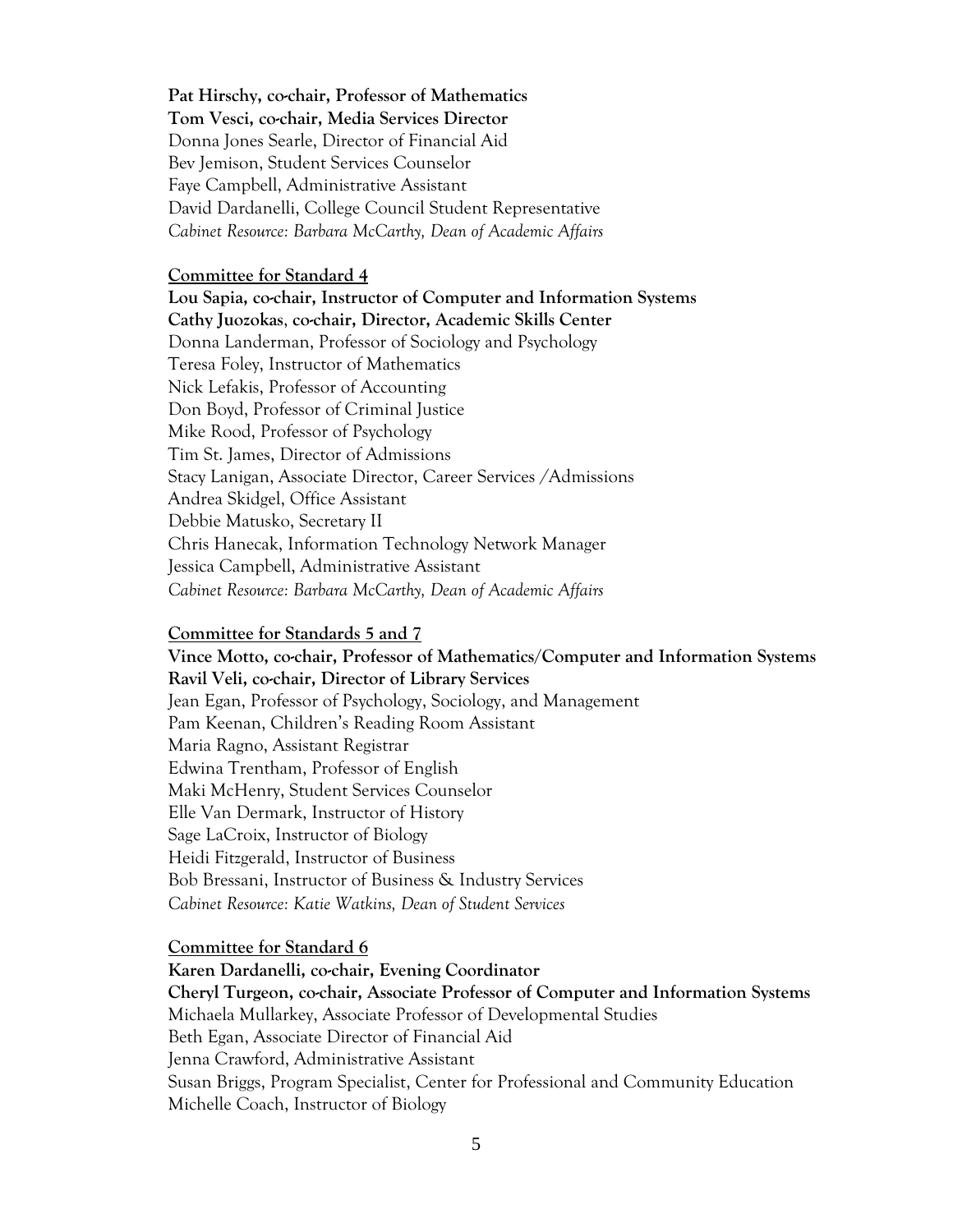Chris Foster, Manufacturing Technology *Cabinet Resource: Katie Watkins, Dean of Student Services*

#### **Committee for Standards 8 and 9**

**Jim Wilkinson, co-chair, Associate Professor of Business Joe Muller, co-chair, Building Superintendent I** Lynn Gregor, Director of Information Technology Tom Cardarella, Instructor of Business & Industry Services Amanda Baron, Secretary II Julie Cotnoir, College Career Pathways Coordinator & Retention Specialist Gail Labbadia, Registrar *Cabinet Resource: Tim Hurlock, Dean of Administrative Services*

**Committee for Standards 10 and 11** 

**John Sheirer, co-chair, Professor of English Katie O'Connell, co-chair, Director of Educational Technology** Kathleen Morrison, Executive Assistant to the President Zakiah Barksdale, Professor of English Maura Gardiner, Director of Business & Industry Services Cheryl Cyr, AAO/Coordinator of HRMS Jodi Weller, Financial Aid Assistant Duncan Morris, Fiscal Administrative Officer Maria Patenaude, Secretary I Ben Durant, Media Specialist Wendy Nelson, Assistant Professor of Communications and Broadcasting Stan Kochanek, Instructor of Business & Industry Services *Cabinet Resource: Joe Bleicher, Director of Human Resources*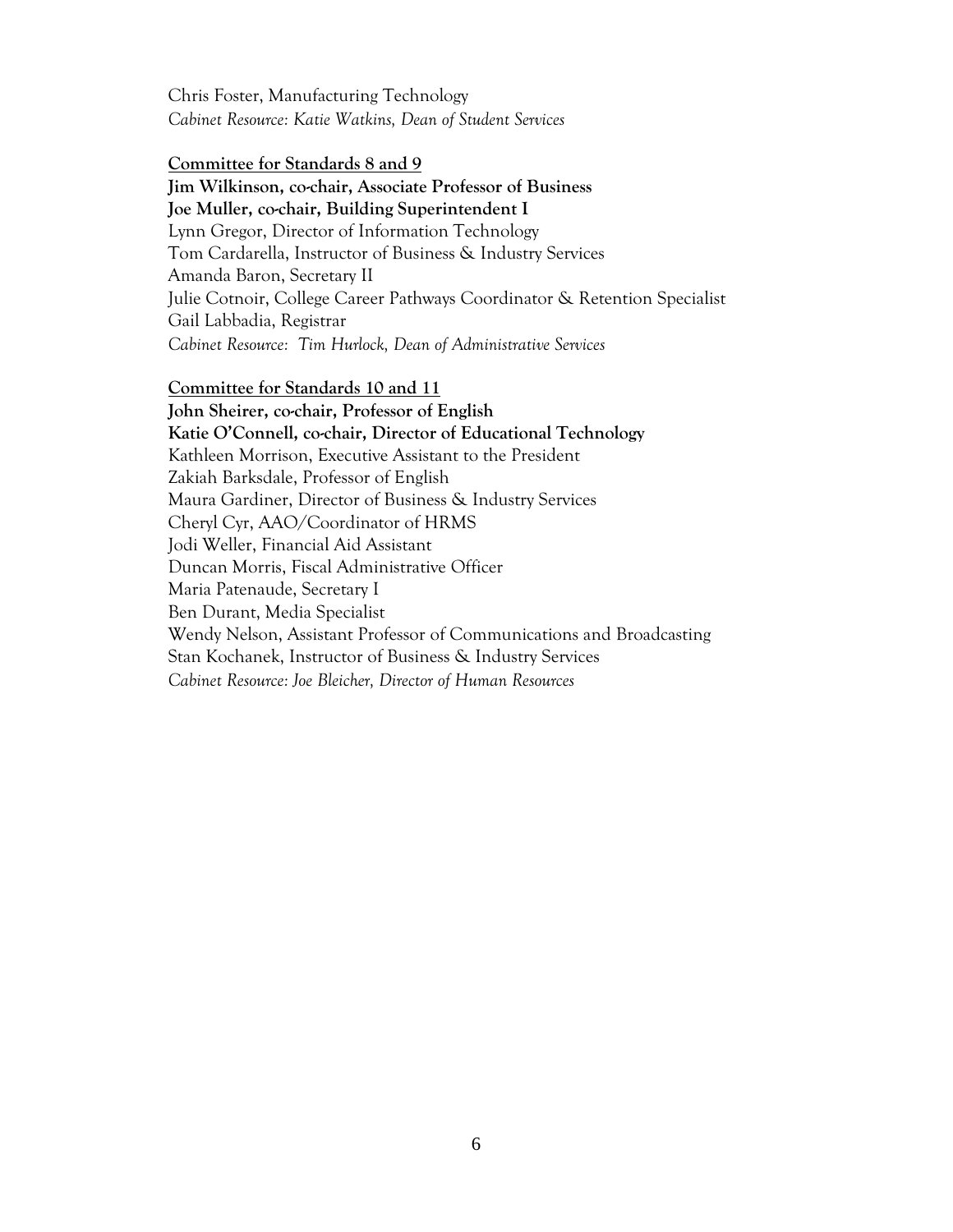## **Institutional Overview**

Asnuntuck Community College is a comprehensive public two-year college, one of twelve in the state system, in its fourth decade of service to the citizens of north central Connecticut. Our fall 2009 credit enrollment was 1,808 students (1,013 FTE), and our spring 2010 credit enrollment was 1,789 students (995 FTE). During academic year 2009-2010, we also served 1,402 students (totaling 2,262 seats) through our non-credit programs.

ACC is authorized to grant certificates and associate's degrees by the Connecticut Board of Governors of Higher Education (BOGHE). Our degree programs in Liberal Arts, Business, and Computer Information Systems are designed for transfer. Our career programs and certificates are in Early Childhood Education, Criminal Justice, Human Services, and Manufacturing Technology. Most career programs have career ladder options. We provide workforce development with a variety of non-credit programs with a special focus in Allied Health**.** We also offer credit courses in the six corrections institutions located in our service area.

## **Significant Developments**

**Continued Enrollment Growth:** The main campus headcount increased 7 percent in both of the last two semesters, with fall enrollment rising to 1,715 from 1,607 in 2008 and spring enrollment growing to 1,708 from 1,598 in 2009. Moreover, our FTE enrollment reached 1,013, surpassing the 1,000 plateau for the first time in the history of the college.

**High Degree Completion and Graduation Rates:** Asnuntuck Community College was ranked fourth in the Connecticut Department of Higher Education's *Report on 2006-2007 Degrees Conferred by Connecticut Institutions of Higher Education,* having increased degrees conferred by 32 percent between 2002 and 2007. The 2007-2008 edition of the same report showed that Asnuntuck was the only community college in the state showing growth in degrees granted in the engineering and technology field. The college has for some time had the highest graduation rate within the Connecticut Community College system. In 2009, we reported a 29 percent graduation rate to the U.S. Department of Education (IPEDS).

**Growth of Academic Programs:** As shown in the Standard Four Data First Forms, most associate degrees have shown significant growth since 2005. The Liberal Arts program grew 81 percent in the past four years, Human Services grew 38 percent, Computer Information Systems and General Studies both grew more than 20 percent, and Criminal Justice grew 18 percent. Enrollments in Early Childhood Education dropped four years ago, but have grown by 29% in the last three years. The Manufacturing Technology area has shown growth in both the number of certificate programs and the number of students in the programs. The number of certificates awarded grew from 66 in 2009 to 234 in 2010. Certificate programs grew from four to nine.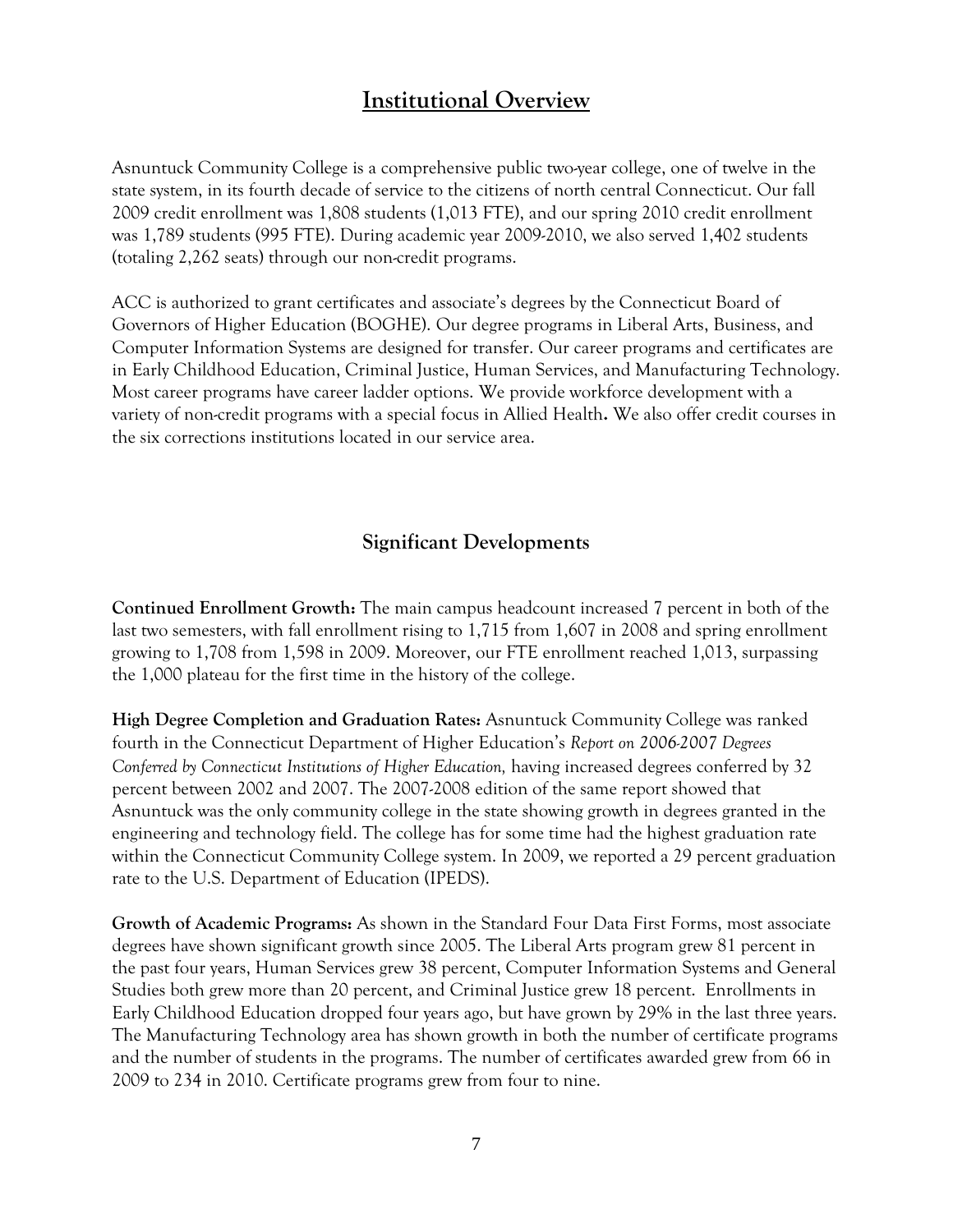**Improvements to Academic Programs:** The Early Childhood Education program is a candidate for accreditation by the National Association for the Education of Young Children (NAEYC). The site visit is scheduled for October 2010. Programming in Manufacturing Technology now includes Welding, Lean Manufacturing, and career-ladder certificates that prepare students to move from the shop floor to entry-level management positions. Program reviews in Communication and Computer Information Systems have resulted in substantial program modifications and new relevant certificates. A two-year review of the Liberal Arts program resulted in significant changes to degree requirements that have already improved retention and program transferability.

**Retirements and Personnel Changes:** When the State of Connecticut offered a Retirement Incentive Plan effective July 2009, thirteen Asnuntuck employees took advantage of the offer. With the Retirement Incentive Program (RIP), we were reduced by one-third of our faculty, onehalf of our Business Office, and the entire Admissions Office. In the fall 2009 semester, eleven searches were conducted: five full-time faculty, two ACL professionals, three classifieds, and one manager. Virtually all of the college's permanent staff was involved in the searches. Over 1,200 resume packets were received and reviewed. In the spring 2010 semester, three additional full-time faculty searches were conducted, with approximately 400 resumes received. Additionally, an Acting Director of Workforce Development and Continuing Education was hired in April 2010. The scope of the recruiting effort was unprecedented in the history of the college.

**Orientation of New Employees:** The Human Resources Department developed a "New Hire Orientation" so that new staff could receive relevant information about benefits, policies, and procedures, electronically and instantaneously. Feedback indicates that it was well-received, and answered most or all questions. Academic Affairs developed a year-long New Faculty Seminar for new faculty hires during 2008-9. Evaluations by the first participants were very positive. Both new and seasoned faculty urged us to offer the Seminar during spring 2010 for faculty hired in January. The Seminar will continue in the fall and include new hires made over the summer.

**Graduation Outcomes to Enhance General Education and Transfer:** In just two years, the faculty has developed new graduation outcomes (GO-RECAP) and agreed on rubrics and assessment strategies. In addition to input from student services and academic staff, every full-time faculty member served on one of the five RECAP teams. There is both strong consensus and ownership among the faculty regarding the initiative. Implementation will begin in academic year 2010-2011.

**Growth of Non-Credit Allied Health Programming:** A full-time Coordinator was hired to oversee all Allied Health Programs. The curricula have been reviewed to ensure appropriate coverage and employment readiness. Changes made following the review include: (1) adding "computerized" medical records software to both the Medical Assistant Program and the Medical Coding Program, (2) lengthening the two programs to improve workforce readiness, and (3) adding "minimum readiness criteria" that students must meet before placement into the Allied Health externship process. Asnuntuck's Allied Health Programs are approved by both the Connecticut Department of Labor and the Massachusetts Department of Workforce Development for Workforce Investment Act (WIA) funding.

**Balancing Enrollment Growth with Adequate Support Services:** The college has recognized the need to increase academic support services for students as enrollment has grown. The Academic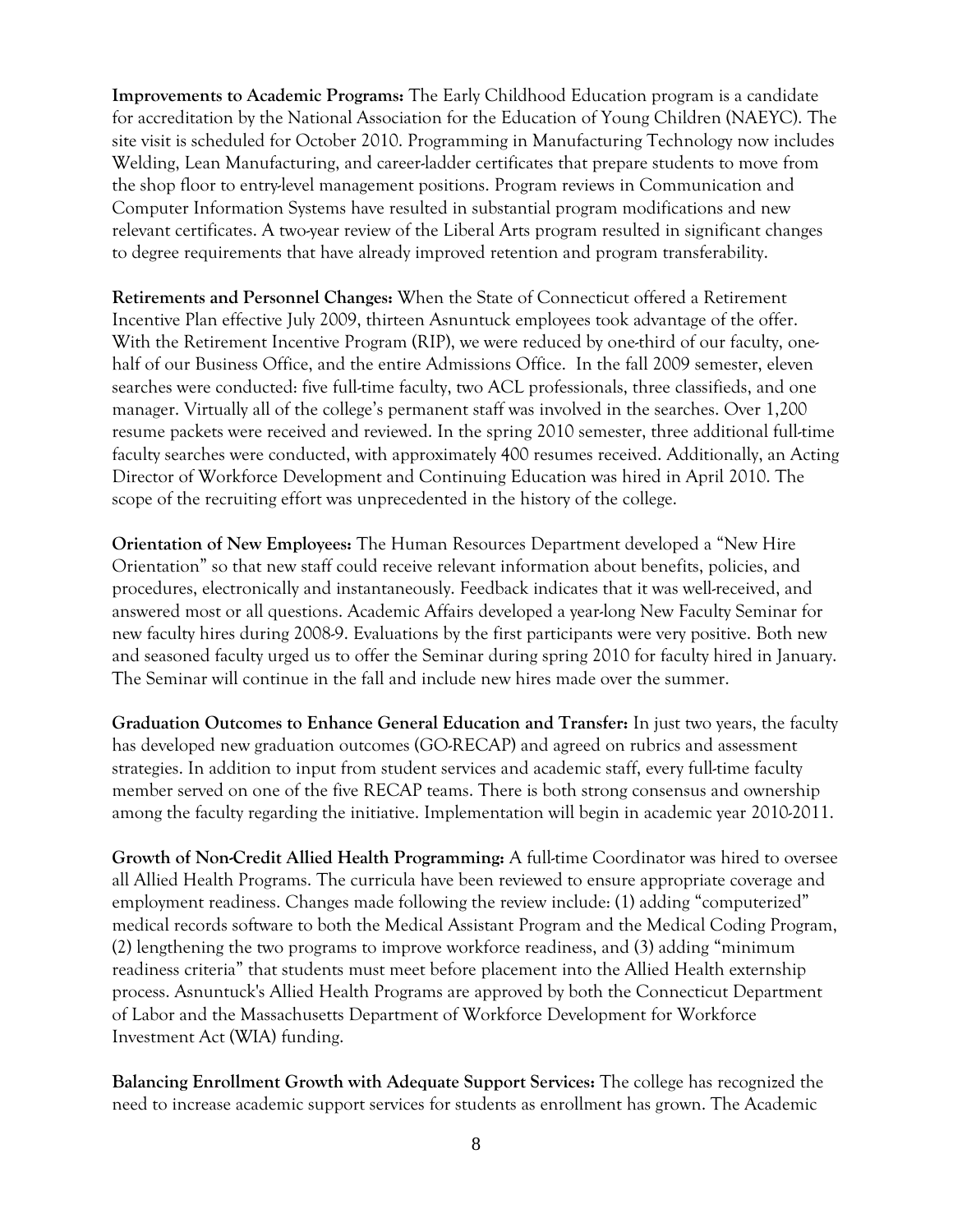Skills Center (ASC) has hired professional tutors and/or added tutoring hours in math, English, and science as enrollment in those areas has increased. The ASC has also identified a formula for assessing future tutoring needs based on enrollment. In addition to increased tutoring, the ASC created a calculator lending library and developed and promoted other student-success initiatives, such as classroom study-skills workshops. Student usage of the center has increased steadily as services have been enhanced. For instance, in the 2009-2010 academic year, 213 students came for tutoring in math compared to 147 in 2008-2009, and 241 came for English tutoring in 2009-2010 compared to 157 in 2008-2009. The effectiveness of tutoring has been assessed by careful recording of tutoring hours and grades earned. In general, there is a correlation between the level of success achieved in coursework and the number of tutoring hours.

**Financial Aid:** Due in part to federal initiatives and our own enrollment growth, financial aid has grown significantly at the college. In particular, the number of PELL grant recipients increased by more than 50 percent, and the PELL dollar amount received by students was more than doubled within the same time period. (See the chart below.)

| PELL Grant Increases |            |            |             |
|----------------------|------------|------------|-------------|
|                      | Financial  |            | PELL        |
|                      | Aid        | PELL       | Funds       |
|                      | Applicants | Recipients | Dispersed   |
| 2008-2009            | 1,053      | 371        | \$855,916   |
| 2009-2010            | 1,403      | 572        | \$1,727,486 |
| Percent Increase     | 33%        | 54%        | 102%        |

In addition, the college had \$197,110 in CAP state grants this year and \$188,807 for 2008-2009 (a 4 percent increase). Our set-aside money (ACC Grant) for 2009-2010 was \$446,708, compared with \$383,271 for 2008-2009 (a 17 percent increase).

**Veteran-Friendly Campus:** A new Veteran Student Organization was created. Financial Aid was restructured to support veterans and provide services. The college installed a Veterans' Oasis Center in 2009. The center is a place solely for veteran students and their dependents to study, relax, and meet other student veterans. Programs and workshops focused on retention of veterans have included weekly coffee hours hosted by college offices, monthly visits by Ed Burke from Representative Joe Courtney's Office, and the first Asnuntuck USO canteen to celebrate Veteran's Day 2009. The college was selected by *G.I. Jobs Magazine* as a "Military Friendly School" in both 2009 and 2010, ranking ACC in the top 15 percent of all colleges, universities, and trade schools nationwide.

**Facilities Improvements:** Over \$15 million in capital funding has been identified for implementation of the college's Master Plan. Due to the current state fiscal crisis, the project has not been bonded. However, the college has not waited for the bonding to make improvements. A major Site Improvement Project to improve the college parking lot and surroundings was completed in the summer of 2008. This project corrected underground water issues, improved the flow of traffic, and increased pedestrian safety. A number of additional improvements have been made and are discussed in the next section of this report.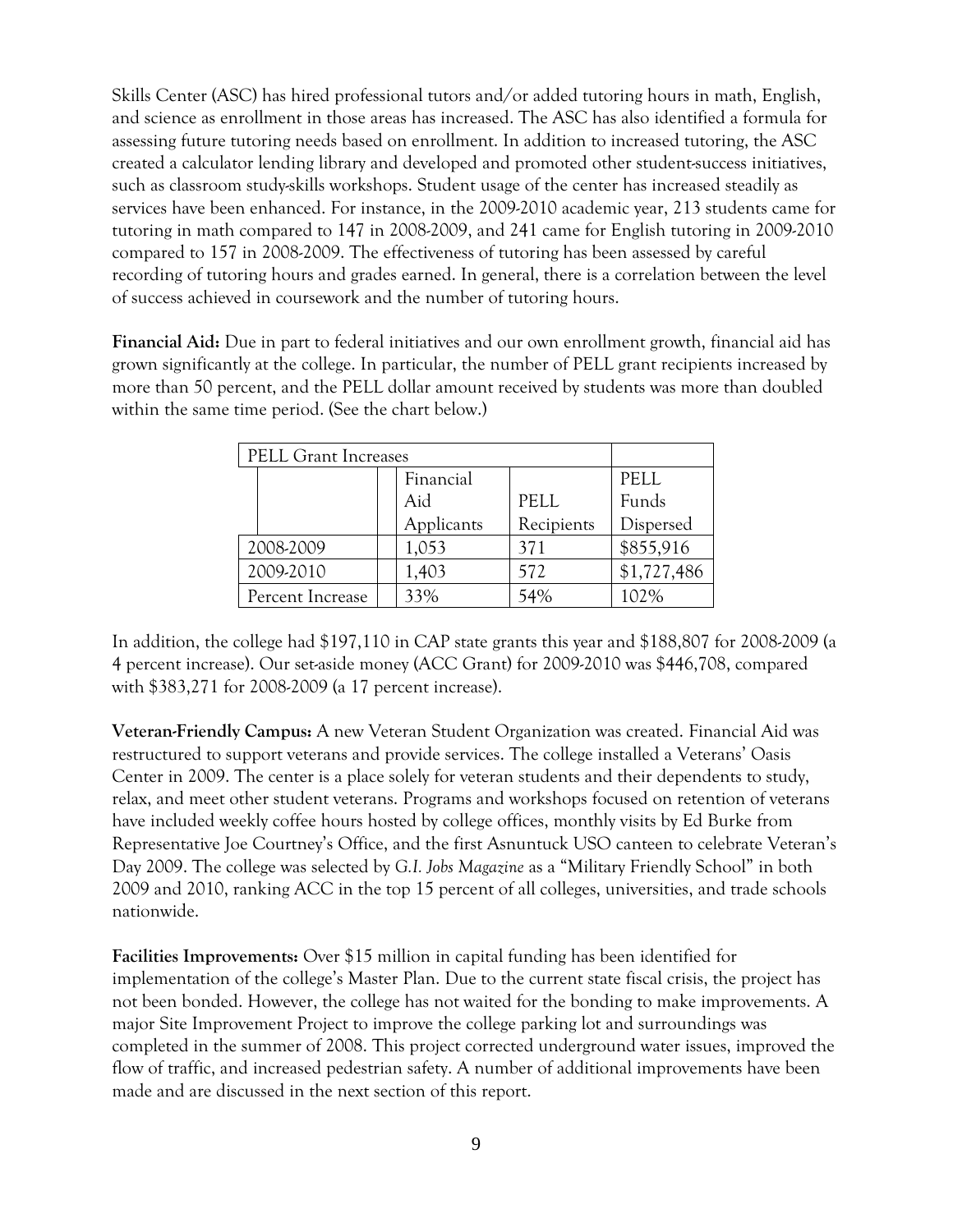## **Response to Areas of Special Emphasis**

## **Ensuring the Institution is Financially Stable**

Asnuntuck Community College is currently in the best financial health in the institution's history, despite several years of state budget cuts and a lack of capital funding since fiscal year 2007. Over the course of the past five fiscal years (2006-2010), the tuition and fee revenues for the college have increased every year, typically by double-digits. Most of this increase has been fueled by enrollment growth, and the college is currently experiencing the highest enrollments in its 30-year history. Recognizing the importance and achievements of ACC's Manufacturing Technology program, the State of Connecticut has line-item funded the program at \$545,000 annually for each of the past three years. Other revenue enhancements, such as the new system-wide bookstore contract (an increase of over \$70,000 per year in revenue), have helped improve the college's annual revenue stream.

Despite the lack of state capital funding since fiscal year 2007, the college has aggressively moved forward in improving all areas of the college. These improvements have been funded by the college's operating fund. The improvements in the past few years include: installation of new boilers (\$200,000), installation of technology in six additional classrooms (\$65,000), Microbiology Lab (\$50,000), upgrade of Computer Lab 212 (\$50,000), Manufacturing Technology renovations (\$150,000), and supplementing the cost of the Site Improvement Project (\$70,000). Many of these improvements were included in the college's Master Plan. Other academic areas were identified as opportunity areas during the Campus Improvement process in the spring of 2010.

In addition to the above projects, the college has also increased the institutional financial aid account by 10 percent annually (over \$40,000 per year) and added another \$30,000 per year to its tutoring budget. The college also utilized available fiscal year 2010 operating funds to support the development of graduation outcomes, targeted advising projects, and professional development in placement best practices.

When the State of Connecticut offered a Retirement Incentive Plan effective July 2009, thirteen Asnuntuck employees took advantage of the offer. Despite receiving funding of less than 50 percent of the outgoing salaries, Asnuntuck was still able to refill all of the vacant positions, due to its outstanding financial position. In fact, Asnuntuck is one of only four colleges in the Connecticut Community College System with positive unrestricted net assets as of the end of fiscal year 2009.

The funding of the above projects and student success initiatives has not negatively impacted the college's financial position. Totals assets at the end of fiscal year 2006 were \$5.9 million, net assets were \$2.9 million and cash/cash equivalents were just above \$2.5 million. At the end of fiscal year 2009, total assets were \$10.5 million (an increase of 78 percent), net assets were over \$7.3 million (an increase of 152 percent), and the cash/cash equivalents were over \$3.5 million (an increase of 39 percent). Once finalized, the fiscal year 2010 financial statements will reflect additional increase in the above categories as the preliminary results show a surplus of over \$800,000.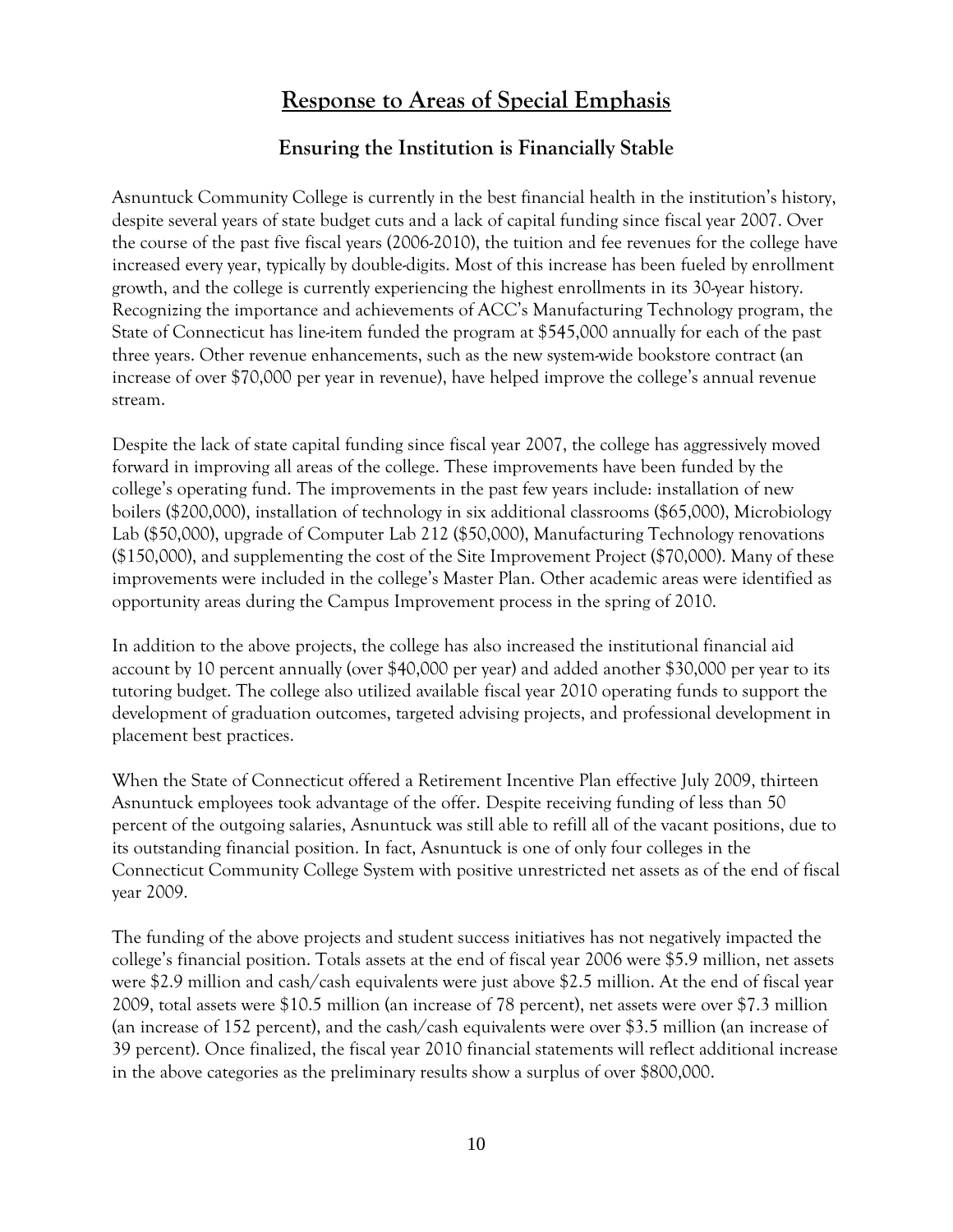The college exercises a conservative fiscal approach each year and normally approves an annual college budget at a breakeven level. As an example, the fiscal year 2011 Operating Fund budget was approved with a small deficit of just over \$10,000 from a total budget of over \$12 million. Included in the fiscal year 2011 budget is \$100,000 for implementation of strategic planning initiatives that were developed late in fiscal year 2010 and will be implemented in fiscal year 2011. Both the actual revenue and expenditures budgets are closely monitored throughout the fiscal year for performance versus the approved budget. If necessary, appropriate actions are immediately taken to insure outstanding fiscal year financial results. The college has ended nine of the past ten fiscal years with a year-end surplus, ranging from \$210,000 in fiscal year 2008 to the estimated \$800,000 in fiscal year 2010. The only fiscal year in the past ten with a year-end deficit was fiscal year 2009 and that deficit was only \$58,000 and the primary result of a state rescission of over \$165,000 late in that fiscal year.

#### **Implementing a System of Institutional Assessment**

Asnuntuck has made significant progress in evaluating and improving institutional effectiveness by approaching the issue from several fronts at once: (1) linking planning to resource allocation, (2) improving governance structures and their assessment, (3) aligning contractually stipulated faculty "additional responsibilities" with strategic priorities, (4) enhancing academic program reviews, and (5) developing new graduation outcomes. We have also clarified and formalized a number of procedures that affect both students and faculty. Each of these endeavors is discussed further under the appropriate standard in the narrative section of this report.

The habits of data-driven decision making are evident throughout this report. One example of such habits of mind taking hold can be seen in the process for hiring faculty. Positions are no longer automatically refilled. Rather, proposals submitted by the academic departments are reviewed by the Academic Dean with the Faculty Council. Proposals include enrollment trends, program growth, future employment trends, and regional needs. Even though one-third of our faculty retired in spring 2009, not one position was refilled without the careful review of a databased proposal.

Working on multiple fronts has allowed us to make substantial improvements during a relatively short period of time. This year, we sought to bring an umbrella over these various initiatives by doing Asnuntuck's first survey of institutional effectiveness. We realized that while we had a lot of data by and about students, we had never developed a formal survey for faculty and staff to share their views. The survey was developed by the Cabinet and the Director of Institutional Research using best practices and successful models from other colleges. Each Dean also asked certain members of their divisions (such as faculty department chairs) to comment on drafts of the survey. More than 80 percent of faculty and staff participated with good distribution across all departments. Adjunct faculty members and other part-time employees were also well represented.

The survey results were shared with everyone on campus via email. Cabinet members have reviewed the findings with their divisions and included responses to the findings in goals for fiscal year 2010. We consider this only the beginning of our review. The President will lead the college in a discussion of the survey findings at the beginning of the fall 2010 semester, and the findings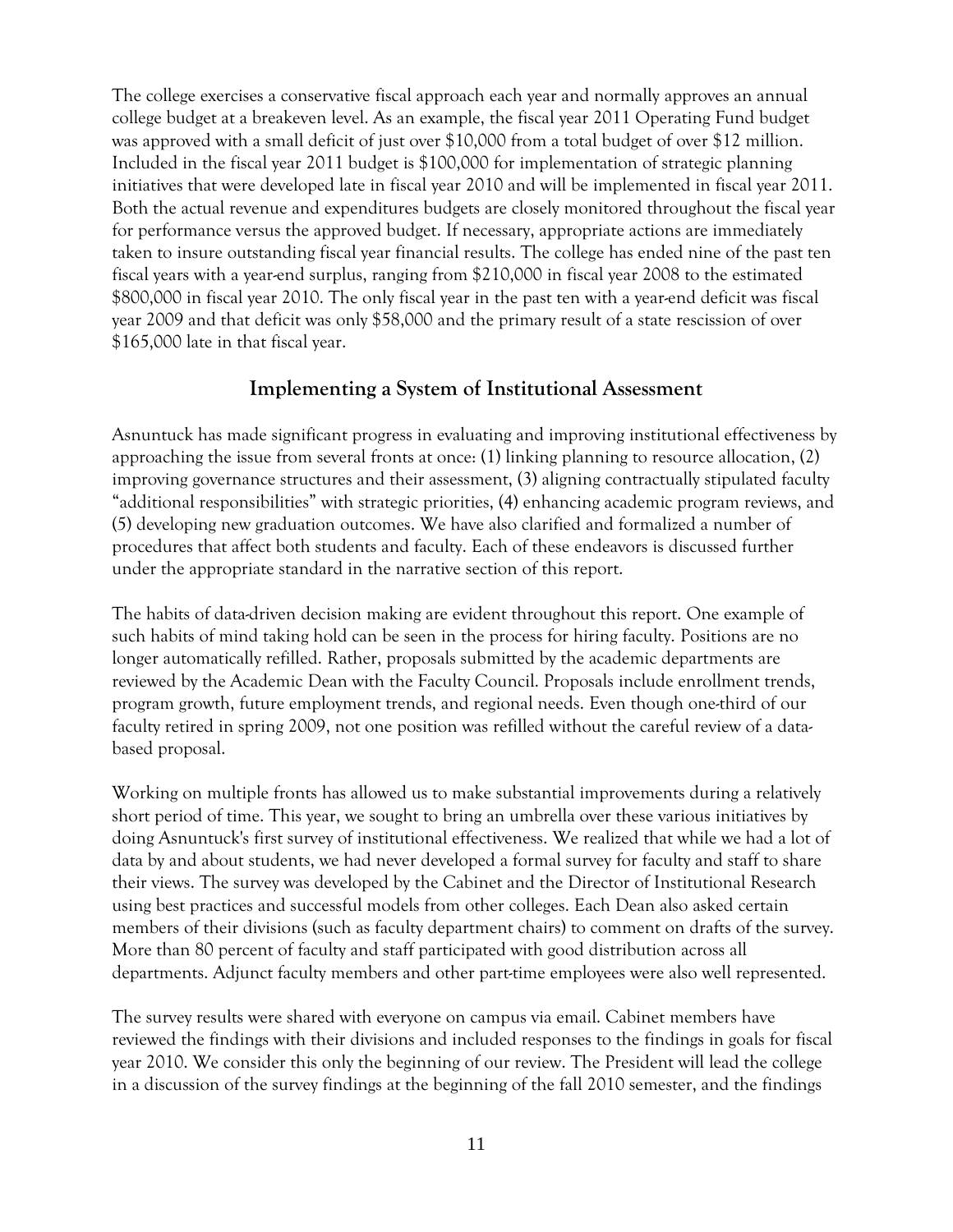and discussions will be under consideration when we begin strategic planning in spring 2011. (See Appendix D for a copy of the survey.)

## **Evaluation of the New System of Institutional Governance**

The 2005 NEASC site team visit and the Connecticut Community College system review of the governance structure at Asnuntuck Community College suggested that the model was too large for the actual size of the college. Multiple committees and their membership outnumbered the availability of faculty and staff. Therefore, the structure was modified to include the following:

- College Council: The mission of the College Council is to provide a representative centralized council to enhance the ability of all members of the college community to participate in furthering the mission of the college and ensuring student success. The council is an elected representative body of all constituencies (students, staff, faculty, administration, and management). The council is advisory to the President.
- Faculty Council: The Faculty Council is responsible for promulgating policies and addressing issues that relate to the academic area. The Faculty Council strives to advance the college's mission by supporting teaching, public service, research, and scholarly writing, while maintaining an atmosphere of mutual understanding and open discussion amongst faculty, staff, and administrators.
- Curriculum and Standards Committee: The Curriculum and Standards Committee is a standing subcommittee of the Faculty Council and reports to the council. The Curriculum and Standards Committee supports the college mission through oversight and review of all credit-based courses, certificates, and degrees, as well as monitoring of academic standards.
- **Instructional Excellence Committee: The Instructional Excellence Committee focuses on** teaching and learning activities in advancing the Academic Affairs mission of ensuring excellence in teaching, and the creation of a learning environment that engages, nurtures, and mentors our students.
- Student Senate: The Student Senate helps students shape decisions that affect their education and experiences while they develop leadership skills. The senate emphasizes "community" in Asnuntuck Community College by sponsoring and expanding programs of an educational, cultural, social, and recreational nature, therefore enhancing and broadening the perspective of the community. The senate also works to establish a forum for the students that will aid in the success of student activities and will help students find social and self-satisfaction.

The Instructional Excellence Committee has been dormant for the past year as the Faculty Council reviews its structure and purpose. The other three committees have developed charters and the College Council charter underwent its first revision and was voted for approval by the council members. (To review a copy of the revised charter, see Appendix D.)

Three new committees have been developed since 2008: The Diversity Committee, the Scheduling Committee, and the Retention Committee. They are discussed in greater detail in Standard Three.

The Student Senate was revitalized in 2007. Although maintaining consistent student involvement in the organization has continued to be a challenge, at least eight to eleven members have been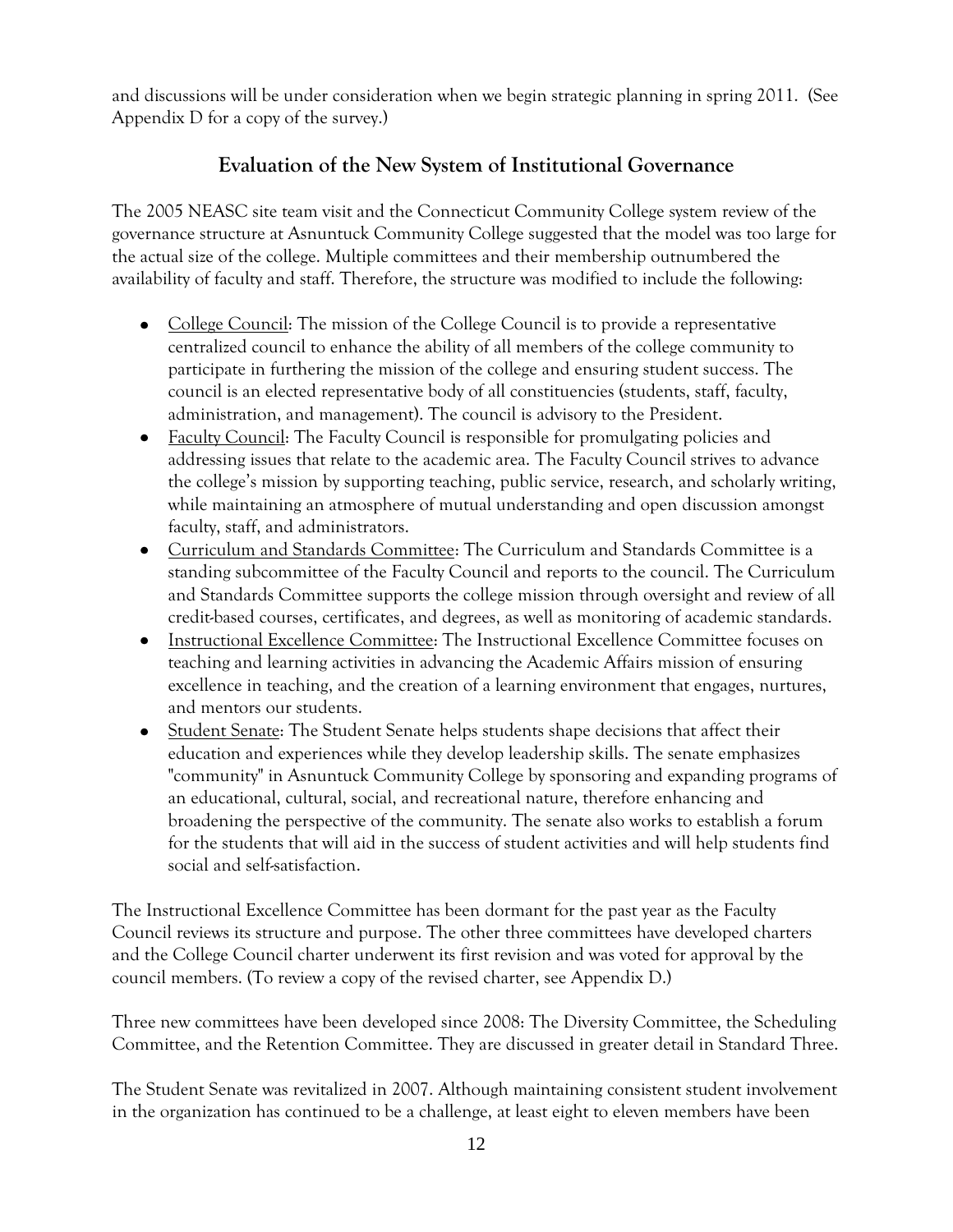elected each year. Members of the Student Senate serve as voting members to the College Council, Curriculum and Standards, the Foundation, and the Student Electoral Assembly for the State of Connecticut. The Student Senate serves as the voice of the student body and supports the efforts of several student organizations, including new additions such as the Student Union of Minorities at Asnuntuck, the Veteran Society, and the Student Activities Committee.

Other ad hoc committees that have been active in recent years include the Marketing Committee, the Educational Technology, Media Services and Information Technology Committee.

Assessment of the Governance Structure and various committees is done on an annual basis and follows the process identified in each charter. For example, the College Council develops an annual report and conducts a survey every two years. In the spring of 2010, the college implemented its first employee survey of institutional effectiveness. Both the effectiveness of governance and timeliness of decision-making were included in the survey.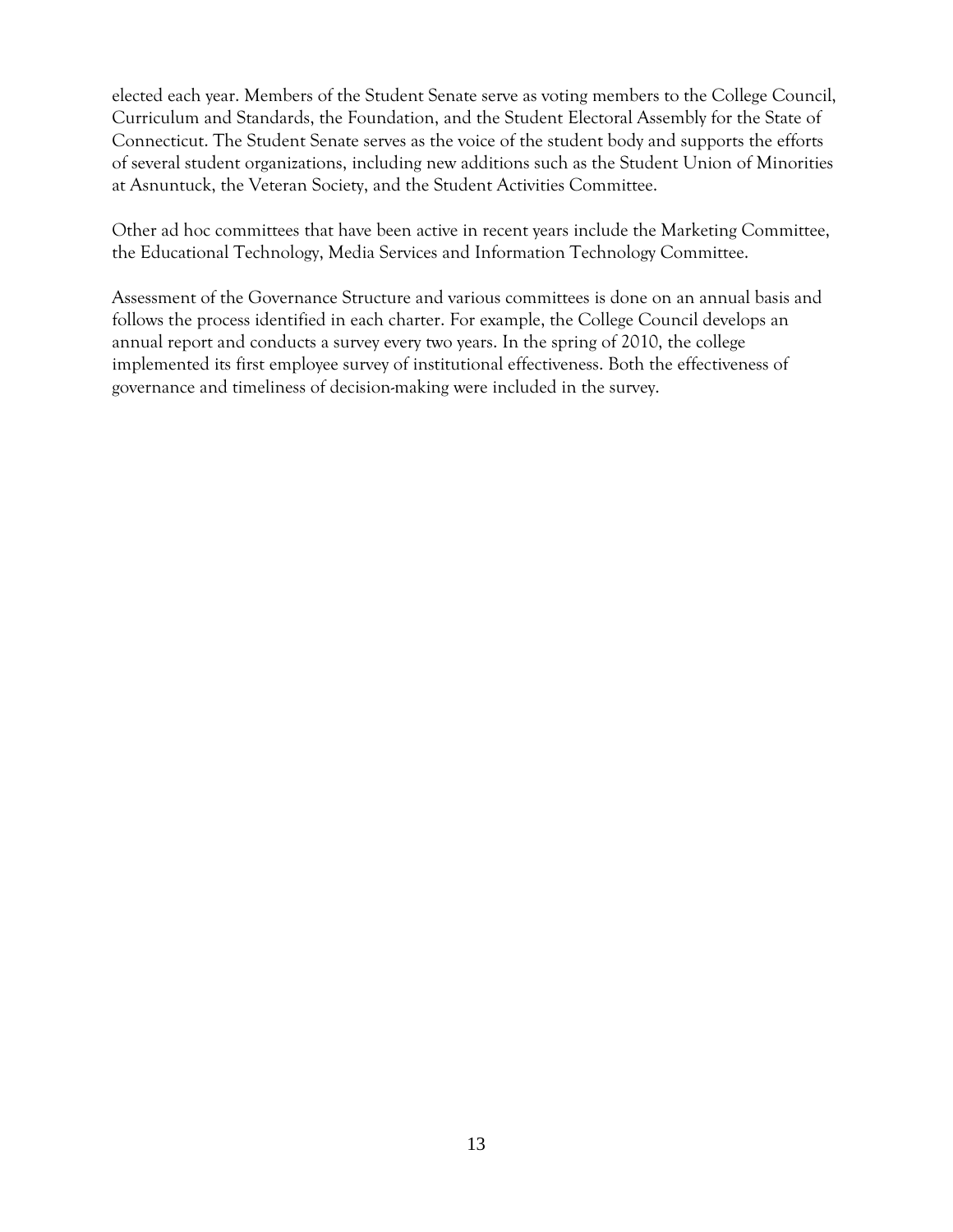## **The Standards**

## **Standard One Mission and Purposes**

Asnuntuck was founded during the community college movement of the 1960s that revolutionized higher education by extending access to higher education for people who previously did not have such opportunities. Asnuntuck continues to follow and refine that original mission as we enter the second decade of the Twenty-First Century.

#### **Description: Major Changes Since 2005**

Asnuntuck Mission Statement: The college's Mission Statement has not changed since the last comprehensive report in 2005:

*The mission of Asnuntuck Community College is to offer quality education in an accessible, affordable, and nurturing environment.*

A 2007 review of the Mission Statement was conducted as part of the 2008-2011 strategic plan development. The review confirmed that the Mission Statement still captured the most important aspects of Asnuntuck's purpose. The statement is published in the college catalog, course booklets, on the back of college business cards, and it is posted in classrooms, the college information desk, and the college website. (See the Standard One Data First Form.)

The mission and purposes of the college are embraced by the college community as evidenced by responses to the Institutional Effectiveness Survey completed by college personnel in February 2010. The two most highly rated statements in the survey were, "the needs of students are important to college employees" and "I feel good about where I work."

Area Mission Statements: To better define the roles of various areas of the college, each area was encouraged to develop its own mission statement. The areas of the college listed below generated mission statements since 2005. (A selection of these are included in Appendix D.)

- President's Office
- Academic Affairs
- Educational Technology Office
- Academic Skills Center
- Learning Resources Center
- Student Services
- **•** Administrative Services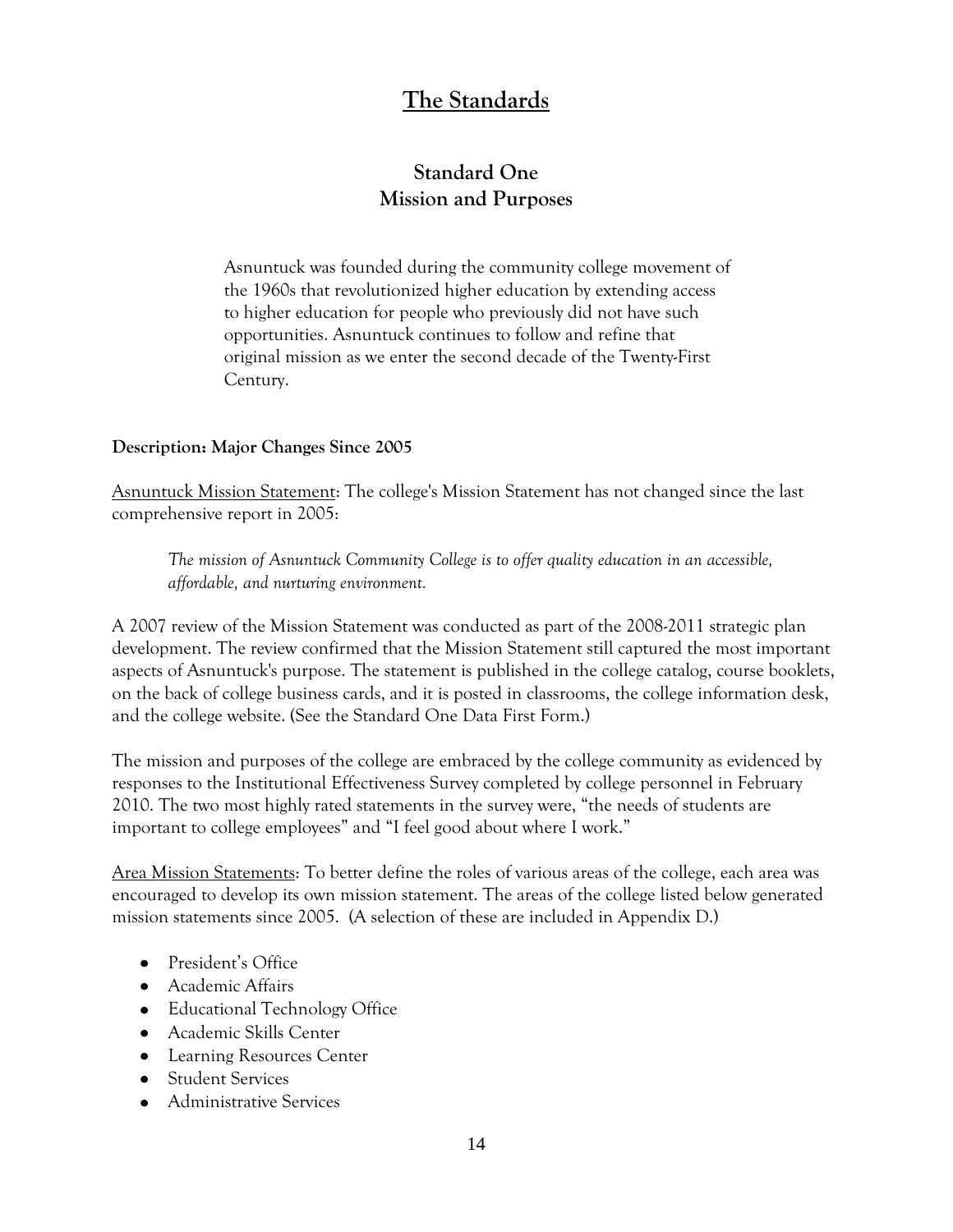- Professional and Community Education (formerly known as Continuing Education)
- Human Resources
- Institutional Advancement
- **•** Institutional Research
- Marketing Committee
- Media Services
- Financial Aid Mission Statement
- Registrar's Office
- Student Union of Minorities at Asnuntuck (SUMA-a student group)

#### **Appraisal**

#### Strengths

- Asnuntuck's First Year Experience course was featured as a best practice in the 2009-2010 SENSE data national report. The college scored especially high on the benchmark "High Expectations and Aspirations," which strongly connects to the college mission. First Year Experience is open to any student and required of all entering students in the Liberal Arts and General Studies degree programs. The fall-to-fall retention rate for students who take First Year Experience in their first semester is 62 percent, while the rate for students who put off taking the course is 46 percent.

- All faculty and staff at the college work collaboratively to create a welcoming and supportive environment for new students. At the beginning of each semester, Student Services staff members visit classrooms to explain support services and resources available to students. Classes visit the Academic Skills Center, which provides tutoring for students. Early Warning Academic Assistance is a collaborative effort between the faculty and student services to identify at-risk students. One month into the semester and continuing throughout, students who are having trouble in courses are identified, contacted, and advised about the steps they can take to improve their performance.

- The College Council (which includes elected representatives from all areas of the college, including students) enhances the ability of all members of the college community to work together to fulfill the mission and to ensure student success. The Council maintains multi-directional communication via its membership and open forums. (Council Charter included in Appendix D.)

- The Kudos Employee Recognition Program continues to acknowledge employees for contributions outside their normal job duties that often speak to the nurturing environment of the college campus.

#### Concerns

- The newly developed area mission statements have not been widely publicized throughout the college community.

#### **Projection**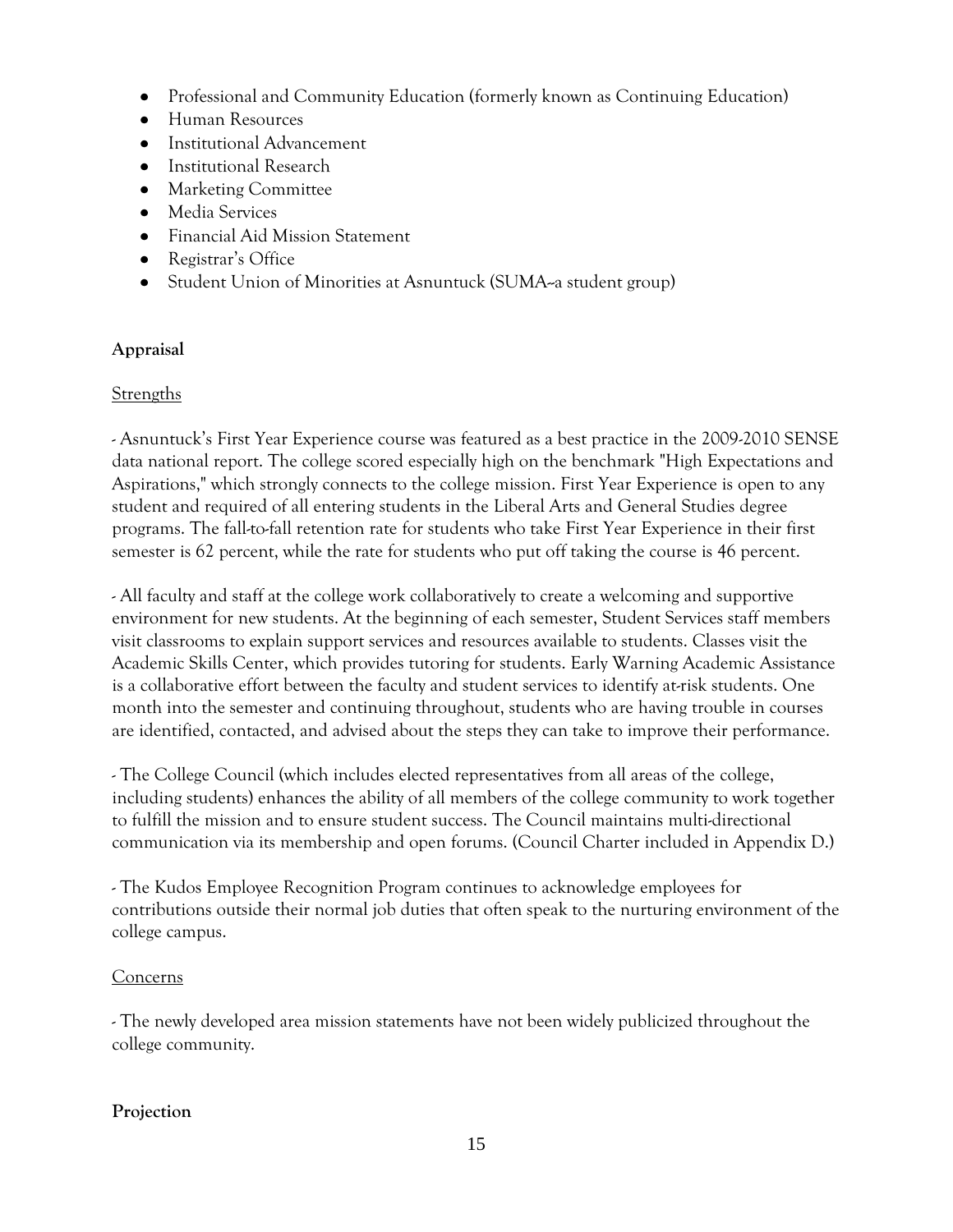- Administrative and Academic Departments that have not developed mission statements for their respective areas will be encouraged to do so. Those areas that have developed mission statements will publicize them more actively.

- We will use data gathered through our assessment of Graduation Outcomes to measure the success of the Mission.

#### **Institutional Effectiveness**

The college utilizes a three-year cycle for Strategic Planning. College, division, and departmental missions are reviewed and revised as necessary at the beginning of each new strategic planning cycle.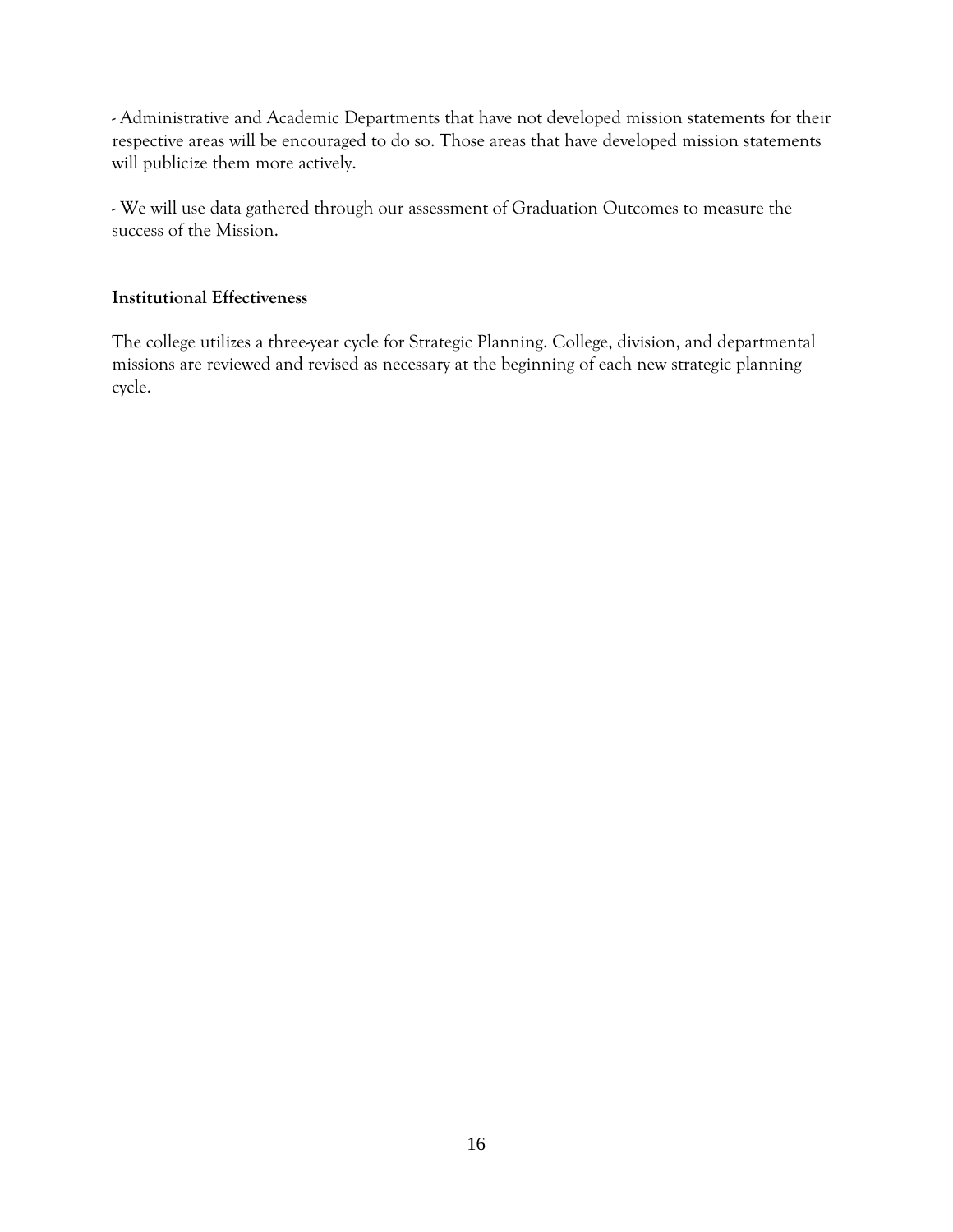## **Standard Two Planning and Evaluation**

Asnuntuck's planning and evaluation has always been driven by our commitment to serving students. In recent years, the college has built upon that traditional strength by gathering and analyzing both qualitative and quantitative evidence with greater care and skill. This has improved decision-making and deepened our understanding of what we do, how we do it, and how we can best continue to meet our students' needs.

#### **Description: Major Changes Since 2005**

Evidence-Based Planning: An area of special emphasis in Asnuntuck's 2008 Progress Report was "Linking Priorities to Resource Allocation and Evidence to Planning." The report described the ways that the college connected strategic planning to evidence gathered through the participation of a broad spectrum of the college community, as well as evidence gathered through research of state and national educational trends. A consultant led the college through the beginning phases of this process, and the president tasked each cabinet member with making annual goal setting and budget building participatory and collaborative.

Since then, we have continued to set annual goals aligned with the strategic plan. We have further developed our uses of evidence to make planning decisions, and we have linked budget decisions to identified priorities. The following are some examples of how the college is informing our planning with specific evidence:

- Full-Time Faculty Hiring: As detailed earlier in this report, when hiring new full-time faculty members, the college does not simply refill positions. Instead, it requires a proposal justified by enrollment data, program review findings, and projected program growth.

- Technology Planning: In academic year 2008-2009, the college completed a highly participatory Technology Strategic Plan. Despite a lack of state dollars for technology upgrades, the president and cabinet have used the plan to guide decisions regarding classroom upgrades, new lab needs, and timelines for achieving a wireless campus.

- Instructional Facilities Upgrades: Decisions about improving instructional spaces have been made based on enrollment growth (the mircrobiology lab) and programs that are updating their curriculum (Computer and Information Systems and Communication).

Evaluation across the campus has continued to grow and improve. Academic program reviews have been completed despite the recent loss of 30 percent of our faculty to retirement. (See Standard Four for program review details.) As is evident in the E-series Data First Forms, reviews finished since 2008 show a larger number of changes effected due to the program review than in the past. This reflects the expansion of a culture of evidence and the practices that accompany it.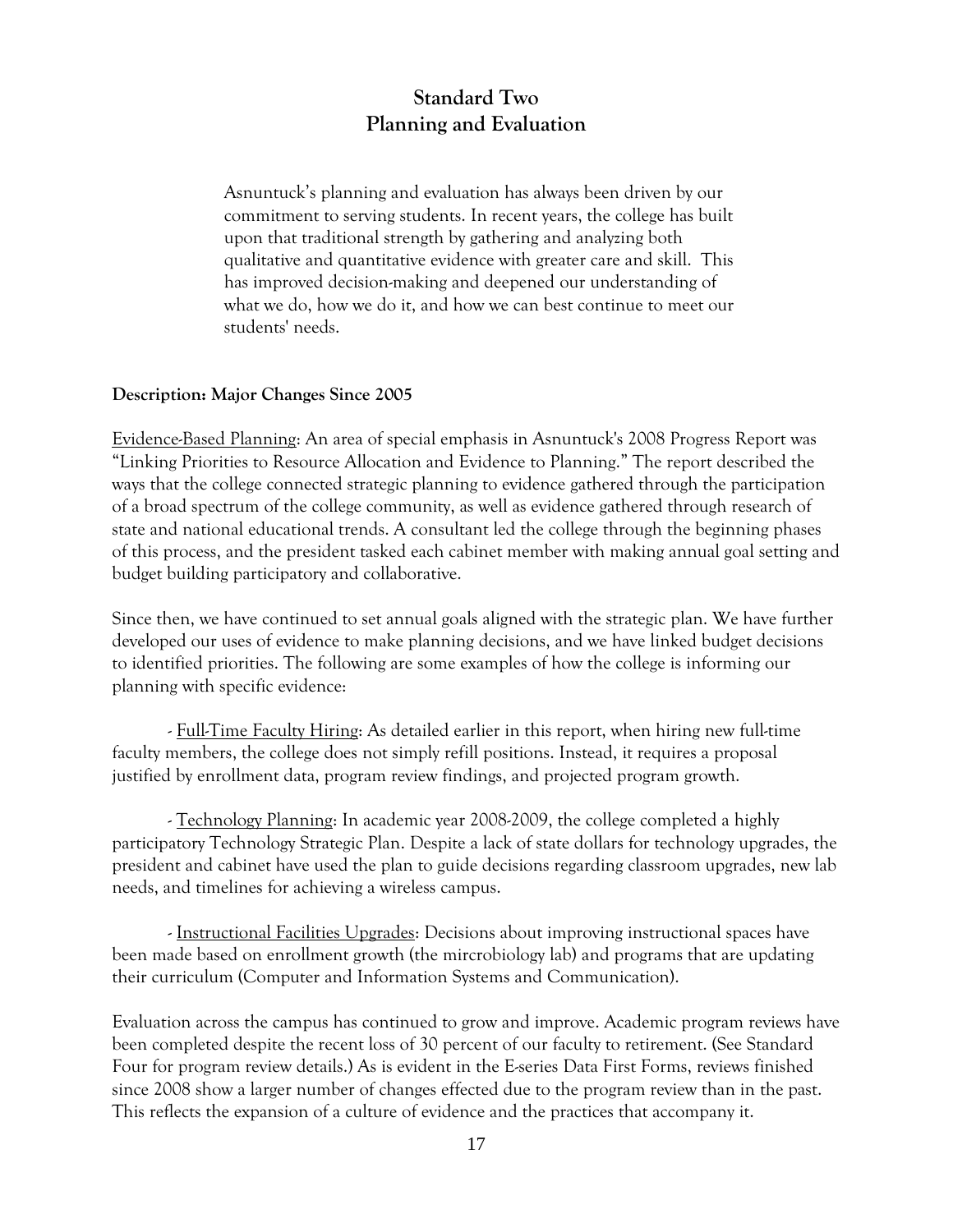One example of our expanded culture of evidence would include the Academic Skills Center's annual data collection that correlates hours in tutoring to grades earned. (See Appendix D for a copy of the 2009 Annual Report.) Also, this past year, the Media Services Department did its first customer satisfaction survey and used the results to improve services. (This evidence was further expanded by feedback received through the campus-wide Institutional Effectiveness Survey, discussed below.)

Institutional Effectiveness Survey: Most importantly, the college moved beyond function-specific evaluation to launch Asnuntuck's first campus-wide Institutional Effectiveness Survey. As mentioned earlier, the college did not have a systematic way to assess employee insights, concerns, and satisfactions. The survey was based on strong examples from other colleges, but was designed to assess Asnuntuck's mission, strategic priorities, and institutional character.

The Institutional Effectiveness Survey was divided into five main parts:

- Importance of, and satisfaction with, various aspects of the employee experience, including the college climate, communications, decision-making, work environment, and professional development.
- Satisfaction with services provided by various college departments.
- Rating success of the college in achieving the priorities of the strategic plan.
- Demographic information, such as job type and years at the college.
- Open-ended questions to generate additional comments and suggestions.

All full-time and permanent employees participated in the survey, and all adjunct faculty members were given the opportunity to participate (nearly a third did). Some strong aspects of Asnuntuck identified by the Institutional Effectiveness Survey included a focus on student needs, comfort with supervisors, and general satisfaction with the college as a place to work. Communication and decision-making were identified as concerns. (A copy of the survey is in Appendix D.)

2008-2011 Strategic Plan Updates: In late spring 2010, the cabinet met to review our progress toward completion of the strategic plan for 2008-2011. The cabinet reviewed the plan with an eye toward what the college would need to focus on to complete the plan on schedule. (See the Standard Two Data First Form.) As a result of that review, the cabinet recommended, and the president, approved the following five institutional goals for 2010-2011:

- Ensure that new developmental education strategies are linked to both retention activities and degree completion goals.
- Improve the effectiveness of internal communication and the quality of external communication.
- Develop and support professional development at both department and individual levels.
- Complete implementation of annual procedures for planning and budget.
- Complete assessment of governance as revised and implemented during the 2008-2010 academic years.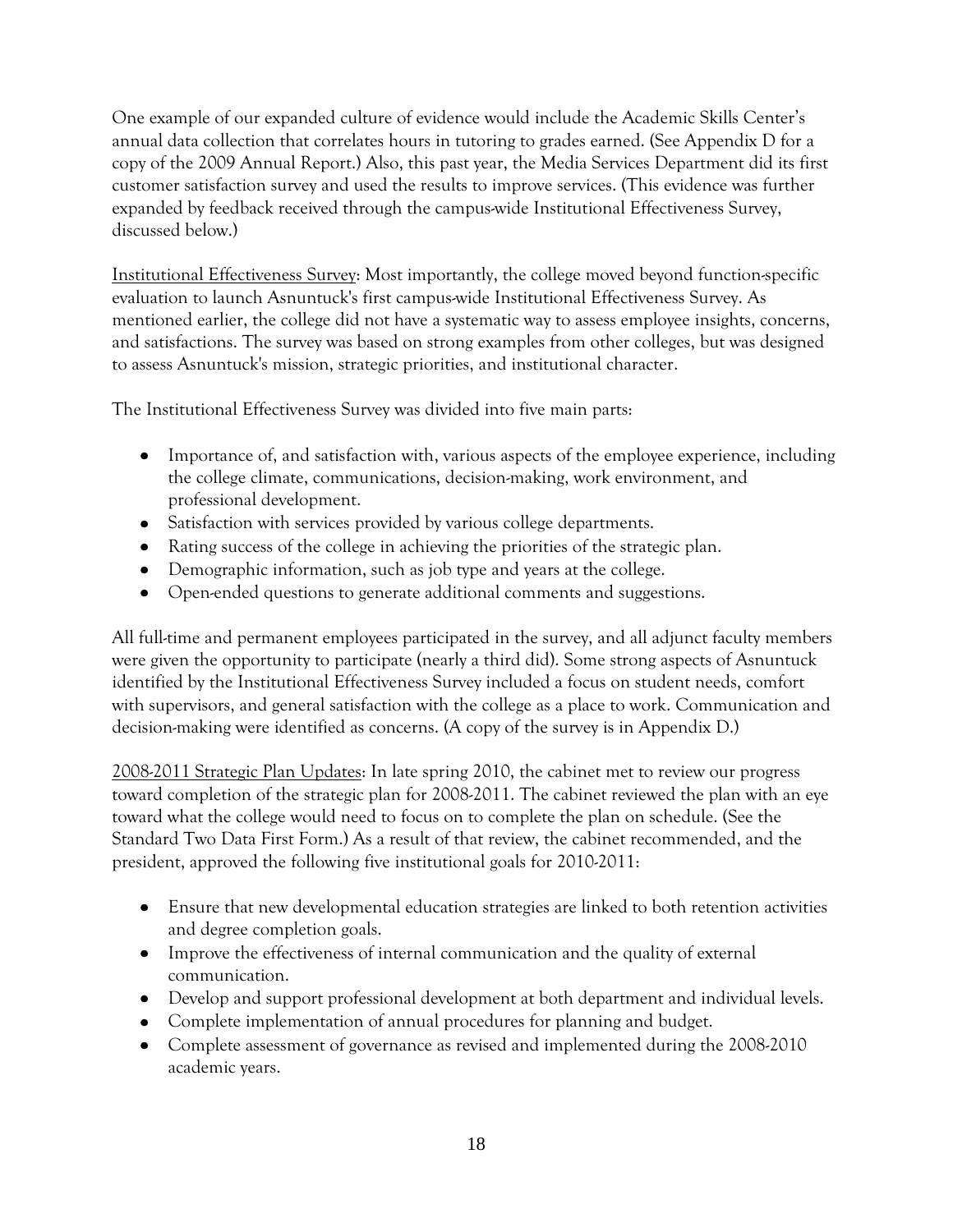It should be noted that two of these items (communication and professional development) were developed in direct response to recommendations made in the Technology Strategic Plan and concerns raised in the Institutional Effectiveness Survey.

CCSSE and SENSE: The Community College Survey of Student Engagement (CCSSE) is a survey tool for assessing quality in community college education. Asnuntuck participated in CCSSE in 2004, 2006, and 2008. Starting in 2012, CCSSE participation will be put on a three-year cycle to continue providing a systematic approach to the assessment of student learning and retention.

In spring 2010, the Retention Committee reviewed and discussed the CCSSE results. To provide more faculty and student interaction, a summer advising program was discussed and recommended by the committee. Two Retention Committee members are the leaders of the summer 2010 advising program. The Director of Institutional Research gave two CCSSE presentations to Faculty Council and one to the Student Services staff in the spring of 2010.

Compared to the state community college system and to the national average, Asnuntuck's CCSSE benchmarks scores were not as positive as we desired. Our next round of CCSSE in 2012 will focus on each benchmark, the lessons learned, and how to borrow the wisdom from best practice colleges. Through using CCSSE data, we hope to promote high levels of student learning and retention and identify areas in which Asnuntuck can improve its programs and services for students.

|                  |           | Connecticut |           | Connecticut |           | Connecticut |
|------------------|-----------|-------------|-----------|-------------|-----------|-------------|
|                  |           | Community   |           | Community   |           | Community   |
|                  | Asnuntuck | College     | Asnuntuck | College     | Asnuntuck | College     |
| <b>Benchmark</b> | 2008      | System 2008 | 2006      | System 2006 | 2004      | System 2004 |
| Active and       | 48.9      | 51.4        | 51.5      | 49.4        | 50.8      | 49.1        |
| Collaborative    |           |             |           |             |           |             |
| Learning         |           |             |           |             |           |             |
| Student Effort   | 46.1      | 51.2        | 47.1      | 50.3        | 46.8      | 50.3        |
| Academic         | 46.6      | 50.5        | 45.5      | 51.8        | 47.9      | 51.3        |
| Challenge        |           |             |           |             |           |             |
| Student-         | 43.7      | 51.8        | 49.0      | 51.2        | 48.9      | 50.2        |
| Faculty          |           |             |           |             |           |             |
| Interaction      |           |             |           |             |           |             |
| Support for      | 49.7      | 51.8        | 50.3      | 51.2        | 48.3      | 51.2        |
| Learners         |           |             |           |             |           |             |

The following table shows Asnuntuck's CCSSE benchmark scores for 2004, 2006, and 2008, with comparisons to the Connecticut community college system as a whole:

The Survey of Entering Student Engagement (SENSE) is a new survey instrument. It helps participating community colleges focus on the "front door" of the college experience. Asnuntuck will also be on a three-year cycle for administering SENSE*.* The six benchmarks are (1) early connections, (2) high expectations and aspirations, (3) clear academic plan and pathway, (4)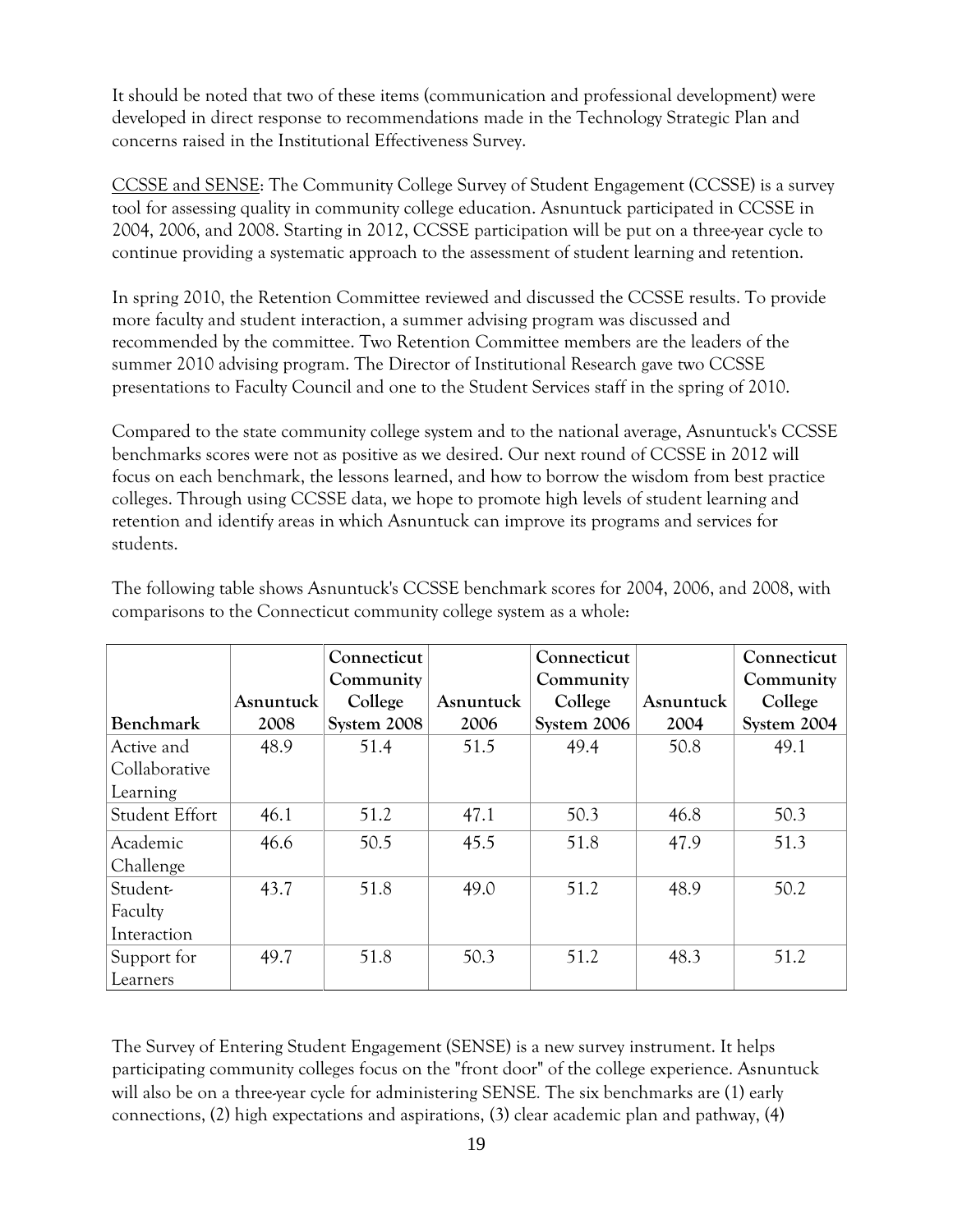effective track to college readiness, (5) engaged learning, and (6) academic and social support network.

This is the first year SENSE national data became available. Asnuntuck scored all but one benchmark above the Connecticut community college system average and all but two above the national average. Because the benchmark for High Expectations and Aspirations was scored 7.1 points above the national average, Asnuntuck was featured in a SENSE national report in 2010 titled *Benchmarking & Benchmark: Effective Practice with Entering Students* as the "best practice" college. The innovative approach in First Year Experience (FYE) classes, in particular, was cited.

Asnuntuck will continue monitoring entering student progress using SENSE. SENSE data was released late in the 2010 spring semester. More in-depth review of each benchmark, and to set focus on one or more benchmarks, will begin in fall 2010.

The following table shows Asnuntuck's SENSE benchmark scores for 2009, with comparisons to the Connecticut community college system and the national cohort:

|                                                | Asnuntuck                 | <b>CCC</b> System  |                     | 2009 National Cohort      |                     |
|------------------------------------------------|---------------------------|--------------------|---------------------|---------------------------|---------------------|
| <b>Benchmark</b>                               | <b>Benchmark</b><br>Score | Benchmark<br>Score | Score<br>Difference | <b>Benchmark</b><br>Score | Score<br>Difference |
| Early Connections                              | 55.6                      | 50.6               | 5.0                 | 50.0                      | 5.6                 |
| High Expectations and<br>Aspirations           | 57.1                      | 51.1               | 6.0                 | 50.0                      | 7.1                 |
| Clear Academic Plan and<br>Pathway             | 55.0                      | 50.6               | 4.4                 | 50.0                      | 5.0                 |
| <b>Effective Track to College</b><br>Readiness | 42.0                      | 50.0               | $-7.9$              | 50.0                      | $-8.0$              |
| <b>Engaged Learning</b>                        | 49.8                      | 47.9               | 1.9                 | 50.0                      | $-0.2$              |
| Academic and Social Support<br><b>Network</b>  | 54.5                      | 50.5               | 4.1                 | 50.0                      | 4.5                 |

#### **Appraisal**

#### Strengths

- The Institutional Effectiveness Survey provides the college with more specific information to inform planning than any previous measurement in the college's history.

- CCSSE and SENSE data provides concrete information to develop plans for enhancing student engagement. These surveys, as well as an online version of the Graduate Survey currently under revision, will be rotated on a three-year schedule. The funding for administering these surveys are provided by the Connecticut community college system office.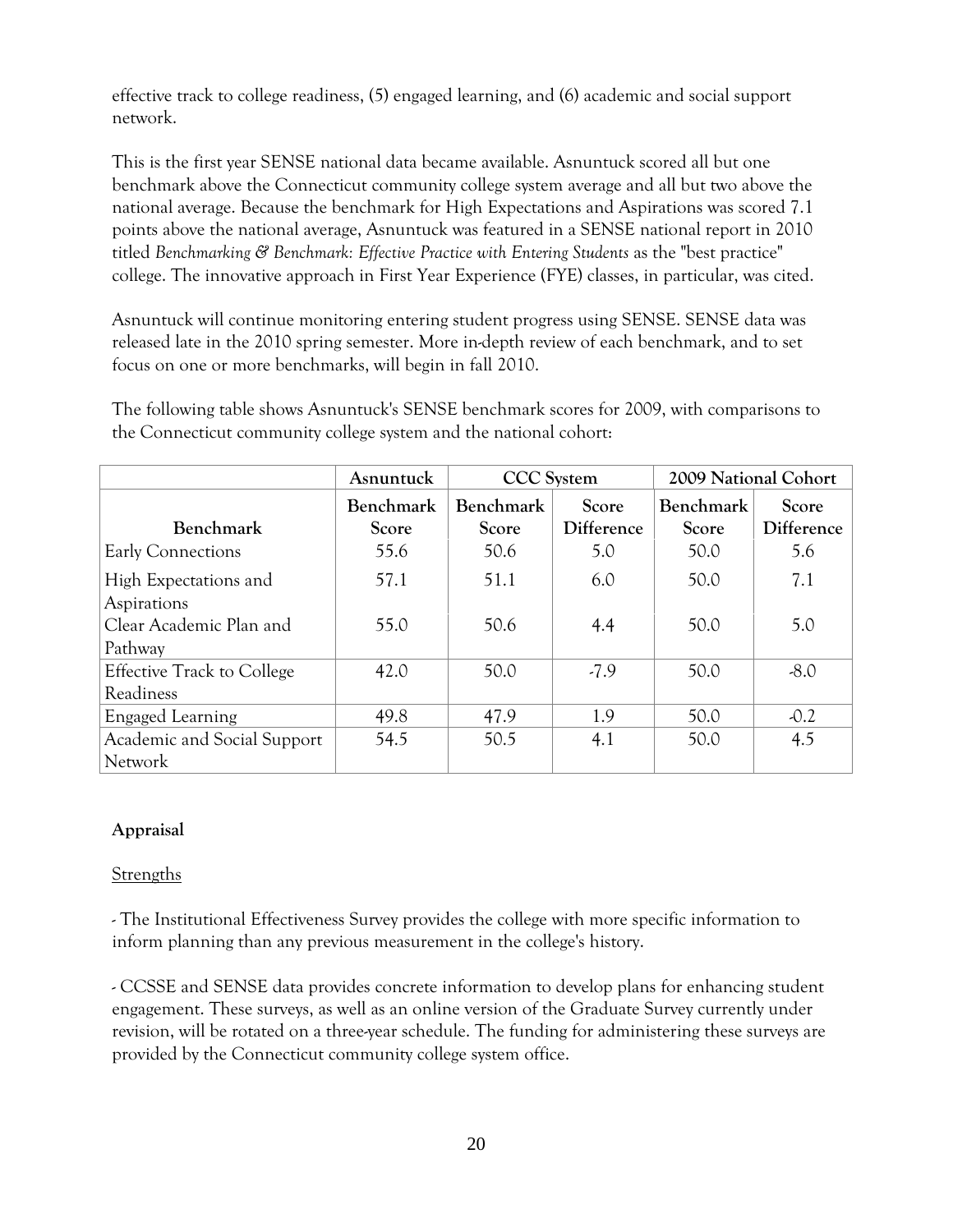- Since 2008, full-time faculty members' annual "additional responsibilities" (contractual duties beyond teaching that are developed in collaboration with Department Chairs and the Academic Dean) have been specifically aligned with the college's mission and Strategic Plan.

#### Concerns

- While a new culture of information and evidence is developing, the college still sometimes falls back into long-established patterns of relying on short-term observation and anecdotal evidence to inform planning.

- Recent retirements of long-term college employees have led to a loss of significant "institutional memory."

#### **Projection**

- The results of the Institutional Effectiveness Survey will be used to inform planning and budgets throughout the college.

- Based on CCSSE and SENSE results, the faculty (in collaboration with the Retention Comittee) will identify and develop strategies and goals during the 2010-2011 academic year.

#### **Institutional Effectiveness**

On an annual basis, the President's Cabinet meets as a group to assess progress made on the Strategic Plan and to report their evaluation to the President. Modifications are made as appropriate to the Strategic Plan. College and division goals for the next year are developed accordingly. The Director of Human Resources reports annually to the President regarding completed evaluations of personnel. In advance of our 2011 strategic planning, we administered an institutional effectiveness survey in the spring of 2010. The survey's results are reflected in the college's goals for academic year 2010-2011. The survey will be administered on a three-year cycle so that results will be available when a new round of strategic planning begins.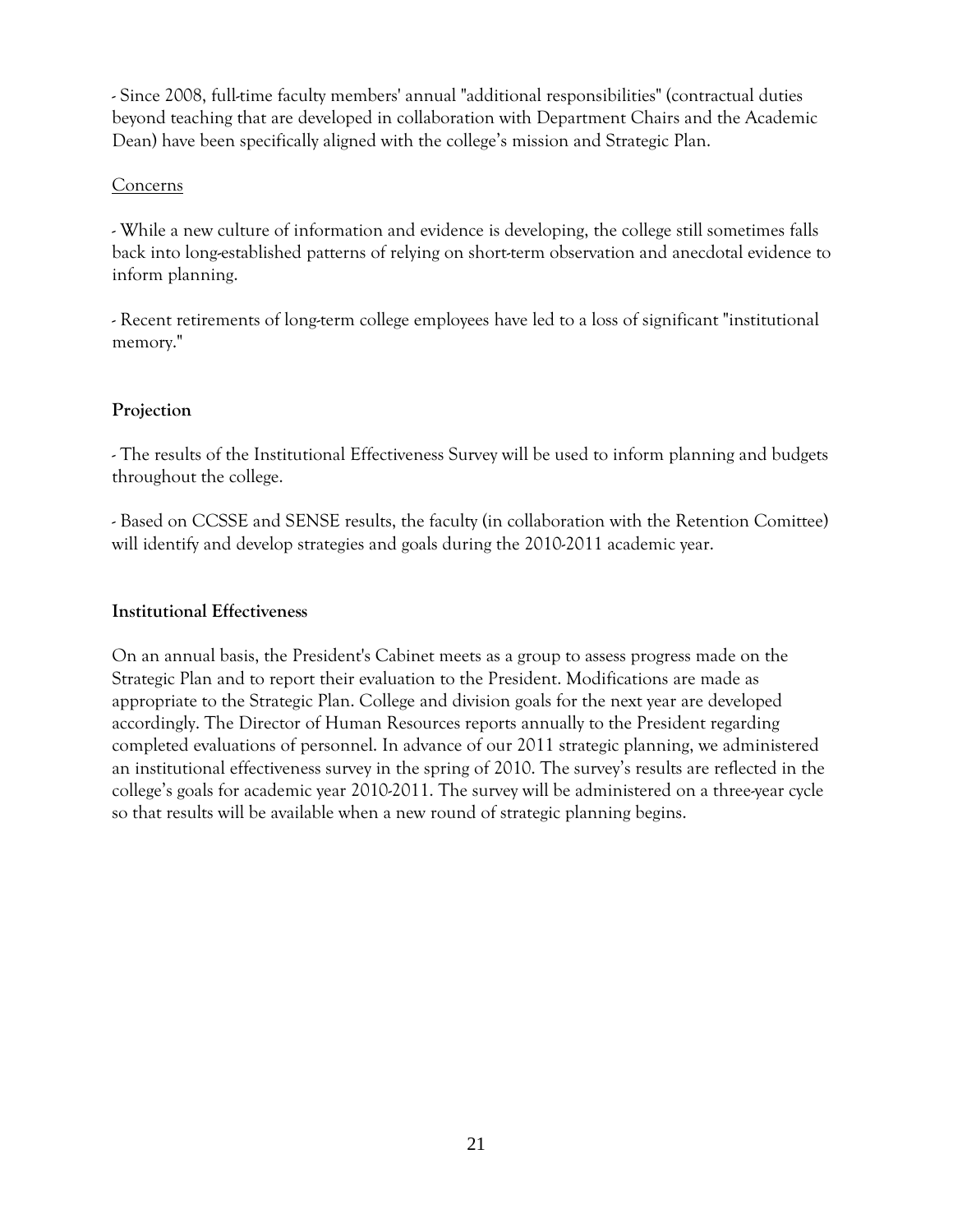## **Standard Three Organization and Governance**

Historically, Asnuntuck's relatively small size and open, friendly atmosphere lent to a somewhat informal governance. To facilitate better overall operations and more responsive structures, the college has formalized its governance system, and assessment of its effectiveness, while maintaining our open culture.

#### **Description: Major Changes Since 2005**

Governance Focus: "Evaluation of the effectiveness of the new system of governance" was an area of special emphasis identified in the NEASC response to Asnuntuck's 2005 comprehensive report and site visit. The college's 2008 progress report to the commission noted that our college governance system was streamlined from an earlier proposal to focus on College Council, Faculty Council, the Curriculum and Standards Committee, and the Instructional Excellence Committee.

To promote systematic operation of these governance components, each one developed its own charter. Each has been operating actively, except for the Instructional Excellence Committee, which suspended operations partly due to a significant number of full-time faculty retirements.

In addition, the Student Senate has become a more active body. The Student Senate meets weekly during the academic school year, with approximately a dozen active members and a new executive board. The college has also seen increased student involvement not only in college-sponsored activities, but involvement in the following campus-wide committees: NEASC Fifth-year Report, College Council, and Curriculum and Standards.

As projected in our 2008 progress report to NEASC, three new committees were developed in 2009. Appendix D includes information on the committees' charges, initial goals, and membership. We summarize that information below:

The Diversity Committee's charge is to promote appreciation, understanding, and respect of diverse cultures and ethnic differences with Asnuntuck and the global community. (See Standard Eleven for details of the Diversity Committee's activities.)

The Scheduling Committee was charged with planning a three-year course schedule that ensures that degree completion is supported and to research innovative scheduling options. The committee understands that due to current changes in Financial Aid availability, the need for unique and creative scheduling will increase in coming years.

The Retention Committee consists of representatives from both the academic and student services areas and is developing short- and long-term goals and initiatives to support student success and persistence in these areas: (1) prior to enrollment (advising, registration, and orientation), (2) "atrisk" students (identification and support), (3) during the semester (early warning and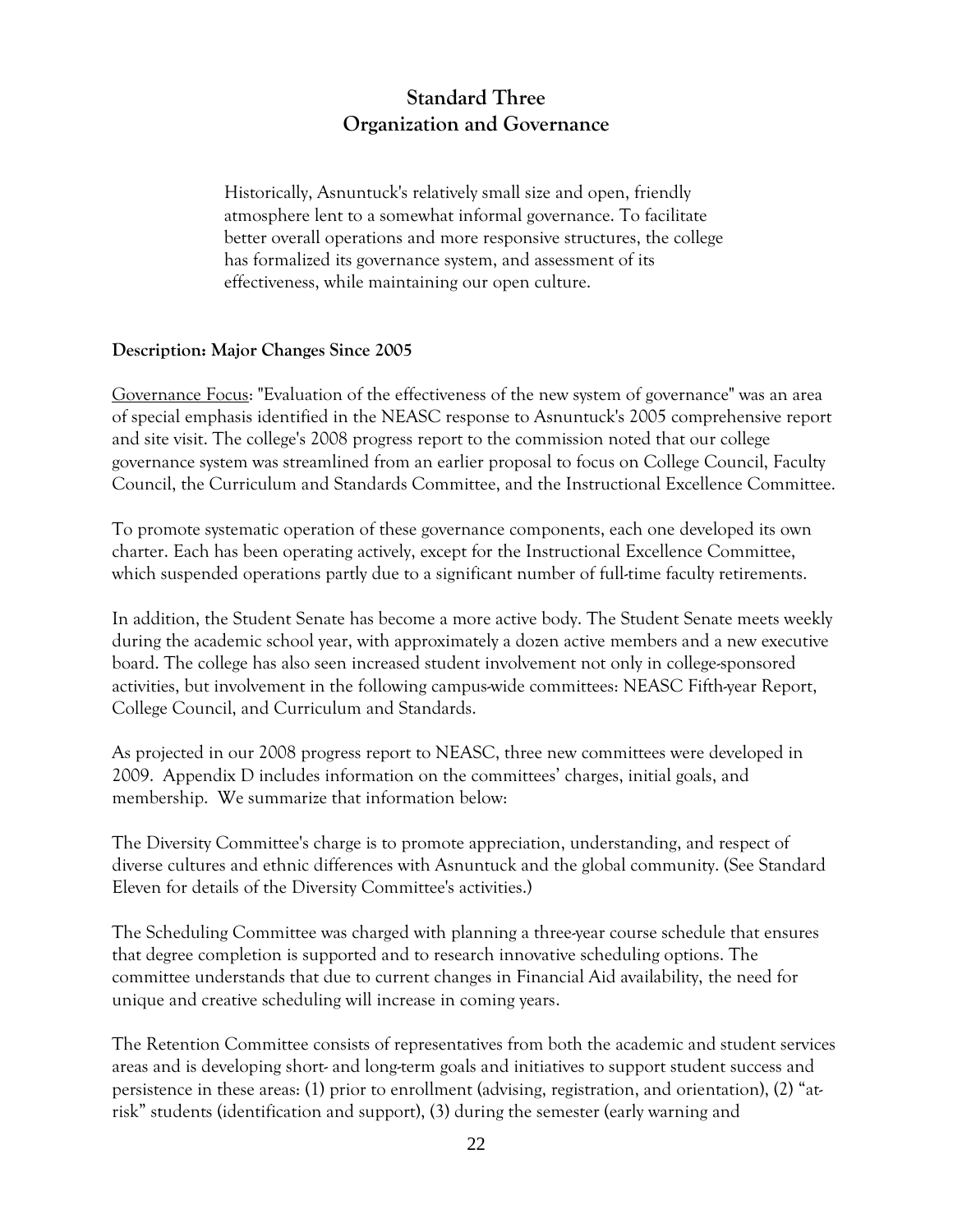withdrawals), and (4) academic probation. The group also spent a significant amount of time and energy reviewing data and best practices in preparation for developing a comprehensive retention plan that will support developmental education initiatives.

Leadership Team: Since 2007, the college has hired a new Dean of Academic Affairs, Dean of Students, and Director of Human Resources. Each has added renewed energy and input to the management team. The Director of Professional and Continuing Education retired in June 2009 but continued part-time until April 2010. An unsuccessful search to hire a new director was conducted in spring 2010. An acting director has been hired and will serve until the position can be permanently filled. The Department's name has been changed to: Workforce Development and Continuing Education.

Academic Department Structure: The academic area adopted a three-department structure beginning in the spring semester of 2006. The departments meet monthly, and smaller cluster meetings are scheduled as needed.

Here are the college's academic areas as organized into our three departments:

#### Department of Business, Careers, and Technology

- Accounting
- Business
- Business Office Technology
- Computer and Information Systems
- Criminal Justice
- Early Childhood Education
- Economics
- Human Development

#### Department of Social, Behavioral and Natural Sciences, and Mathematics

- Anthropology
- Astronomy
- Biology
- Chemistry
- Ecology
- Environmental Science
- Geography  $\bullet$
- Health
- History
- Human Services  $\bullet$
- **•** Humanities
- Math
- Oceanography
- Philosophy
- Physics
- Political Science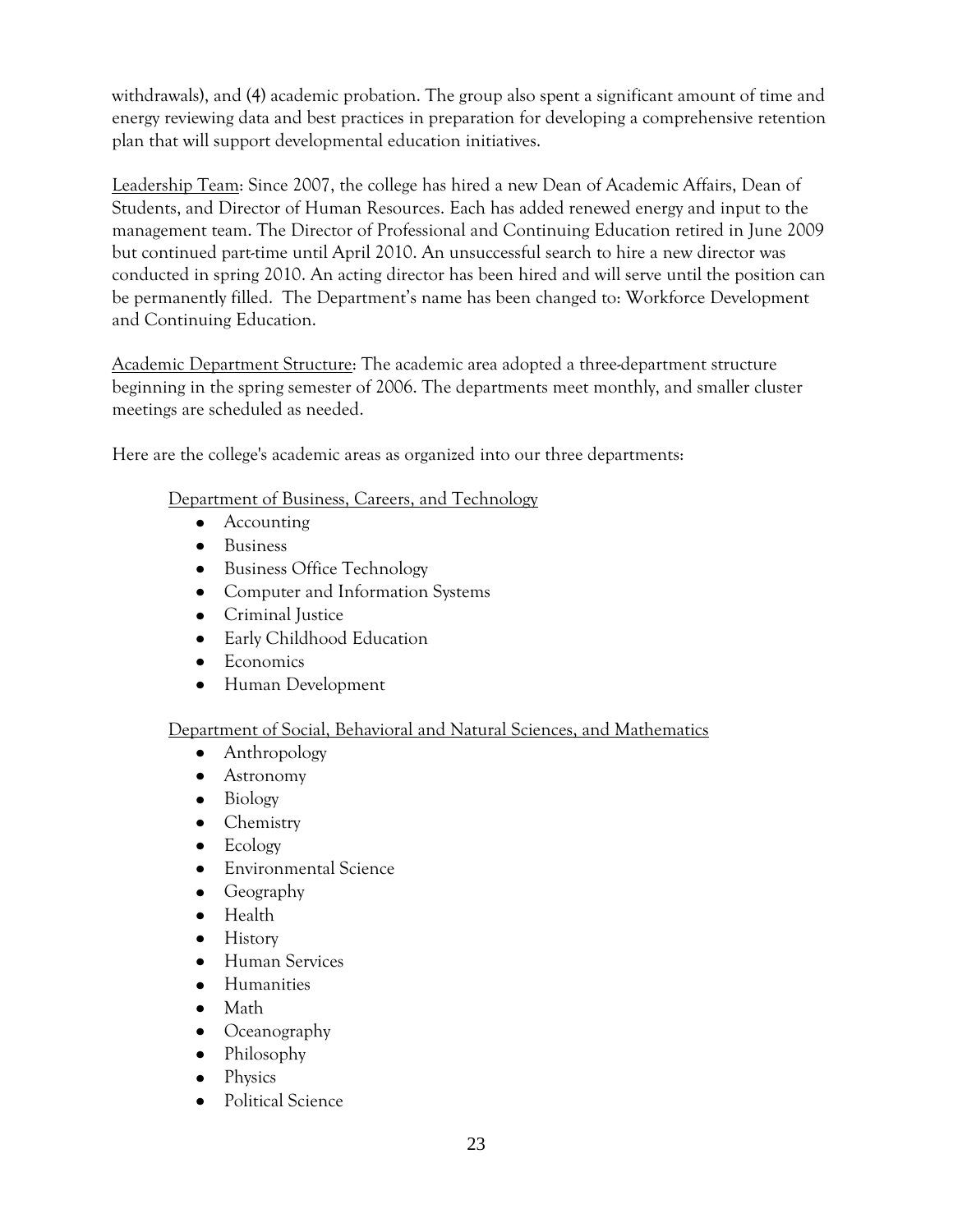- Psychology
- Sociology

#### Department of Arts, Theatre, and Communication

- $\bullet$ Art
- Communications and Broadcasting
- Dance
- Digital Arts
- English
- $\bullet$ English as a Second Language
- $\bullet$ Music
- Physical Education  $\bullet$
- $\bullet$ Sign Language
- Spanish  $\bullet$
- Theatre  $\bullet$

Discipline Area Coordinators: The college has recently identified several full-time faculty members as discipline area coordinators to provide curricular leadership and fulfill program-specific administrative duties. Areas with recently appointed coordinators are Liberal Arts/General Studies, Math, and Science. The area of Writing will also have a coordinator beginning in the fall of 2010.

## **Appraisal**

## **Strengths**

- All governance charters include annual assessment requirements.

- The department structure has generally been viewed as a success in terms of improving communication and cohesion in the academic area. Departments have made decision-making more efficient by providing definition for involved parties and by improving communication with key constituents. Department discussions have informed other governance units such as Faculty Council and Curriculum and Standards, and vice versa.

## Concerns

- In the Institutional Effectiveness Survey, the ratings by college personnel on questions of decision-making were only in the middle to high range. Although satisfactory, these ratings are not as high as the college would like them to be. Governance-related topics addressed in the survey included effectiveness of governance, the use of data to make decisions, resource support for programs, timeliness, and participation.

- Some drawbacks of the academic departmental structure have been that one department is significantly larger than the other two, the departments could have a clearer organizing principle,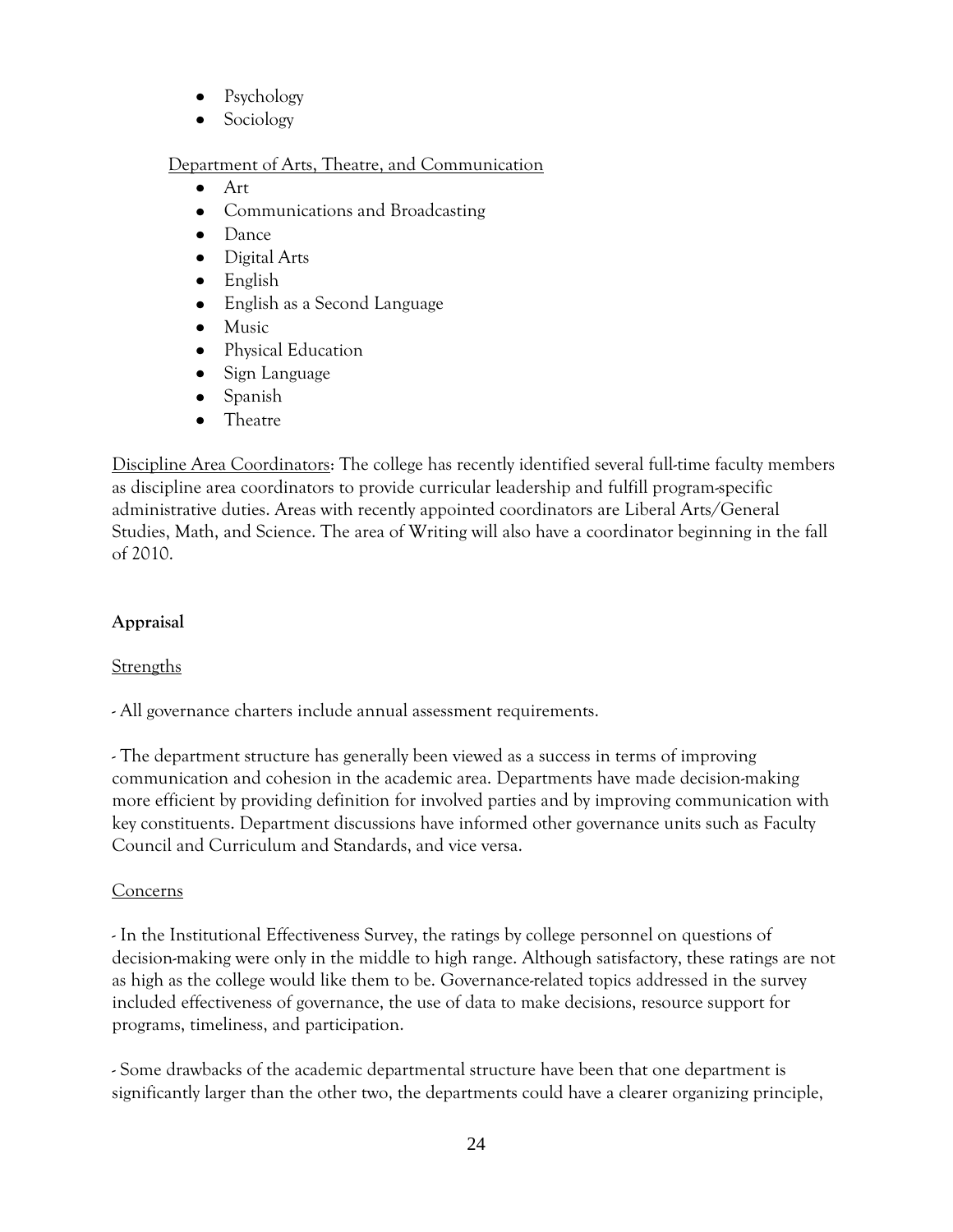and individual faculty members within departments have not been trained to assume leadership of their departments in times of faculty transition.

#### **Projection**

- The academic area plans a major discussion focused on restructuring the departments to balance the number of full-time and adjunct faculty members more evenly and to create more coherent departments. The planning and discussion will take place during the first half of the fall 2010 semester with the goal of implementation by the fall of 2011.

- The college will develop an annual procedure for all committees to report on their assessments to the College Council and/or Faculty Council (whichever is more appropriate).

- The next steps for evaluating the effectiveness of governance at the college include clarifying the meaning of the Institutional Effectiveness Survey ratings, benchmarking against other schools, and developing strategies for improvement.

#### **Institutional Effectiveness**

All governance charters include annual assessment requirements. Examples of improvement based on assessments include: (1) The Curriculum and Standards Committee has made changes to forms used for proposals, increased the quality of proposals considered, and is currently reviewing the effectiveness of the "two-meeting" rule. (2) The College Council revised its charter to clarify its functions and the representative nature of its members' role. Next steps include developing an annual procedure for all committees to report on their assessments to the College Council and/or Faculty Council (whichever is more appropriate).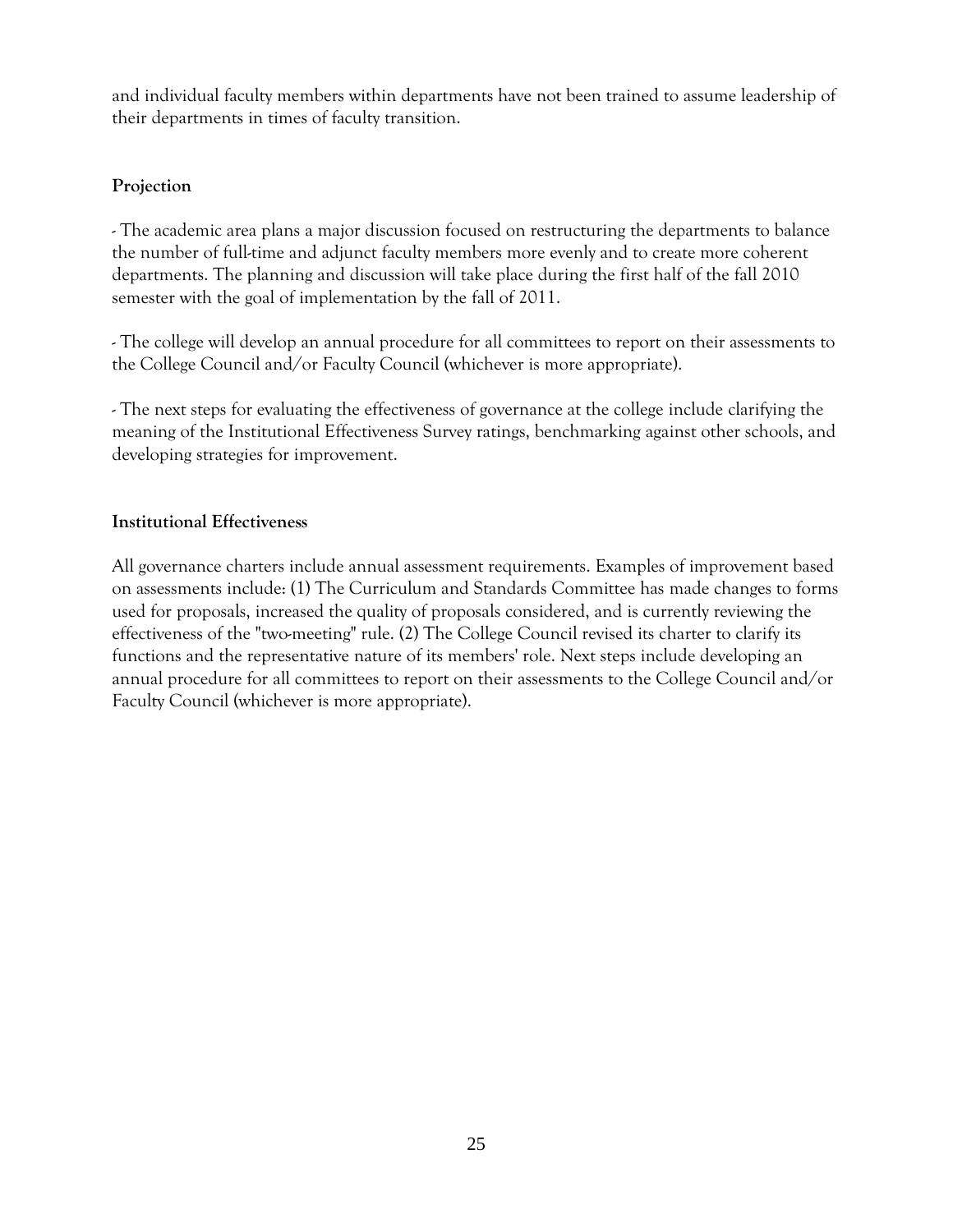## **Standard Four The Academic Program**

Through quality academic review, Asnuntuck provides current and vital programs built on the strong foundation of general education that has characterized the college since its inception. In the past two years, the faculty have developed an exciting and innovative Graduation Outcomes project to provide meaningful capstone experiences for all degree graduates. The past five years have been characterized by significant growth in most programs and by record enrollment increases in Liberal Arts, General Studies, and Manufacturing Technology.

#### **Description: Major Changes Since 2005**

In 2005, the NEASC site team found outcomes at the course level satisfactory, but was concerned about the lack of program outcomes, uneven program reviews, the status of assessment in general education, and the organizational structure of Academic Affairs. In 2008, we reported progress in all of these areas. The following sections update our progress and indicate other changes and new initiatives.

Enrollment, program growth, and program improvements have already been discussed in the "Significant Developments" section of this report. We repeat that information here for the reader's convenience:

**Growth of Academic Programs:** As shown in the Standard Four Data First Forms, most associate degrees have shown significant growth since 2005. The Liberal Arts program grew 81 percent in the past four years, Human Services grew 38 percent, Computer and Information Systems and General Studies both grew more than 20 percent, and Criminal Justice grew 18 percent. Enrollments in Early Childhood Education dropped four years ago, but have grown by 29% in the last three years. The Manufacturing Technology area has shown growth in both the number of certificate programs and the number of students in the programs. The number of certificates awarded grew from 66 in 2009 to 234 in 2010. Certificate programs grew from four to nine.

**Improvements to Academic Programs:** The Early Childhood Education program is a candidate for accreditation by the National Association for the Education of Young Children (NAEYC). The site visit is scheduled for October 2010. Programming in Manufacturing Technology now includes Welding, Lean Manufacturing, and career-ladder certificates that prepare students to move from the shop floor to entry-level management positions. Program reviews in Communication and Computer Information Systems have resulted in substantial program modifications and new relevant certificates. A two-year review of the Liberal Arts program resulted in significant changes to degree requirements that have already improved retention and program transferability.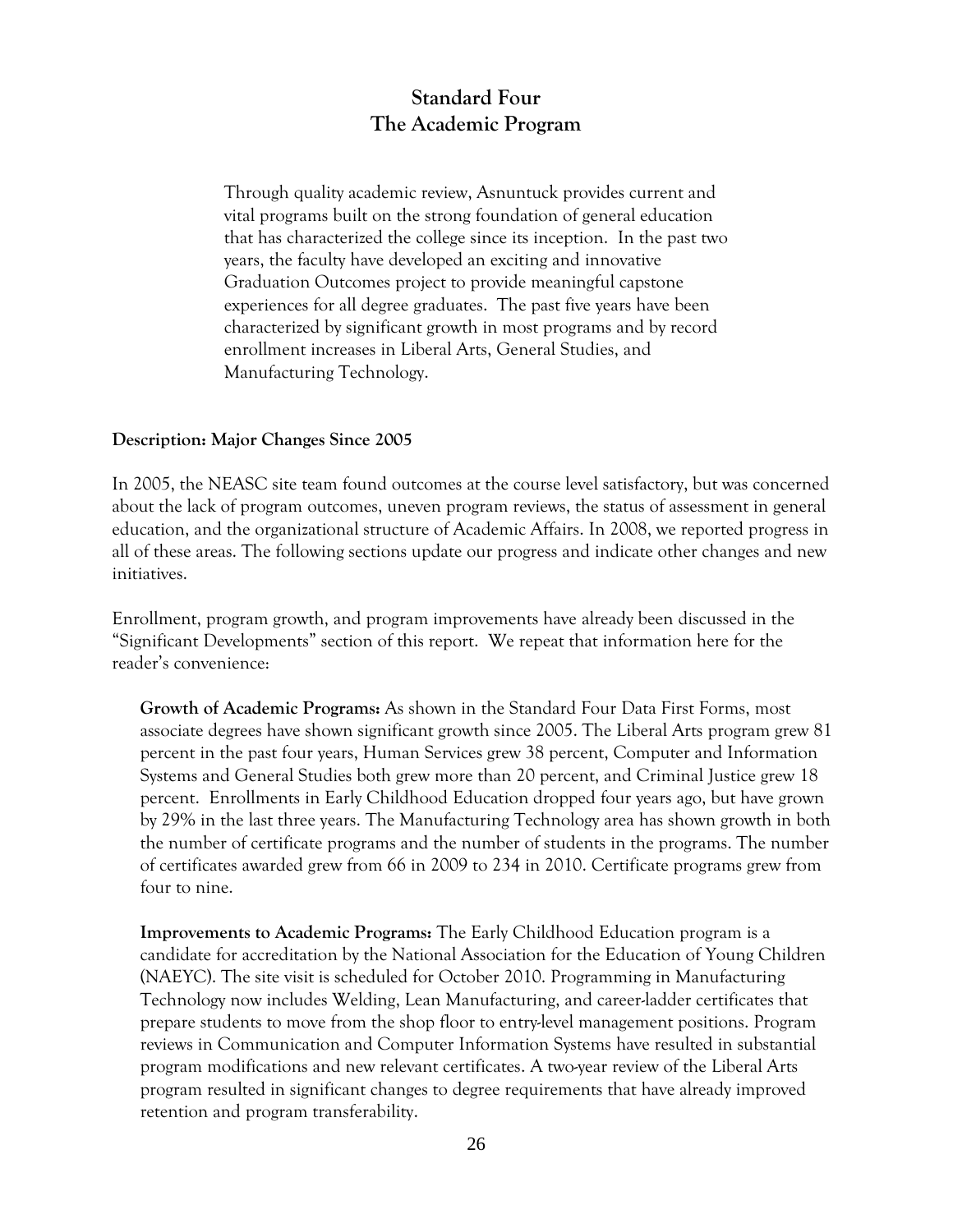Program Matriculation: As shown in the data first forms, we continue encouraging students to matriculate into academic programs. The matriculation rate increased from 63 percent to 71 percent over the last five years.

Graduation Outcomes: Asnuntuck is committed to helping students gain the knowledge, skills, and abilities they need to succeed in their academic, professional, and personal lives in the 21st century. The faculty, academic staff, and student services staff have worked during the past two years to identify and analyze a comprehensive set of abilities that we can measure as Graduation Outcomes.

Graduation Outcomes refer to a coherent set of knowledge, skills and abilities that successful ACC graduates acquire and demonstrate upon graduation from degree programs. They refer to the ability to acquire and apply knowledge to real world situations and experiences. These graduation outcomes skills will qualify students to transfer to four-year institutions, be ready for employment, and to apply important successful life skills.

Immediately following the 2005 self-study, the faculty began to develop graduation learning competencies. They were approved and included in the 2007-2009 college catalog. Further progress in this initiative was hindered by a break in academic leadership. A review of the graduation competencies took place throughout the 2008-2009 academic year, resulting in an entirely new, innovative, and exciting program of graduation outcomes.

Since the 2008 Progress Report, the college (led by a senior faculty member given a course release to serve as coordinator) has been working to establish graduation learning competencies. The preliminary planning began during professional days in August 2008. The coordinator met with the faculty and Student Services staff in October 2008 to present information about her review of the current pertinent literature. Sternberg's model of the three major skills for thinking and acting in the world was selected as a theoretical guide for Asnuntuck's graduation outcomes endeavor. In addition to Sternberg's skills (practicality, analysis, and creativity) the faculty added "Expressiveness" and "Responsibility." The faculty selected the acronym GO-RECAP for the campus-wide initiative.

At least one professional day at the start of each subsequent semester has been devoted to continuing work on graduation outcomes. Team leaders for each of the RECAP categories were selected to summarize the work of each group. The Coordinator held day-long meetings with the team leaders during summer 2009, Intersession 2010, and spring 2010 to refine and clarify RECAP categories and identify possible ways that students can demonstrate competency in each area. Discussion with the entire faculty during professional days in January 2010 focused on deciding how the college will assess whether students have fulfilled their RECAP requirements prior to graduation. Options have been narrowed to the following: capstone courses, a capstone field experience, and portfolio assessment. The program is ready to be piloted in academic year 2010-2011. Partial implementation is expected for graduates of spring 2011 with full implementation by 2012.

The following tables show the detailed definitions, performance indicators, and outcomes for GO-RECAP developed during the 2009-2010 academic year.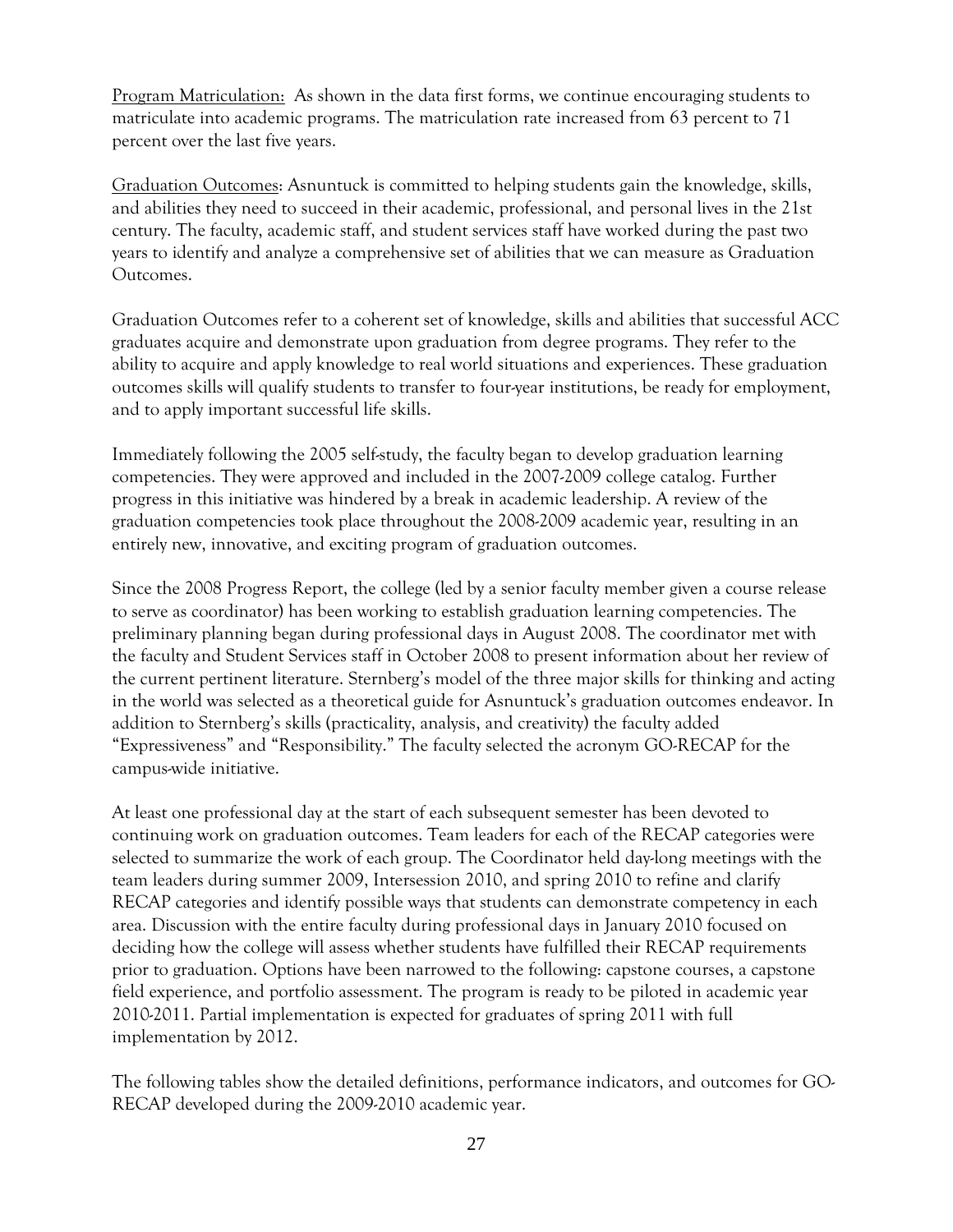#### **Graduation Outcomes RECAP**

**Responsible:** Students with responsible skills have information about the world and a clear understanding of the strategies necessary to engage with, advocate for change in, and give back to their communities and beyond.

| Performance Indicators                                                                                    | <b>Outcomes Include</b>                                                                                                                                                                                                                                                                                                                                                                                                                                                    |
|-----------------------------------------------------------------------------------------------------------|----------------------------------------------------------------------------------------------------------------------------------------------------------------------------------------------------------------------------------------------------------------------------------------------------------------------------------------------------------------------------------------------------------------------------------------------------------------------------|
| 1) Be a Responsible Citizen<br>Well Informed<br>a)<br>Ethical<br>b)<br>Actively involved<br>$\mathcal{C}$ | Use effective writing, presentation,<br>discussion, and debating skills<br>Engage in community-based activities (e.g.,<br>Poetry for Peace, vigils, coffeehouses, food<br>drives, book drives, fund sers, service<br>learning, community-action day)<br>Participate in student, local, and state<br>political-awareness activities (e.g., voting;<br>lobbying, organizing and/or participating in<br>Constitution Day; environmental awareness<br>and preservation events) |
| Recognize and Reflect on Issues of<br>2)<br>Justice, Equality, and Diversity                              | Produce assignments that require self-<br>reflection in relation to course materials;<br>completion of activities which express an<br>understanding of, and respect for, social<br>diversity [e.g., African-American Read-In,<br>PTK and other forums, Diversity Committee,<br>Student Union of Minorities at Asnuntuck<br>(SUMA), Lesbian, Gay, Bisexual, and<br>Transgender (LGBT), cultural heritage and<br>multicultural issues]                                       |

**Expressive:** Students with expressive skills have the ability to communicate appropriately through multiple media to different audiences.

| Performance Indicators   | <b>Outcomes Include</b>                             |
|--------------------------|-----------------------------------------------------|
| 1) College-Level Writing | Practice the writing process-including<br>$\bullet$ |
|                          | narrative, descriptive, expository,                 |
|                          | persuasive, reflective, and/or creative             |
|                          | writing activities related to course                |
|                          | materials in all disciplines                        |
|                          | • Produce assignments documented in                 |
|                          | proper format (e.g., APA, MLA)                      |
|                          | • Write essays and essay exams                      |
|                          | • Collaborate in group work                         |
|                          | Create student portfolios                           |
|                          | Incorporate appropriate technology                  |
|                          | [e.g., word processing software, on-                |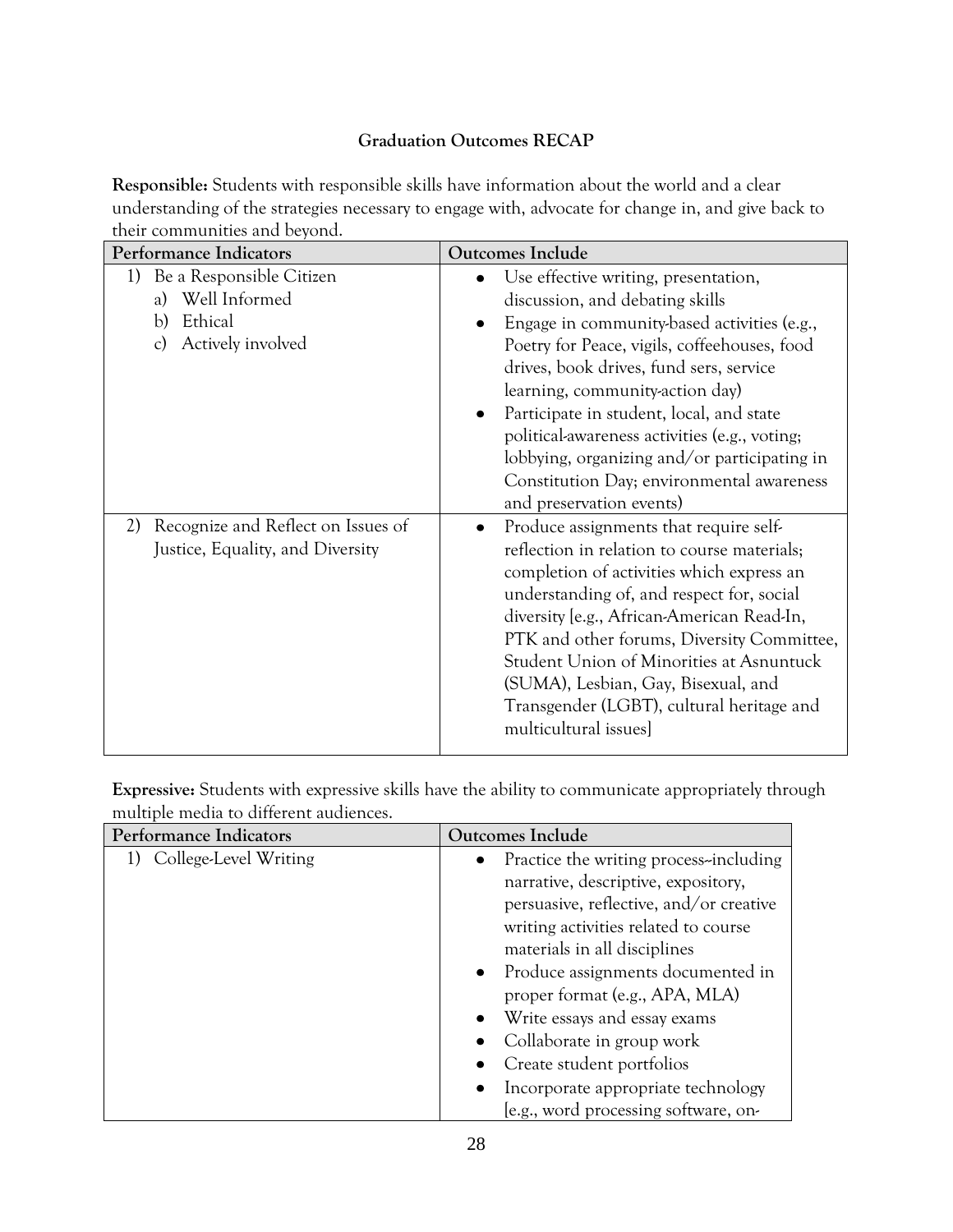| <b>Performance Indicators</b>                    | Outcomes Include                                                                                                                                                                                                                                                                                                                                                                                   |
|--------------------------------------------------|----------------------------------------------------------------------------------------------------------------------------------------------------------------------------------------------------------------------------------------------------------------------------------------------------------------------------------------------------------------------------------------------------|
|                                                  | line course management software<br>(Blackboard)]                                                                                                                                                                                                                                                                                                                                                   |
| 2) College-Level Speaking                        | Practice the speaking process-<br>$\bullet$<br>including narrative, descriptive,<br>expository, persuasive, reflective,<br>and/or creative speaking activities<br>related to course materials in all<br>disciplines<br>Collaborate in group work including<br>presentations<br>Take oral exams<br>Incorporate appropriate technology<br>(e.g., presentation software and<br>audio/video recording) |
| Multimedia Activities and Works<br>3)            | Produce traditional and/or digital art<br>$\bullet$<br>media in all disciplines<br>Collaborate in group work<br>٠<br>Create student portfolios and/or<br>installations<br>Incorporate appropriate technology<br>(e.g., digital photography software)                                                                                                                                               |
| 4) Performances, Recitals, and<br>Demonstrations | Produce, perform, and/or present in<br>$\bullet$<br>all disciplines<br>Collaborate in group work<br>Create student portfolios and/or<br>$\bullet$<br>performances<br>Incorporate appropriate technology<br>(e.g., video/audio recording and<br>presentation software)                                                                                                                              |

**Creative:** Students with creative skills use information and/or apply ideas in original and ethical ways.

| Performance Indicators        | <b>Outcomes Include</b>             |
|-------------------------------|-------------------------------------|
| Generate Original Works<br>1) | Use original thinking to design,    |
|                               | construct, and/or produce ideas,    |
|                               | products, solutions, and/or         |
|                               | performances (e.g., case studies,   |
|                               | digital photography, web design,    |
|                               | audio/video production, art work,   |
|                               | dance, poetry, writing assignments) |
|                               | Incorporate appropriate technology  |
| 2) Study Creative Works       | Use critical thinking skills in the |
|                               | study of original works (e.g., by   |
|                               | accomplished and developing         |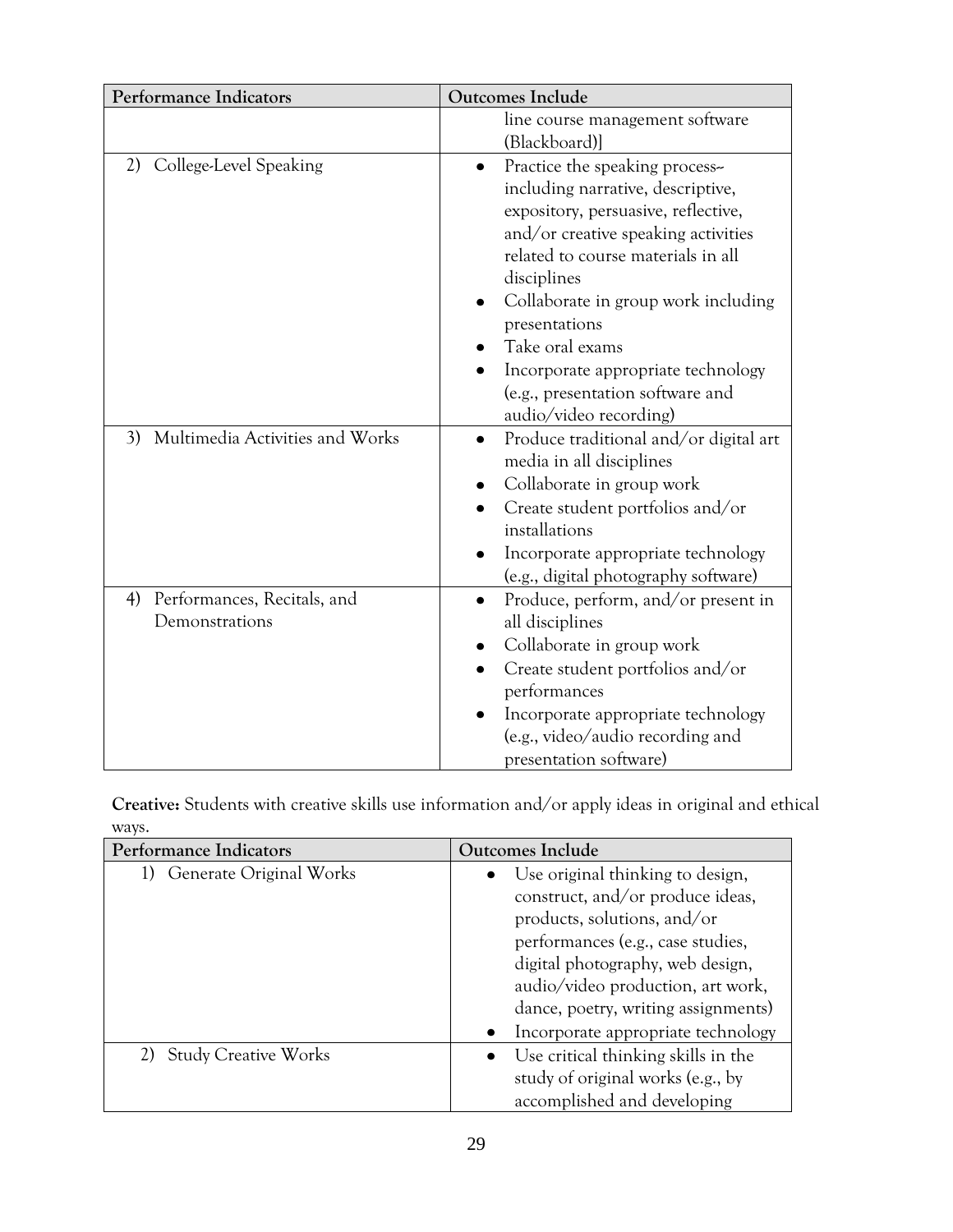| Performance Indicators | Outcomes Include                   |
|------------------------|------------------------------------|
|                        | artists, composers, writers,       |
|                        | performers, and other thinkers)    |
|                        | Incorporate appropriate technology |

**Analytical:** Students with analytical skills understand and demonstrate the process of ethical and critical thinking.

| Performance Indicators                  | <b>Outcomes Include</b>                                                                                                                                                                                                                                                                                                                                                                                                                                                                               |
|-----------------------------------------|-------------------------------------------------------------------------------------------------------------------------------------------------------------------------------------------------------------------------------------------------------------------------------------------------------------------------------------------------------------------------------------------------------------------------------------------------------------------------------------------------------|
| Generate Assumptions and Premises<br>1) | Explore current research and theory<br>to generate initial concepts<br>Align concepts with practical<br>applications through experimental<br>or observational study (e.g., lab<br>reports, test and/or quiz<br>performance, documentation)<br>Understand the scientific method                                                                                                                                                                                                                        |
| <b>State Hypotheses</b><br>2)           | Apply the scientific method to<br>generate testable hypotheses<br>Apply case studies and<br>interdisciplinary theories [e.g., class<br>discussions, written summaries,<br>business problems solution factors<br>(BPSF)                                                                                                                                                                                                                                                                                |
| Collect Information<br>3)               | Use appropriate technology to<br>$\bullet$<br>generate relevant data                                                                                                                                                                                                                                                                                                                                                                                                                                  |
| 4) Use Critical Thinking Skills         | Analyze data and test hypotheses<br>Deconstruct components of the<br>whole (e.g., identify character, plot,<br>and literary elements; apply BPSF to<br>case studies)<br>Evaluate characteristics (e.g.,<br>medium, technique, perspective,<br>and attributes)<br>Summarize, compare/contrast,<br>analyze, synthesize, and evaluate<br>different theories, perspectives,<br>and/or schools of thought<br>Interpret results and reach<br>conclusions based on standard<br>methods and ethical practices |
| <b>Generate Recommendations</b><br>5)   | Apply responsible and ethical<br>٠<br>solutions to environmental, social,<br>economic, political, and technical<br>applications across all disciplines<br>Research assignments or                                                                                                                                                                                                                                                                                                                     |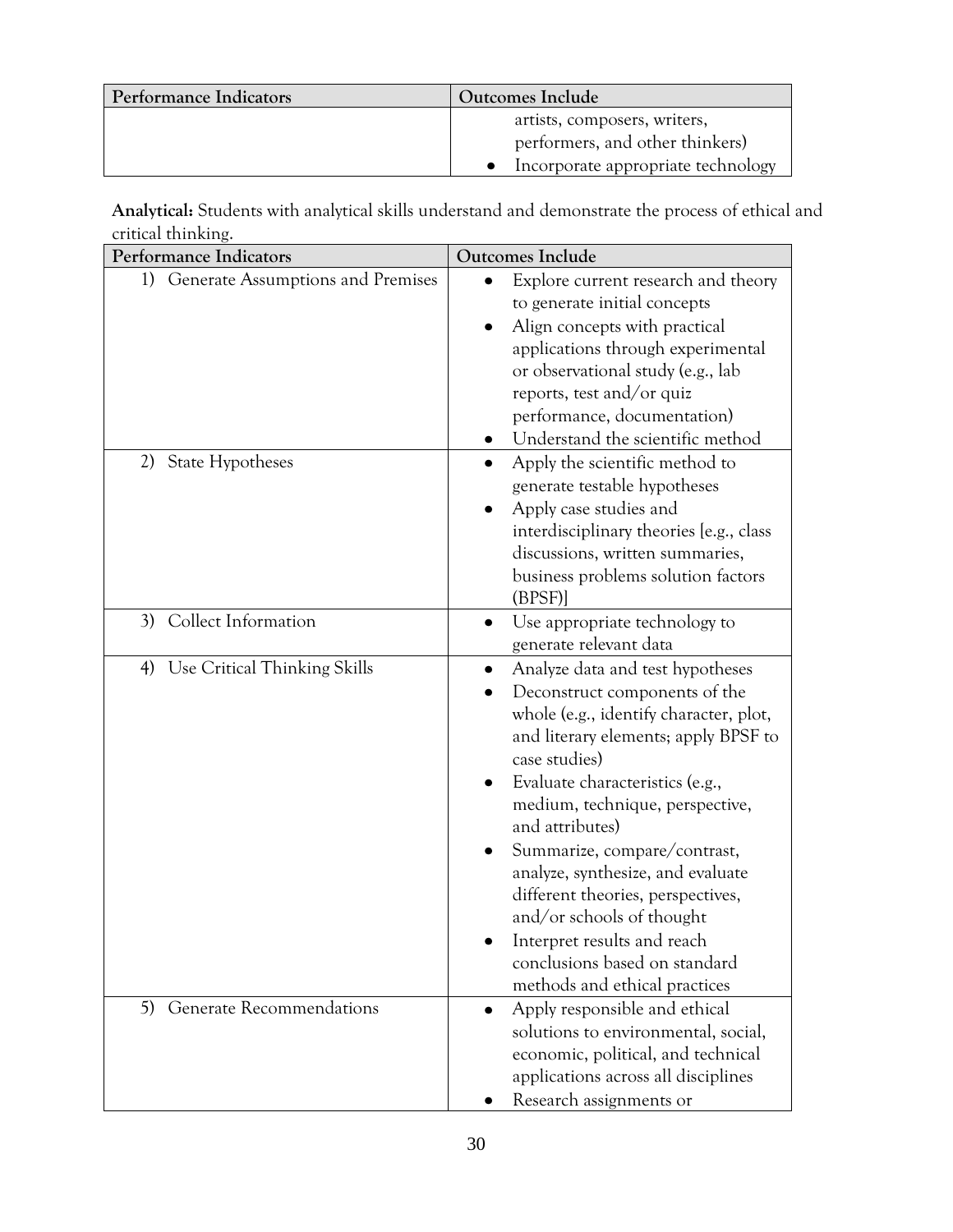| Performance Indicators | Outcomes Include                |
|------------------------|---------------------------------|
|                        | presentations with proper       |
|                        | documentation of sources (e.g., |
|                        | MLA, APA) and meet other        |
|                        | appropriate criteria            |

**Practical:** Students with practical skills demonstrate successful personal and professional interactions.

| Performance Indicators            | <b>Outcomes Include</b>                                                                                                                                                                |
|-----------------------------------|----------------------------------------------------------------------------------------------------------------------------------------------------------------------------------------|
| Communication Skills              | Use proper English, grammar,<br>spelling; reading and comprehending<br>skills; effective speaking and listening<br>skills; framing the context                                         |
| 2)<br>Interpersonal Skills        | Work effectively in groups (e.g.,<br>classes, clubs and organizations,<br>community service, work study,<br>intern/externships)                                                        |
| <b>Information Literacy</b><br>3) | Find, evaluate, and use appropriate<br>information, quantitative, and<br>technological resources (e.g., print,<br>internet, audio, and video)                                          |
| Quantitative Literacy<br>4)       | Use mathematical information to<br>solve problems                                                                                                                                      |
| Professional Skills<br>5)         | Translate and apply theories and<br>concepts to practical applications<br>(e.g., time management, problem<br>solving, decision making, life-long<br>learning, and conflict resolution) |

Program Review and Assessments: The program review process continues to serve as the linchpin for all academic assessment goals. A program review is not considered satisfactorily completed until outcomes and assessment are aligned at course, program, and graduation levels. Although working with the Data First E-Series forms showed us where we need to strengthen our efforts, it also showed us that we have progressed further in the past two years than we had realized.

Significant progress has been made in terms of implementing consistent program review procedures and completing a number of important reviews. The Liberal Arts review, in particular, should have wide impact on the quality of academics at Asnuntuck.

As reported in the March 2008 ACC progress report, program reviews in Early Childhood Education (ECE) and Accounting were completed in 2006 and 2005 respectively. A number of additional reviews of programs and disciplines have begun, been completed, or are scheduled. The loss of several full-time faculty members to retirement in 2009 necessitated the revision of the master schedule of program reviews developed in February 2008. An updated schedule will be developed in the fall of 2010.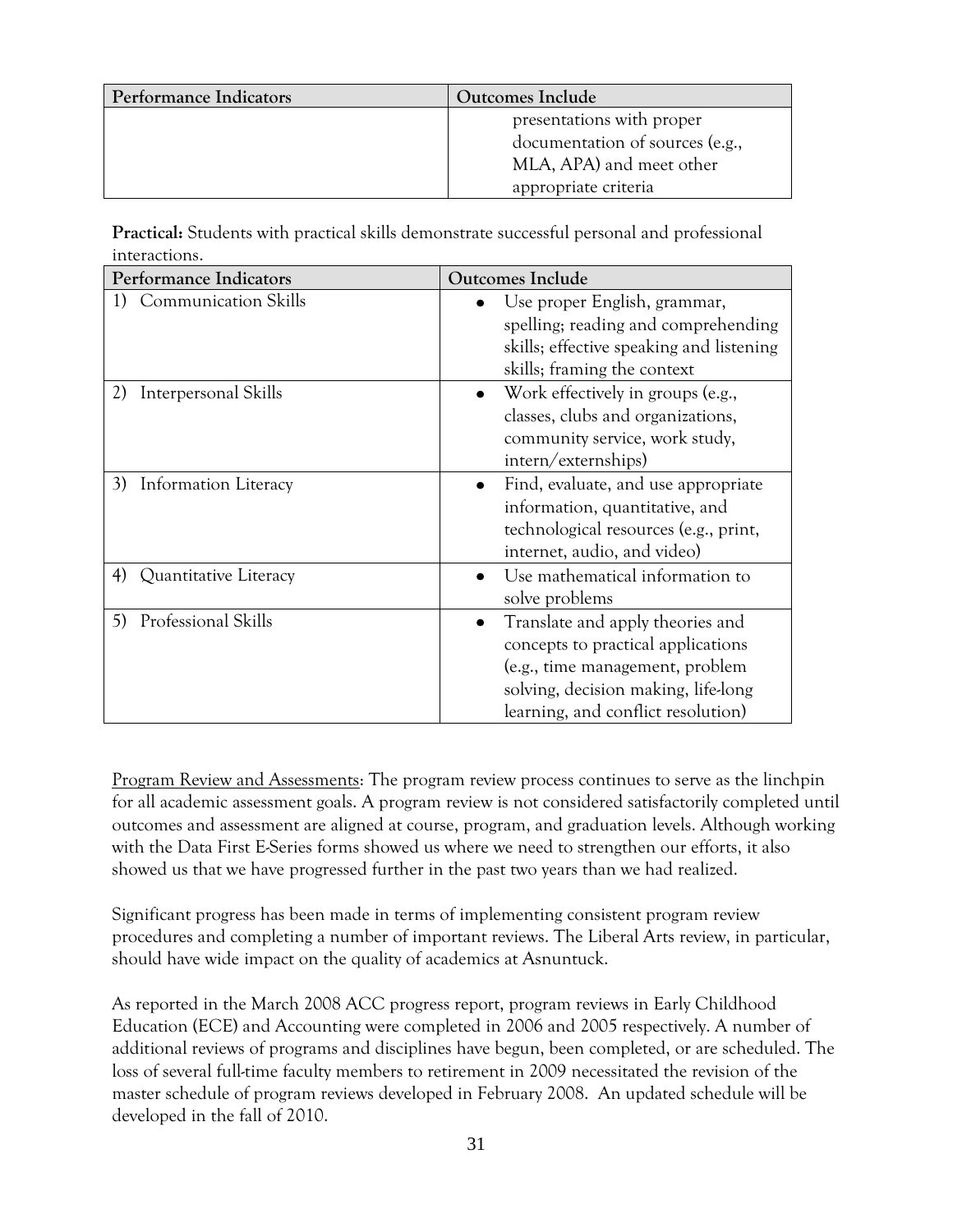The following sections detail the status and/or findings of major program reviews:

- Early Childhood Education: The local program review was completed in 2006. After the review, the ECE program moved on to seek national accreditation from The National Association for the Education of Young Children (NAEYC). The Asnuntuck ECE Self-Study Report was submitted in March 2010; the Accreditation Peer Review Visit will occur in October 2010, and the commission's decision on accreditation is expected three months later. Accreditation standards are based on recent research on early childhood development and learning, and are aligned with baccalaureate level standards.

- Accounting: The program review was completed in 2005. As a result of the review, the Accounting program instituted a variety of faculty-led recruiting activities in area high schools, as well as a variety of curricular enhancements. To enhance the program's links to system and community accounting resources, the faculty met with area professionals to conduct a needs assessment and communicated with faculty across the Connecticut Community College System, to plan curricular changes. Faculty members have incorporated current accounting-related topics and events in classroom discussion, involving students in research in electronic and written sources.

- The Business Office Technology (BOT) degree was discontinued by decision of the Department Chair and Academic Dean in 2008-2009 due to successive semesters of lack of student enrollment. The degree work that remains current has been revised into a certificate that is part of a newly updated Information Systems Technology (IST--formerly Computer and Information Systems) program. The program is scheduled for approval at the September Connecticut Community Colleges' Board of Trustees meeting.

- Communications and Broadcasting and Communications and Broadcasting--Radio Option were reviewed with a completion date of spring 2008. The new full-time faculty member who arrived on campus in fall 2009 has continued to review the program offerings. Substantial modification of the Communication curriculum was completed this year, including termination of outdated certificates and the consolidation of degrees, new coursework, and updated certificates. The revamped program is geared to better prepare students for working with new media in the field. The program modifications are scheduled for approval at the September Connecticut Community Colleges' Board of Trustees meeting.

- A Mathematics Discipline Review was begun in fall 2006 and completed in spring 2010 by a new faculty member hired in 2008 with expertise in developmental mathematics. The "Accelerating Success in Mathematics Project" being piloted this summer is an outcome of that review. The project's target student population are those who either just miss the placement score for MATH 137 (the college-level algebra course) or receive a grade of C- in MATH 095 (missing the prerequisite C to move on to MATH 137). The project is designed to develop an optional pathway into MATH 137 by focusing on the specific gaps in student preparation and avoiding repetitive instruction of material already mastered. The project is a collaborative effort between the Mathematics faculty and the Director of the Academic Skills Center.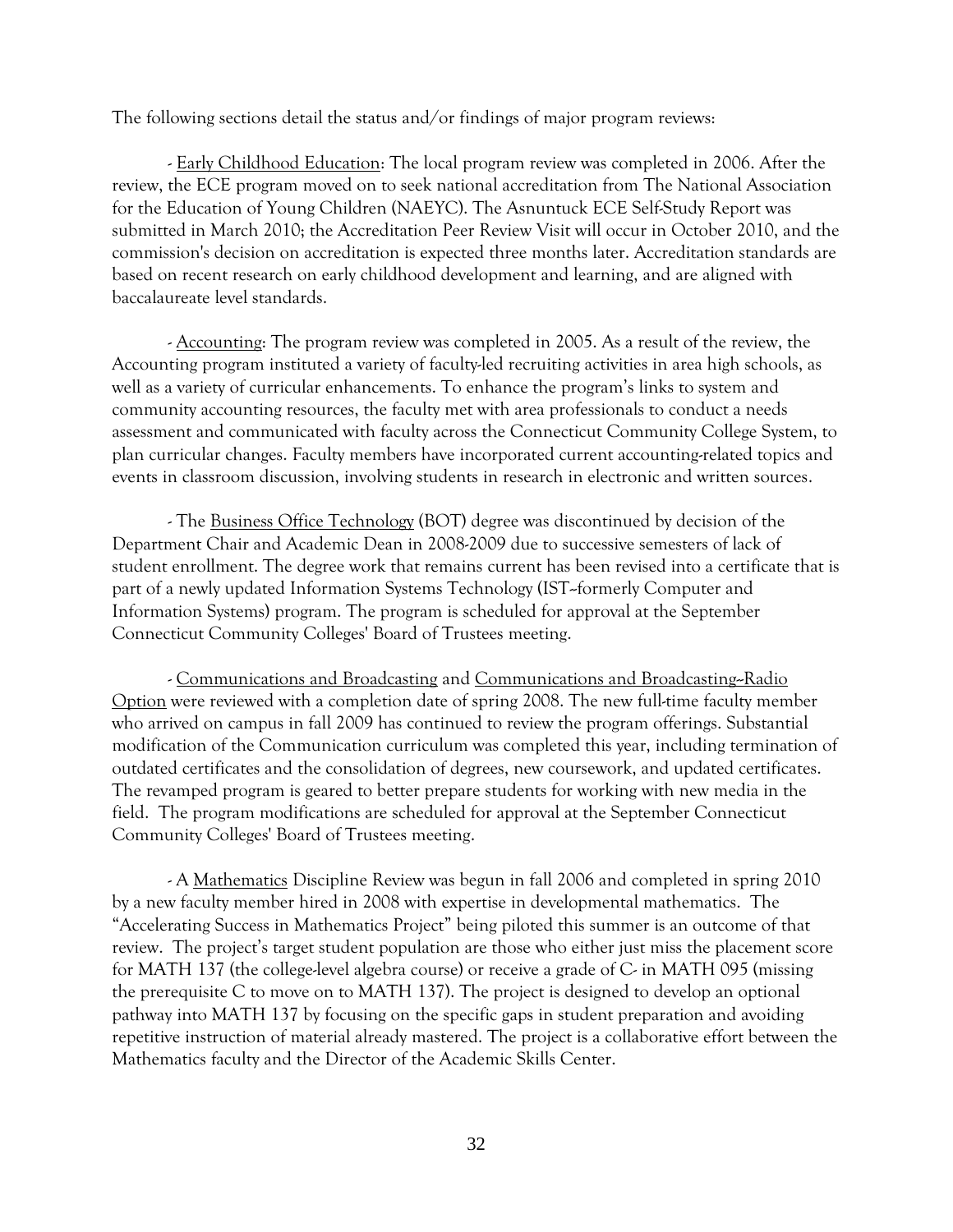- The Liberal Arts Program Review, in progress for over a year, was completed in spring 2010. This review was enhanced by the simultaneous development of graduation outcomes, another major initiative of the faculty in 2009-2010. The review will guide the college in its immediate efforts to address areas needing clarification, updating, and improvement, as well as enhance and build on the strengths of the ACC Liberal Arts Program.

- Human Services Program Review is in progress, was to be completed spring 2010, now projected for fall 2010.

- A review of the Science discipline is scheduled for the 2010-2011 academic year. Two new full-time science faculty members were hired for spring 2010 and will take the lead in the review process.

- Manufacturing Technology Option, A.S. and Certificates Level I and II are scheduled for review in the 2010-2011 academic year.

Academic Area Restructuring: In 2008, we reported the formation of a new organizational structure in Academic Affairs. There are now three Departments with Department Chair oversight as can be seen in the organization chart included in the Standard Three Data First Forms. The departments have remained a stable part of the governance structure since their inception. Nonetheless, given the changes in personnel following retirements and shifting of faculty lines to areas of greater need, this is a good time to revisit the structure. Informal restructuring discussions were begun at the department level and between the Department Chairs and the Dean in 2009. These discussions were in preparation for the formal assessment that is scheduled for one of the August 2010 professional days and early part of the fall semester. (More information on the department structure can be found in Standards Three and Five.)

Workforce Development in the Manufacturing Sector: Asnuntuck has made a long-term commitment to Manufacturing Technology education. Growth in both program development and enrollment in the area of Manufacturing Technology has been significant as the college continues to respond to the workforce development needs of the communities it serves. A 2009 study by Deloitte Consulting of the advanced manufacturing sector of New England's economy confirms that this sector is poised for major growth and that Connecticut is identified as the state with the greatest potential to attract career positions in the advanced manufacturing sector. This year, two new employer-driven certificates were approved: Team Leader Management Skills in Manufacturing and Team Leader Technical Skills in Manufacturing. The Manufacturing Technology Center has created an ever-increasing number of corporate partnerships. Consequently, it has been able to introduce advanced technology coursework in additive manufacturing and rapid prototyping, solid works applications, welding and laser technology, and 3D digitizing.

Online Courses: The college has experienced significant growth in our online course offerings, and that growth has leveled off in recent years as we have reached a level that reflects faculty expertise and student need. The table below shows the growth trends of our online course offerings: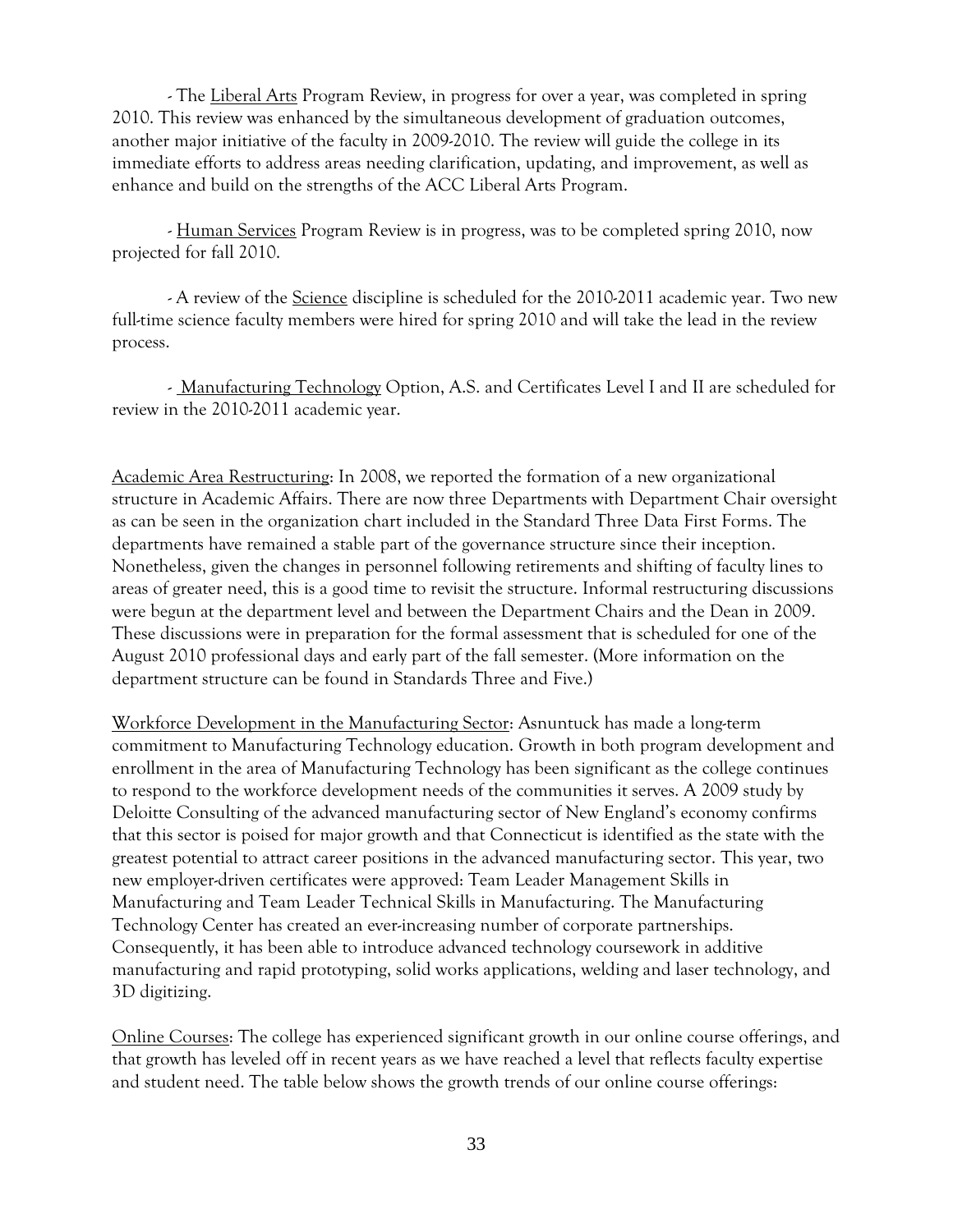| Calendar Year | Courses | Enrollment | Average Course Enrollment |
|---------------|---------|------------|---------------------------|
| 2005          | 16      | 294        | 18.38                     |
| 2006          | 32      | 689        | 21.53                     |
| 2007          | 49      | 1,057      | 21.57                     |
| 2008          | 53      | 1,145      | 21.60                     |
| 2009          | 51      | 1,058      | 20.75                     |
|               |         |            |                           |

Articulation Agreements: Asnuntuck has been actively developing new articulation agreements since the 2005 comprehensive report. The college now participates in the system-wide guaranteed admission agreement with the University of Connecticut's College of Liberal Arts and Sciences and College of Agriculture and Natural Resources (signed in November 2007), and the School of Business (signed in March 2010) as well as the guaranteed/dual admission agreements with the four Connecticut State Universities (signed in April 2009). In addition, ACC has recently developed guaranteed/joint admission agreements with private four-year colleges, Albertus Magnus College and American International College. A similar articulation agreement with Bay Path College is currently under consideration.

In addition, specific pathways to particular majors have been formally established in an attempt to create a more seamless transfer from ACC to the receiving university or college. One such example is the University of Connecticut Psychology Transfer Agreement, which, as a subset of the Guaranteed Admission Agreement, clearly outlines a suggested sequence of courses to take at ACC that will ensure the student enters UConn's Psychology program with junior standing. Articulation agreements that would create seamless transfer between Asnuntuck's Human Services program and four-year programs at five area colleges (Springfield College, Elms College, Western New England College, Westfield State College, and the University of Hartford) are also in progress.

Enfield Adult Education Partnership: Since the 2005 NEASC site visit, Asnuntuck has entered into a partnership with Enfield Adult Education to offer on-site developmental courses to students who have not yet earned their high school diploma. These courses are free to students and provide them with access to all of the college services such as the Learning Resources Center and Academic Skills Center. The course credits earned are applied to both their high school transcript as well as their Asnuntuck student records. This initiative began with a summer offering of one course in 2006 and has grown to include multiple courses throughout the academic year, including Academic Reading, Writing:Paragraph to Essay, Prealgebra, Elementary Algebra, First Year Experience, and English as a Second Language.

#### **Appraisal**

#### Strengths

- The college's use of E-Series Forms has helped to identify issues and guide program planning and assessment.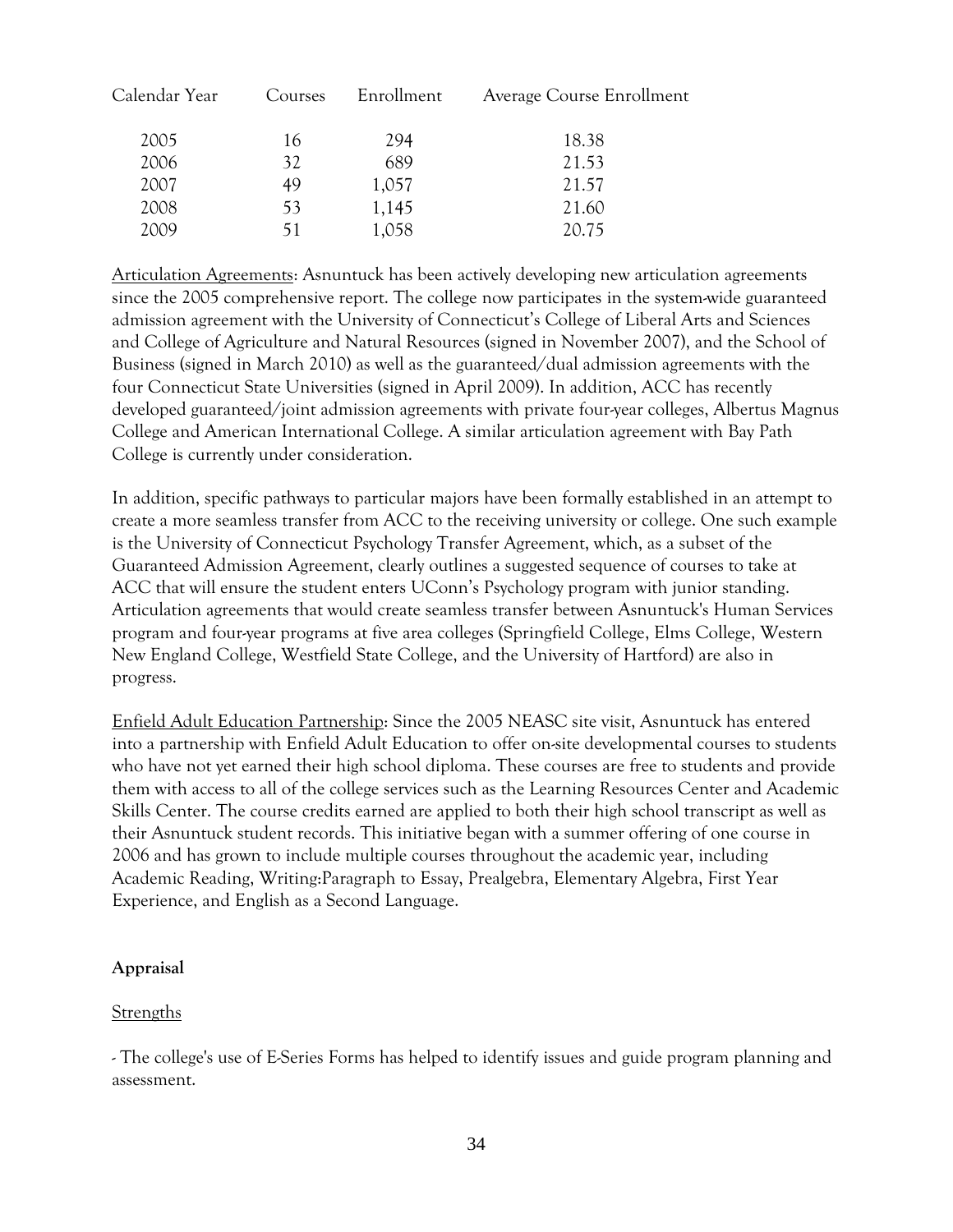- Since 2008, knowledge of outcomes assessment has been among the criteria for all new full-time faculty hiring and was included in the job announcements for these positions.

- The college has implemented uniform use of a formal review process provided by the Connecticut Community College System.

- The graduation outcomes project promoted extensive discussion among the faculty and student services staff members concerning the college's commitment to developing all aspects of our students' education. In addition, the resulting GO-RECAP structure is a detailed and far-reaching way to re-envision the college's mission in concrete terms.

- The college's expanded articulation agreements enhance Asnuntuck's ability to lead students through a progression from the beginning to the end of their educational goals.

- The Department Chair structure contributed to improved evaluation and mentoring of adjunct faculty members.

#### **Concerns**

- A recent survey of syllabi from the spring 2009, fall 2009, and spring 2010 found that student learning outcomes are listed in most courses taught by adjunct faculty members, but such outcomes are not yet published in all syllabi for courses taught exclusively by adjunct faculty members.

- According to the Program and Discipline Review Schedule (revised in February 2008) the following reviews were scheduled to take place but have not due to faculty retirements: Social Sciences, General Studies, Humanities, and English.

#### **Projection**

- The Department Chairs and Program Coordinators will continue to work with adjunct faculty members to ensure that all course syllabi have measurable learning outcomes.

- The Dean of Academic Affairs will update the program review calendar for fall 2010 to ensure they continue in a timely manner.

- The next steps for the graduation outcomes is to select a GO-RECAP assessment option to pilot and plan the implementation process. This includes determining how the college will track and assess student data. The college has set a goal of piloting GO-RECAP in 2011-2012 and launching it college-wide prior to 2012-2013.

#### **Institutional Effectiveness**

The quality, integrity, and effectiveness of academic programs are evaluated through regular program reviews, available job placement and transfer statistics, annual advisory board reviews of curricula and program developments, and assessment of graduation outcomes.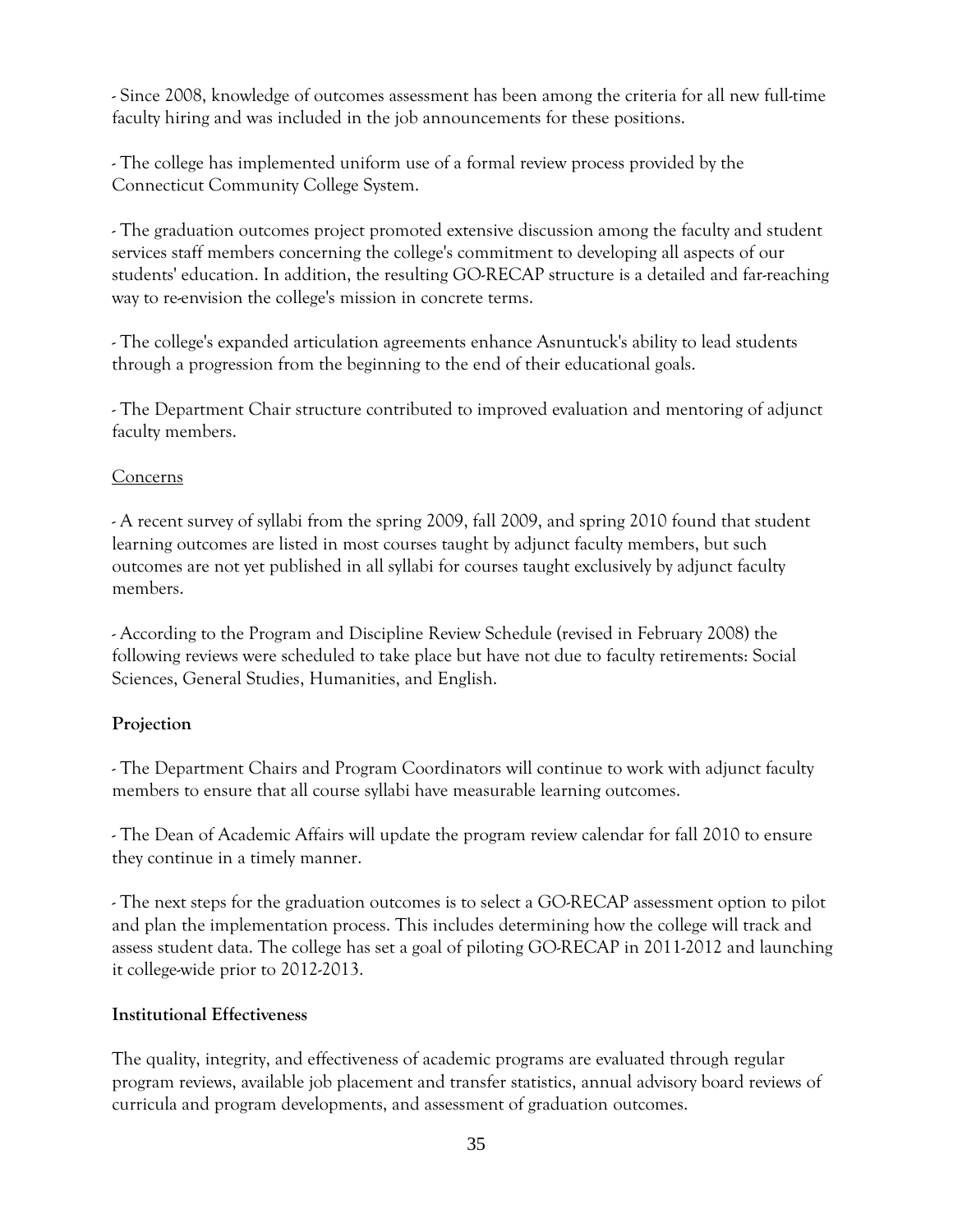## **Standard Five Faculty**

Full-time faculty members have always been at the core of Asnuntuck's mission, serving students in the classroom and beyond. Despite the recent retirement of approximately one-third of our fulltime faculty, the college has been able to institute a new departmental structure and hire excellent new faculty members to carry on the best of Asnuntuck's student-first traditions while preparing them for the future.

#### **Description: Major Changes Since 2005**

- New Academic Dean: After the retirement of one academic dean and relatively brief tenures of two others, the college hired a new Academic Dean in July 2007. The new dean has brought three years of stability to academic area leadership after a period of relative upheaval.

Full-Time Faculty Retirements and Hiring: Partially due to a state retirement incentive program in 2009, the college lost a significant number of full-time faculty members to retirement in recent years. (See the Standard Five Data First Forms.) In 2008, the college had 27 full-time faculty members (as well as three full-time teaching professionals in the Manufacturing Technology area classified as Instructors but not generally included in a count of full-time faculty members), a high for recent years. Unfortunately, the 2009 fiscal crisis and subsequent retirement incentives rolled back our progress in keeping full-time faculty numbers high. The college has refilled as many positions as the budget allows for, and in fall 2010, there will be 25 full-time faculty members (as well as the three Instructors in Manufacturing Technology).

As mentioned under the "Significant Developments" section of this report, in order to orient the influx of new full-time instructors, a well-respected faculty leader designed and led a New Faculty Seminar in 2009. The seminar meets weekly and includes frequent guest presentations, significant attention to teaching and learning issues, and discussions of such issues as department structure, human resources, promotion and tenure issues, community colleges, student advising, information and educational technology, grading, faculty additional responsibilities, student demographics, and union matters. The Seminar will be offered for the third time in fall 2010.

#### **Appraisal**

#### **Strengths**

- As shown in the 2008 progress report, the college significantly improved faculty evaluation practices and has continued those improvements to the present. In addition, as part of a systemwide initiative, the college has moved from a paper student evaluation system to an online student evaluation system.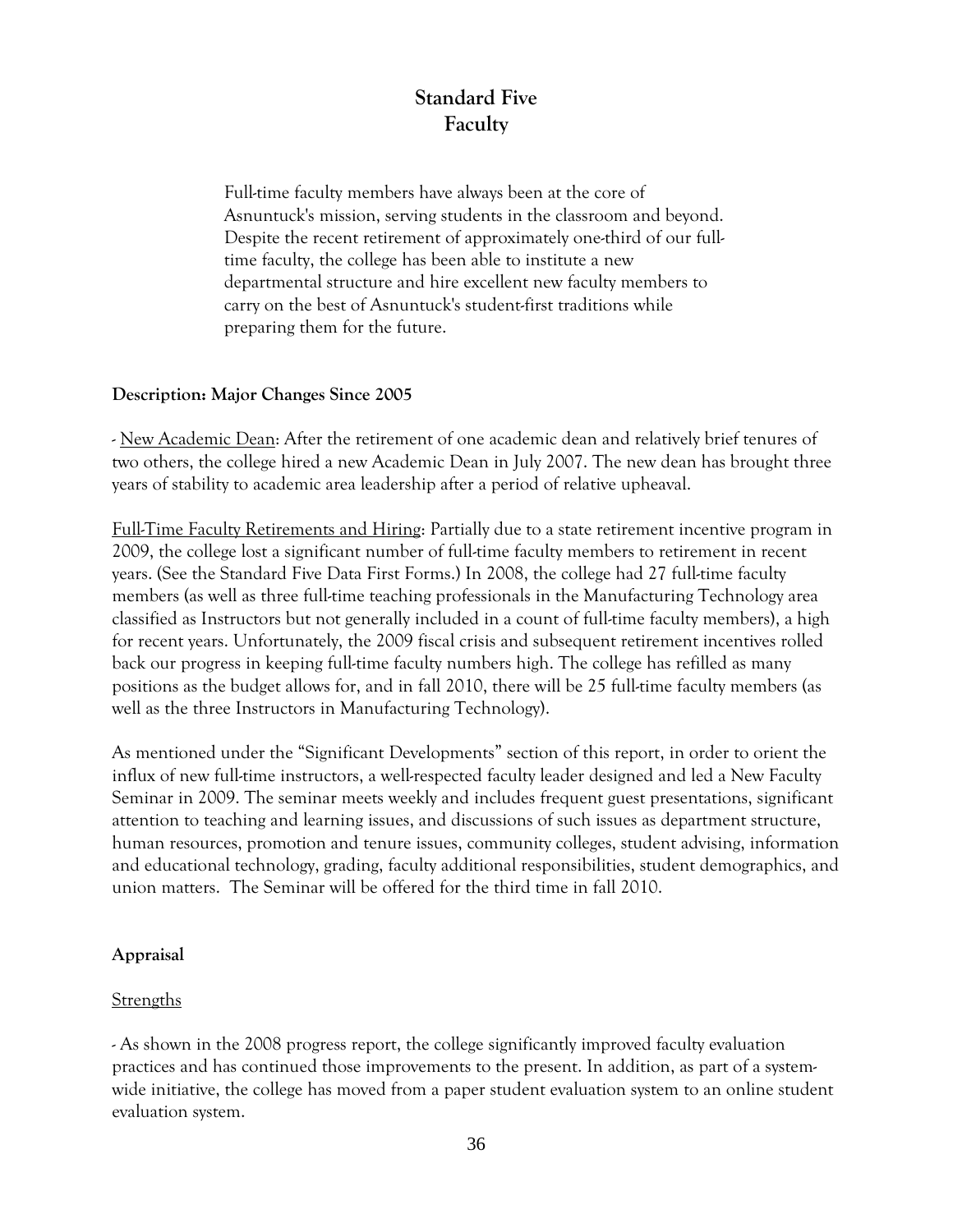- As stated in the site visit team's 2005 report, Asnuntuck faculty members are committed to student success and excellent teaching. They are also committed to the college and participate fully in governance and other initiatives. This commitment was evident throughout this year as every faculty member served on at least one search committee. Every faculty member served on one of the committees that produced this report. All have improved their abilities to gather and analyze data in order to assess our strengths and challenges.

- Asnuntuck's full-time faculty members continue to be very active professionally. For example, two English professors have recently published books and won writing awards. One Theater professor had a role in the prestigious Hartford Stage production. Two math professors have won national fellowships and grants. In addition, all full-time faculty members participate in professional development activities such as conferences and workshops on a regular basis.

- The college has brought a number of professional development speakers to campus for faculty inservice activities on such topics as universal design, veterans' issues, academic honesty, and learning communities.

- The college has a high level of adjunct faculty participation in local professional development activities. For example, many English and Math adjunct faculty members participated in a joint departmental workshop in June 2010 that focused on placement testing and curriculum outcomes.

- As noted in Standard Two, the college used specific data such as enrollment, reliance on adjunct faculty members, and program growth to plan for the hiring of new full-time faculty members.

- The New Faculty Seminar has been well received and highly effective in mentoring our recently hired full-time faculty members.

#### Concerns

- Our enrollment increases have outpaced our full-time faculty hiring. As a result, our reliance on adjunct faculty members has somewhat increased since 2005.

- The lag time between the significant number of full-time faculty retirements and the subsequent full-time faculty hiring led to a short-term gap in curricular leadership in some areas.

- The Instructional Excellence Committee has been dormant for two years, leading to a reduction in local, peer-generated, professional development activities for faculty members. (However, during that same period, the quality of faculty professional days has improved.)

#### **Projection**

- The college will increase and improve professional development opportunities and funding for faculty members.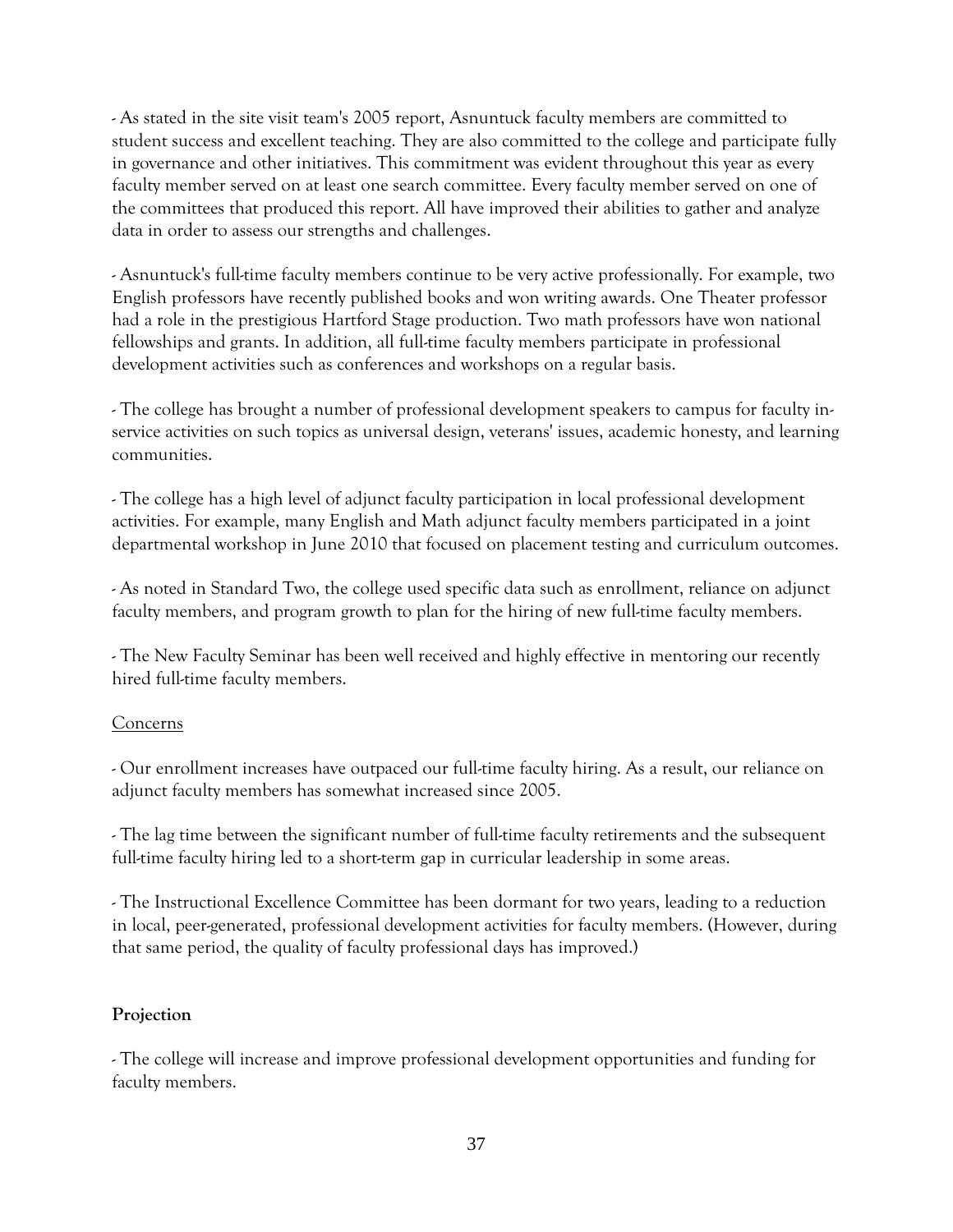- The college will fill the two remaining full-time faculty vacancies as soon as budget dollars are available.

-The college will survey adjunct faculty members to assess what additional services and support they would most benefit from.

- The Academic Affairs Office will re-invigorate peer-generated professional development. (As noted earlier in this report, one college-wide goal is to increase the budgetary support for professional development throughout the college.)

#### **Institutional Effectiveness**

Full-time faculty evaluations, promotion, tenure, and sabbaticals are all accomplished in compliance with policies of the Connecticut Community College Board of Trustees and procedures outlined in the Connecticut Community College Congress collective bargaining agreement. Evaluation of adjunct faculty is also in done in compliance with the above.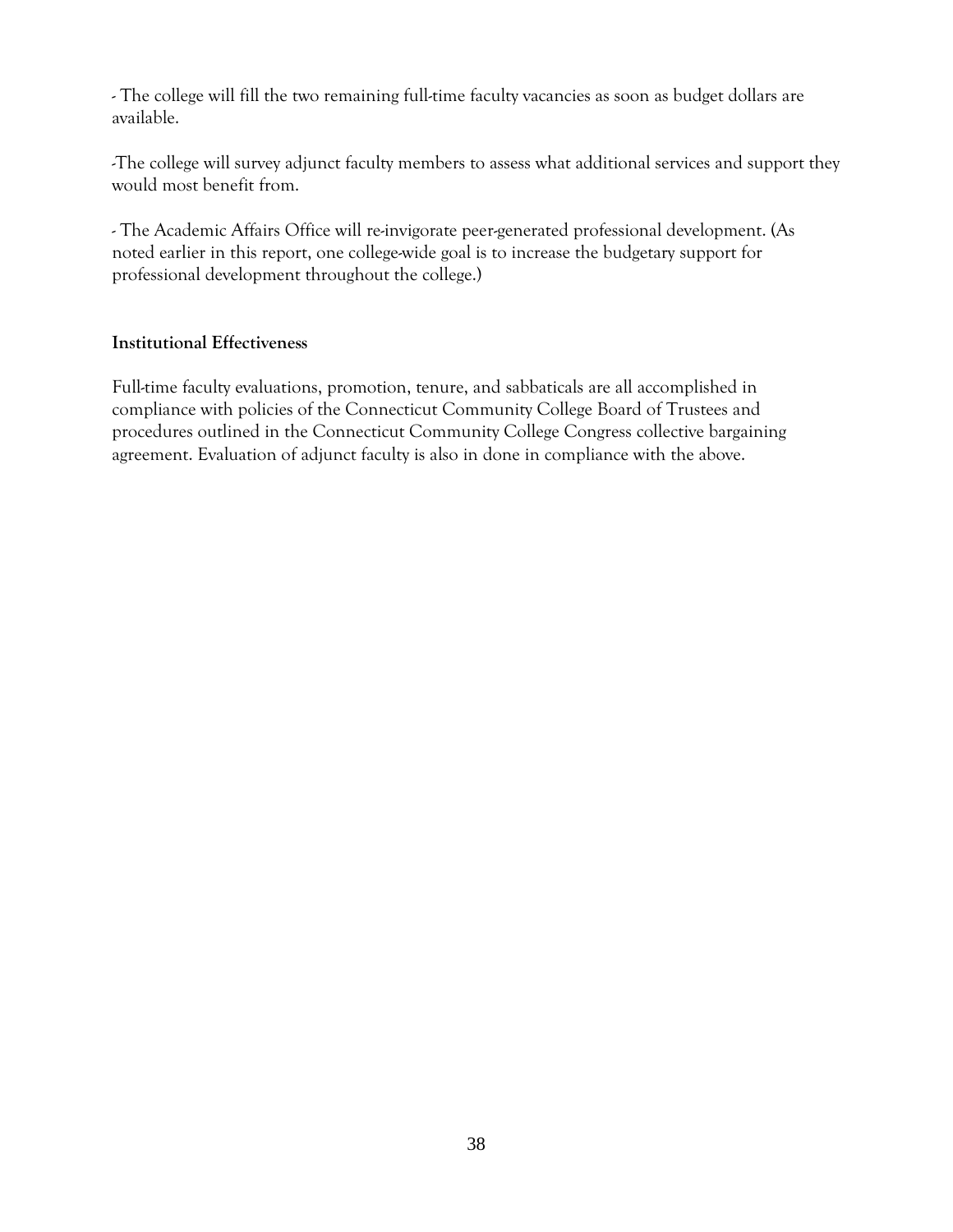## **Standard Six Students**

Asnuntuck's small size and caring atmosphere has long been one of our best assets, and the college continues to adapt to the changing needs of our students. Student Services (in collaboration with Academic Affairs) has developed systems, policies, and protocols to accent our caring atmosphere with more seamless service for students. Staff members have become increasingly cross-trained to meet the growing demands of enrollment, and online resources have been enhanced to support student self-advocacy through career, transfer, and registration information.

#### **Description: Major Changes Since 2005**

The site visit team's 2005 report stated concerns regarding a lack of annual goals in Student Services and staffing limits. In spring 2007, a new Dean of Student Services was hired, and Student Services has had annual goals that are linked to the overall college strategic plan since 2008.

Staffing: Staffing in Student Services has increased to better serve student needs. The Financial Aid Office was restructured, resulting in a half-time position becoming full-time as a Veteran's Coordinator and Certifying Officer. A half-time Career Counselor position was added in 2006, and, in 2010, was made full-time to support Admissions Office needs. The Administrative Assistant to the Dean was made full-time in 2007 as well. An Evening Coordinator was hired in 2005. The college applied and received funding from the Veteran's Administration to provide two college work-study positions specifically to support veteran student needs. In addition, staff schedules have been adjusted to ensure that the needs of evening students are met.

Professional development for Student Services staff members is provided on a regular basis to help them to stay current with best practices. All members of the Student Services team are crosstrained to support student success through participation in committees, co-curricular program development and implementation, and student leadership development. Recent workshop examples include topics such as serving the needs of veteran students, appreciative inquiry series, understanding CCSSE data, students at risk, plagiarism, and the college culture.

Enrollment Increases: Main campus enrollment has shown steady growth every year for the last four years. Full-time equivalent (FTE) enrollment has also increased every year and reached over 1,000 FTE for the first time in the college's history. The chart below (which includes inmate enrollment for prison courses) represents enrollment increases from 2006 to 2009.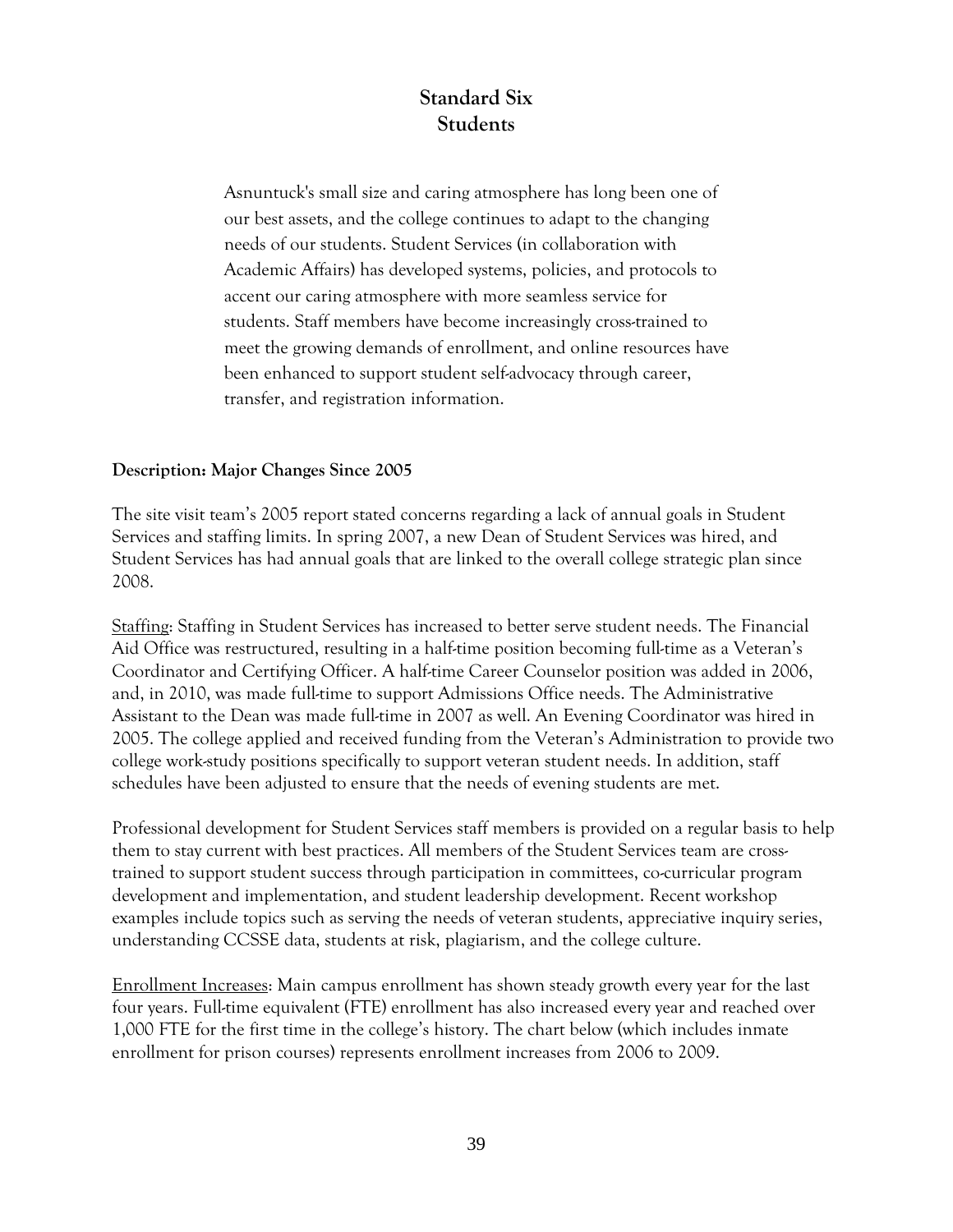

As discussed in the "Significant Developments" section of this report, the number of Asnuntuck Community College degrees and certificates awarded has grown significantly from 274 in 2009 to 482 this spring. This number includes 28 August 2009 and 65 December 2009 awards. Growth in specific degree programs is discussed in detail in the section on Standard Four.

Financial Aid Increases: As the data first forms indicate, the amount of financial aid received by our students has increased every year for the last four years from 1.1 million dollars in 2006-7 to 2.8 million in 2009-2010. (Also see the Standard Six Data First Forms.)

Student Orientation: Student orientation is strongly supported by both the college and the Asnuntuck Community College Foundation. A \$500 mini-grant has been awarded two years in a row to hire Cornerstones Consulting to facilitate ice breaker/leadership sessions with our new students for the day and evening programs.

The New Student Orientation was expanded in 2008 to include a day session as well as an evening session. The day session included team building, academic expectations and opportunities, as well as resources and support services for students. In 2009 the evening session was lengthened to include team building, once again with the support of a mini-grant from the ACC Foundation. Even though the New Student Orientation remains voluntary, the expectation of attendance was made known to new students via flyers, academic counseling, phone calls and emails. Attendance increased 20 percent in 2009 over the previous year.

In 2009, 48 new students attended the New Student Orientation four-hour day program and 60 attended the two-hour evening program. The evaluations were consistent in listing the session with Cornerstones Consulting as the thing students enjoyed the most at the event. An online orientation was also created as a supplement for those individuals unable to attend the on-campus student orientation. This includes frequently asked questions, important terms, and tips to be a successful student.

A pilot summer orientation/advising project was instituted in summer 2010, where faculty members met with small groups of students to discuss academic and career goals, explore academic programs and classes, and introduce students to the expectations of college. The summer session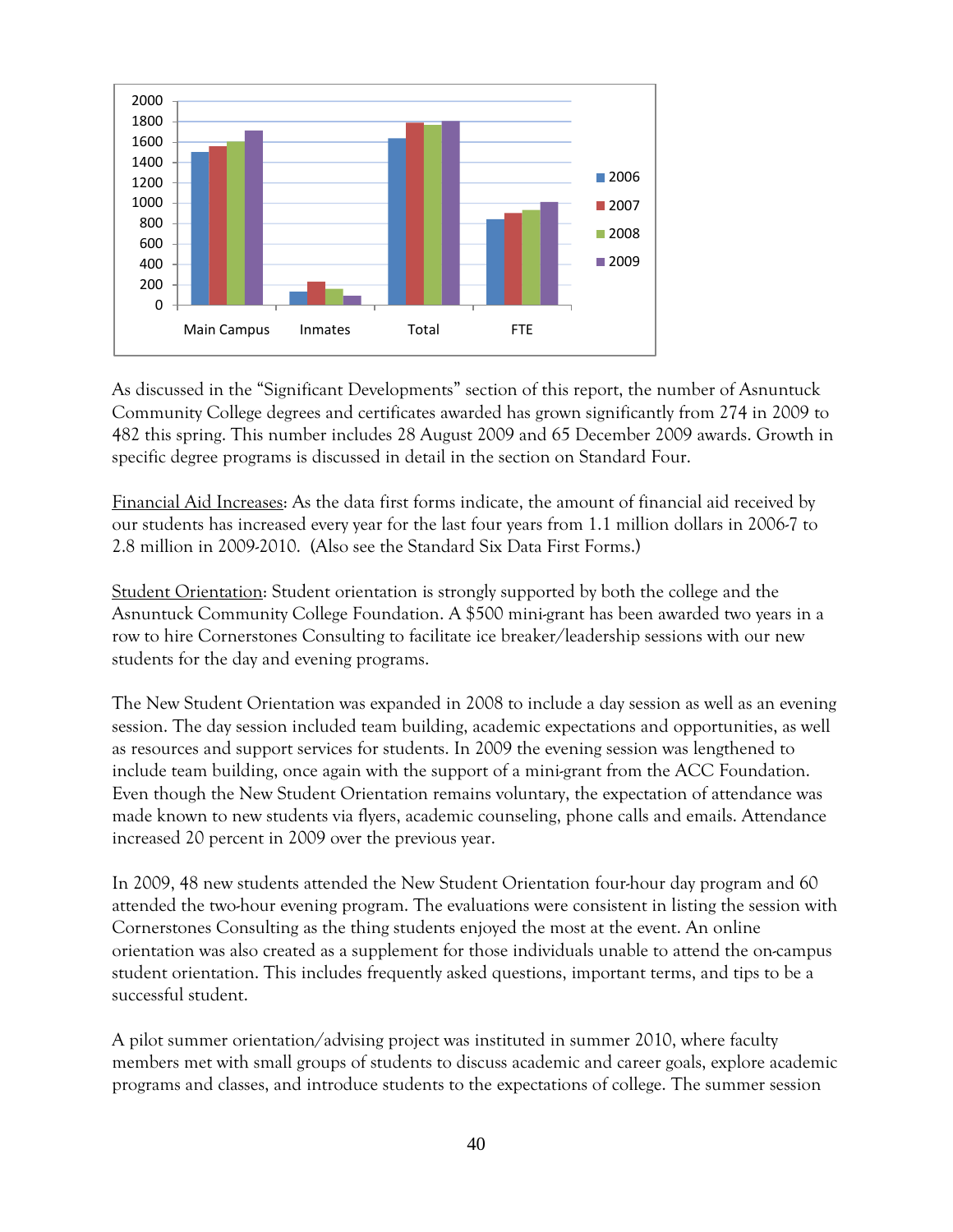also included academic advising and registration, team-building activities, student IDs, and a training session for utilizing online resources.

Academic Advising: In 2010, a whole month was dedicated to advising with April being dubbed, "Advising Month." All full-time faculty members signed up to advise students during Advising Month, and coverage was provided throughout the entire month. In addition, a retired full-time faculty member was hired part-time in spring 2010 to help with advising, probationary students, and retention of students.

The college recently instituted a Retention Committee to help students, especially those at risk, maintain their studies at the college. (See Standard Three and Appendix D for more information.)

The Manufacturing Technology area recently began using a "roving mentor" to help standardize precision manufacturing programs, develop curricula, and work with Workforce Development System career advisors. The roving mentor helps assess and select students for internships and job shadowing opportunities while coaching students with their adjustment to an academic environment and assisting with job placements suitable for their abilities. Manufacturing Technology also offers "shadow days," whereby prospective students can sit in on classes so that they can preview our programs to determine if they meet their educational needs.

Asnuntuck's Manufacturing Technology program continues to focus on student job placement with great success. The placement rates for the 2009-2010 graduating class exceeds 80 percent, and entry-level annual wages average \$35,000 to \$40,000. Most of our graduates transitioned successfully to career positions in the aerospace industry (particularly related to nearby Bradley International Airport). The aerospace industry is the primary economic engine for manufacturing in Connecticut. A review of the placement data demonstrates that our graduates are placed in a wide variety of firms, from small companies like Joining Technologies in East Granby, Connecticut, to large international companies, including U.S. Tsubaki (based in Illinois); from "job shops" like Delta Industries in East Granby to specialty companies, including Jarvis Surgical in Westfield, Massachusetts.

In recent years, the college has also focused its efforts to address the needs of our increasing number of online students. Course schedule booklets now feature an inventory titled "Is Online Learning for Me?" to help students become informed about the skills and technology necessary for success in the online environment. In addition, the college has moved to a one-stop portal, my.commnet.edu, which encompasses all of the online tools students typically access, including student records, academic resources, and course management platforms.

The college has developed several new articulation agreements with four-year colleges and has given special attention to ensuring that students are able to participate in the agreements. (See Standard Four for more information.)

Student Involvement: As already discussed in Standard Three, the Student Senate has become a more active body with a dozen active members that meet weekly and a new executive board. Also, students are members of both College Council and the Curriculum and Standards Committee.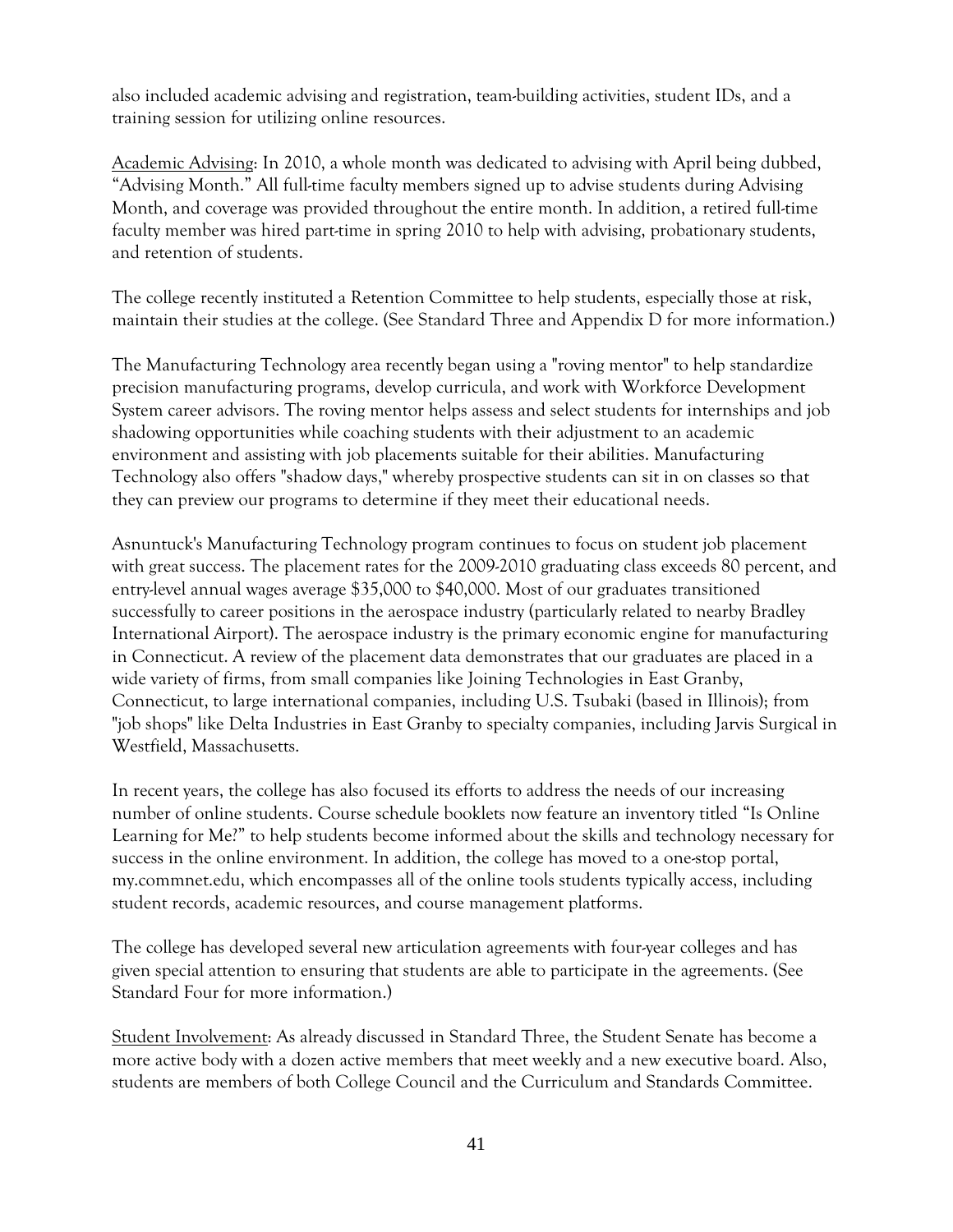In addition, the Student Union of Minorities at Asnuntuck (SUMA) has worked in cooperation with the Diversity Committee on several initiatives. For example, the groups hosted an employee reception for students of diverse backgrounds, attended by approximately twenty-five students and a variety of employees. SUMA and the Diversity Committee also channeled student academic interests to create the impetus for offering an English Department "special topics" course in spring 2010 called Exploring the Black Aesthetic.

Various caterers were contacted to provide lunch service throughout most of the semester. While not directly a Student Services function, this was provided as a convenient and healthier food service choice than vending machines, as well as a social opportunity for students.

The Student Service area maintains its own web page (accessible through the college website) that is updated regularly with a calendar of events, helping to promote student awareness of and involvement in the events. In addition, recent upgrades to the myCommnet online portal (http://my.commnet.edu) maintained by the community college system have consolidated many student resources into a "one-stop" access point.

Services for Veterans: As mentioned in the "Significant Development" section, the college opened a Veterans' Oasis Center in 2009. The center is a place solely for veteran students and their dependents to study, relax, and meet other student veterans. Students can use the computers to prepare for classes, watch a movie on the large screen TV or enjoy a cup of coffee before class at their weekly coffee hours. Veterans can participate in programs and services that will help access supportive veterans' programs through State and Federal agencies and that encourage success in the academic setting.

The college also initiated a Veterans' Task Force, comprised of faculty, staff, and student veterans who want to ensure that the needs of our veteran students are being met. A new Veterans Student Organization encourages students to get involved, meet and work with other veterans, help create programming and events geared toward veteran students, and advocate on the behalf of student veterans at the institutional, local, state, and national level. Monthly Veteran Workshops are now offered to focus on veteran benefits, resources and issues, career development (resume building, interview techniques, and career resources), transfer opportunities, and financial aid information. The college has also designated one member of the student services staff as our Veterans' Coordinator/Certifying Officer.

#### **Appraisal**

#### Strengths

- The college's enrollment growth has been strong and steady in recent years, making a positive financial impact on the institution.

- Federal guidelines have expanded student access to financial aid, allowing the college to help fund the education of more students at higher levels. In particular, PELL grants are now available to students for enrollment in summer classes.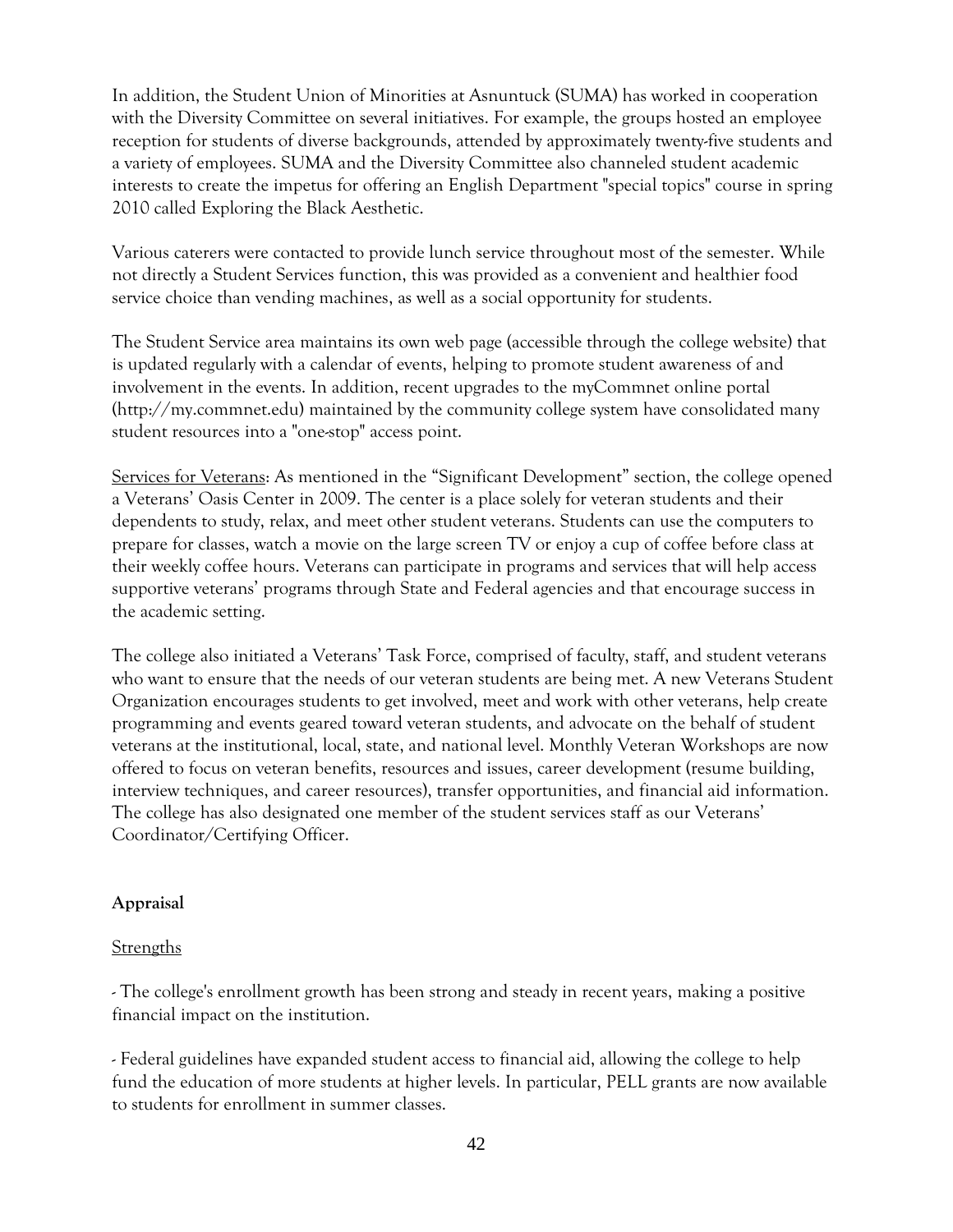- CCSSE data is reviewed often to measure educational outcomes and assessments for the student services area.

- The college was selected by *G.I. Jobs Magazine* as a "Military Friendly School" in both 2009 and 2010, ranking ACC in the top 15 percent of all colleges, universities, and trade schools nationwide.

- The enhancement of the college's transfer articulation agreements has provided more opportunity for students to convert their start at Asnuntuck into completion of a four-year degree.

#### Concerns

- Spring semester orientation is still a concern. At the beginning of the semester, Student Services staff visited the majority of classes to give a brief overview of academic and student support services to all of our students.

- The greater availability of financial aid and enrollment increases could create Financial Aid Office staffing concerns in the near future as the college deals with the processing of greater numbers of aid applications.

- The college has not been able to generate significant alumni involvement in the activities of the college. The alumni database maintained by the former Director of Institutional Advancement has not been maintained since 2008.

#### **Projection**

- The college hopes to institute a formal spring New Student Orientation for spring 2011. A committee will be formed to assess prior attempts and be creative with options to get students to attend. Potential ideas generated include a Saturday daytime event, several afternoons during the first week of classes, or a combination of afternoon and evening sessions.

- The college will plan for ways to balance increasing enrollment and financial aid applications with staffing levels that will probably not grow at a corresponding rate.

- The college recognizes the importance of dedicated positions for placement testing and student activities, and in light of the current fiscal times and staffing shortages, is reviewing alternate strategies to address these issues.

- The college recently identified the development of a student lounge area to be a top priority for the coming months. A space has been designated and plans are underway to involve the Student Senate in the design process.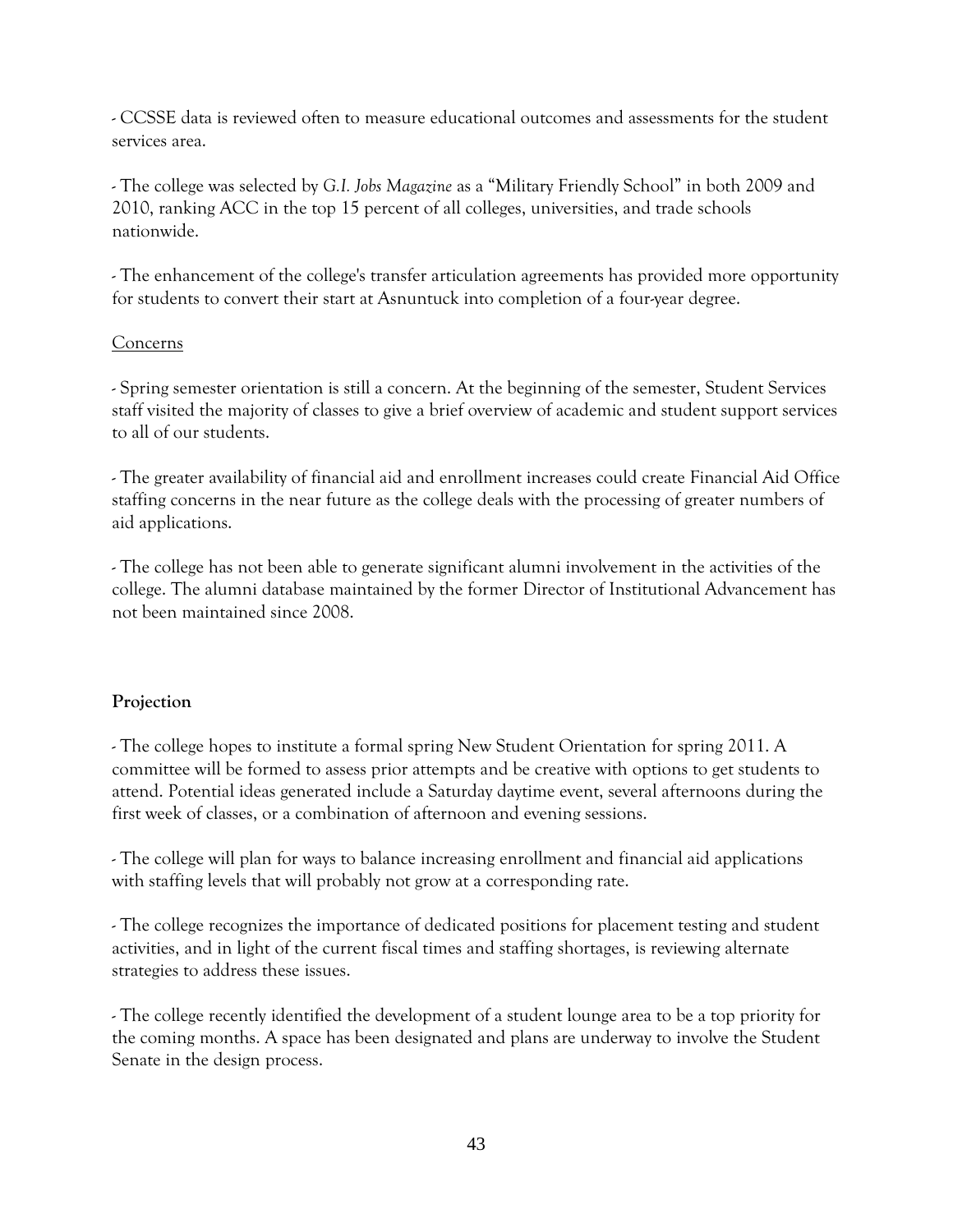- Although a formal alumni group does not exist, Student Services has begun to document alumni success stories and will continue to do so. In addition, an alumni commencement speaker was selected for the 2010 ceremony, a tradition the college plans to continue.

#### **Institutional Effectiveness**

The primary mechanisms for review are the Retention Committee and the Joint Academic Affairs and Student Services Committee. The Retention Committee reviews retention and CCSSE data and makes recommendations to Faculty Council and the Deans of Academic Affairs and Student Services. The Joint Academic Affairs and Student Services Committee is a collaboration led by the deans. Key members of the two divisions meet together regularly for cross-divisional problem solving. Items for the agenda come from members of the committee who represent all academic and student service departments.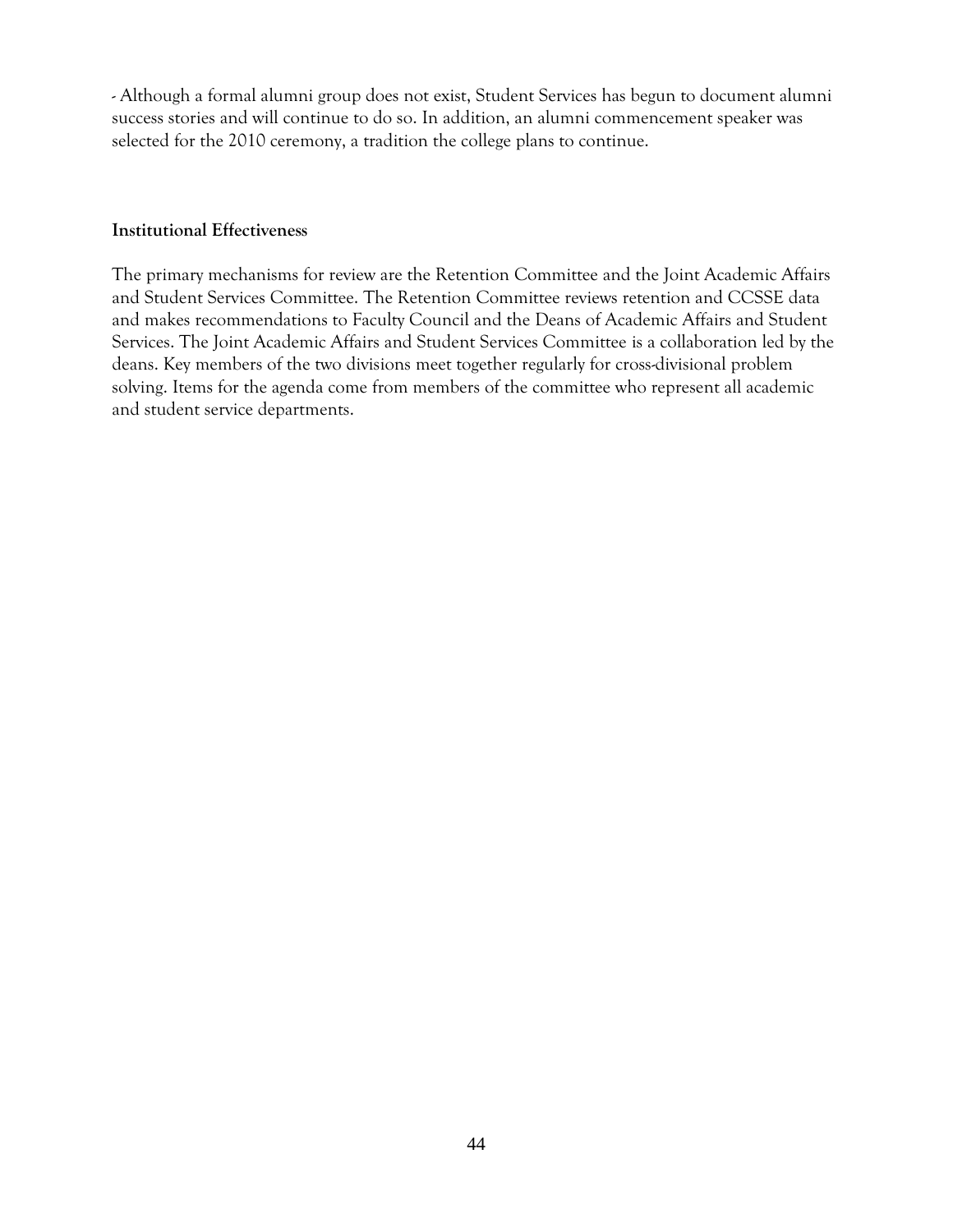## **Standard Seven Library and Other Information Resources**

Access to information at Asnuntuck is no longer limited to the relative physical limits of our library's walls. Despite space, budget, and staffing constraints, the college has developed a collaborative approach to information literacy that serves our students through a variety of curricular and technological methods.

#### **Description: Major Changes Since 2005**

"Helping students develop Information Literacy Skills" was an area of special emphasis for the 2008 progress report. At that time we were able to report some improvements in the instruction provided through the Learning Resources Center (LRC) and an increase in the amount of instruction embedded in coursework by faculty. In June 2008, the Director retired and in January 2009 the senior Librarian retired. A new Director, with expertise in information literacy, was hired in January 2009, but the senior librarian has not been replaced due to budget limitations. A oneyear contract to hire a full-time Librarian has been approved for fiscal year 2011, along with an additional part-time position. The many personnel transitions have somewhat slowed the full attainment of our information literacy goals. Nonetheless, we have made significant progress as is detailed below.

Information Literacy: Information literacy initiatives have been undertaken at the college as a collaboration between librarians, academic support staff, and faculty.

Information literacy training is present as embedded course content in multiple disciplines, including: English Composition, First Year Experience (FYE), and Criminal Justice (CJ). In addition, an ad hoc Plagiarism Committee formed two years ago has raised awareness among students, faculty, and staff that academic honesty is an important part of information literacy. Information literacy is an explicit outcome for all FYE courses. The course outcome states that upon completion of the class students will be able to "employ information literacy practices to recognize, locate, evaluate and use information effectively." Any student can register for FYE and it is required for both the Liberal Arts and the General Studies degree programs.

Instructors use a range of approaches to teach information literacy. The class may visit the LRC for instruction by a librarian. Library tours and information about where to access information in the library are also provided. Information literacy instruction may also be conducted by a librarian in the classroom. An instructor may also use LRC databases in a class or lab setting for information literacy instruction. A research-based assignment that employs these skills is typical.

The college-wide graduation outcomes initiative (GO-RECAP) also focuses on skills and assessments related to information literacy. Information literacy is integrated into all five outcomes and will be measured in a post-hoc analysis of random samples of graduates that is projected to begin by 2012-2013.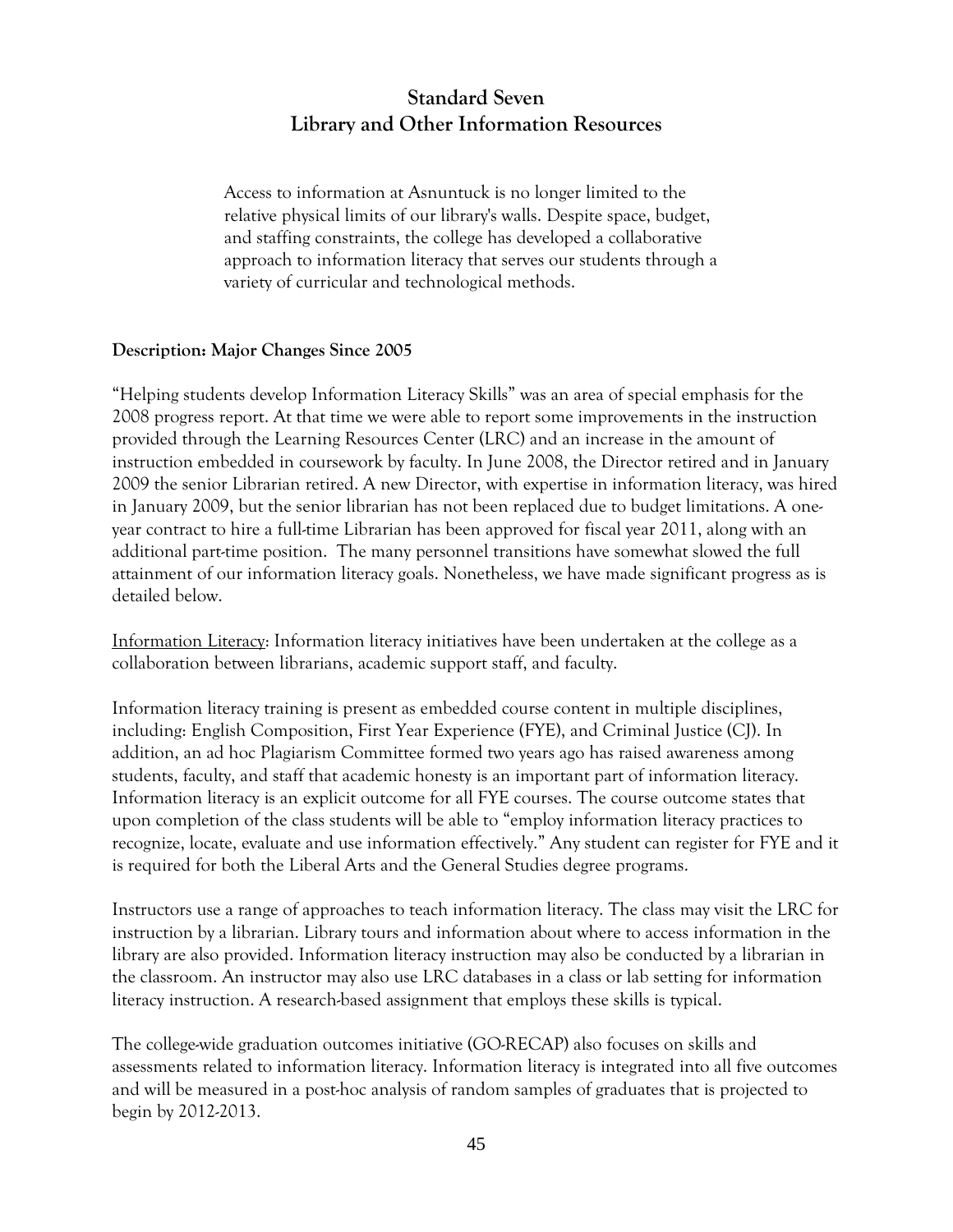The LRC staff is currently working with an adjunct faculty member to help develop one discrete information literacy module as a pilot program. The program will involve the information literacy skills of analyzing periodicals and extracting and using information. The goal is to develop a video module to help students analyze potential sources and target the search to be more discipline specific. The plan is for story boards to be built this semester that can be produced in the fall semester by video production students. The larger faculty community will be asked to assess its viability. Based on feedback, more modules will be developed.

The Connecticut State University System no longer maintains the Basic Information Literacy Tutorial (BILT). The ACC librarians are exploring alternate delivery models for information literacy skills. The ideal is a module approach that students can take as tutorials with a selfassessment component as part of the module. The college continues to research models that can be adapted for use at Asnuntuck. (See the Standard Seven Data First Forms.)

To expand student information resources, the college recently entered into a formal agreement with the Enfield Public Libraries to offer Asnuntuck students the opportunity to utilize the material they have in-house and online. The Central Library on Middle Road and the Pearl Street Branch Library (both only a few minutes drive from the college) offer extended hours, including on weekends, giving our students additional library access. The Enfield Public Libraries have more than 140,000 items and access to over twenty different databases to assist students in their academic pursuits.

#### **Appraisal**

#### Strengths

- The college has access (through state consortia purchases) to substantive academic research resources.

- The LRC has a dedicated adaptive technology workstation.

- The LRC now has wireless access for patrons with laptop computers.

- The LRC now has a group work computer pod station.

- There is greater knowledge and acceptance by students, staff, and faculty of the importance of information literacy.

#### **Concerns**

- Staffing continues to be insufficient for the required level of technical and public service operations. We have lost a full-time librarian and a full-time clerical support staff person. To meet American Library Association standards for minimal staffing for an institution with the college's enrollment, the LRC requires the addition of one full-time librarian, one full-time support staff,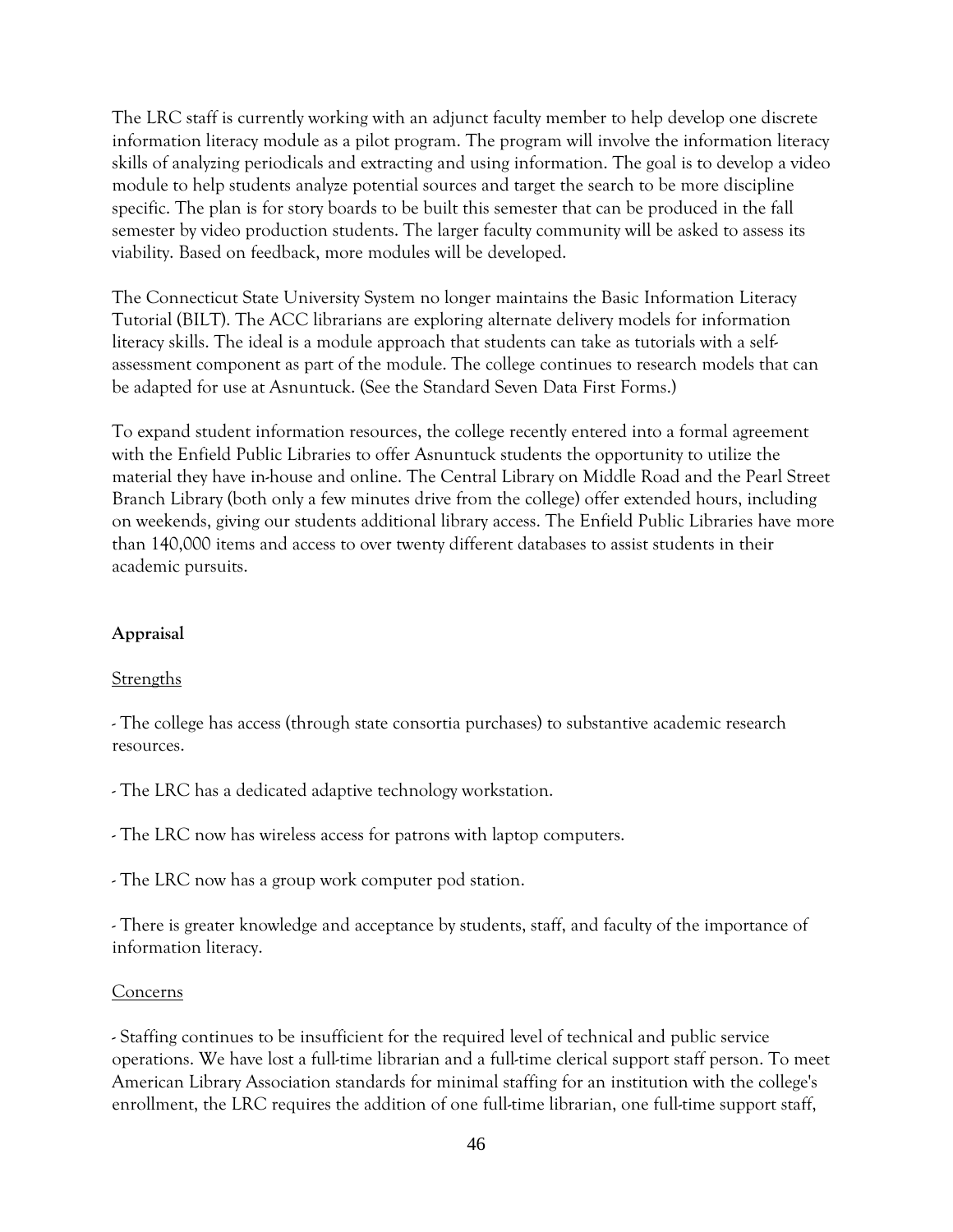and funding to support in-session evening staff, both librarian and clerical. The reduction in staffing has resulted in reduced hours each week and the elimination of Saturday services. As mentioned above, the college has addressed some of these needs for fiscal year 2011, but will need to plan for beyond that period.

- The print materials and database collections are insufficiently funded. The budget has decreased since 2005 from \$80,000 to its current amount of \$54,000. Following completion and review by faculty of a complete inventory in August 2010, the President has approved up to a 20% increase in the budget for fiscal year 2011.

- Although planned for in the Facilities Master Plan, the LRC currently has no dedicated group study space or dedicated sound-suppressed quiet study space.

- The LRC has only nine personal computers for student, faculty, and public use.

- The LRC has an inadequate/non-functional library materials security system.

#### **Projections**

- Librarians, Academic Skills, and Educational Technology staff will collaborate to develop an information literacy outcomes statement with standards of proficiency for Asnuntuck students and graduates, based on the latest ALA/ACRL Information Literacy Competency Standards for Higher Education. Recent faculty vacancies due to retirements and understaffing in the LRC have resulted in resources being devoted to faculty hiring committees and basic library services rather than new collaborative initiatives. As faculty members are hired, more discussions can and need to ensue. We will continue developing a shared vision of what information literacy is for our students and then implement it across campus.

- The college is mindful of ALA standards and will explore ways to hire a permanent full-time librarian dedicated to Information Literacy and seek alternative ways to provide appropriate clerical support to the Library.

- Purchasing of an appropriate materials security system is currently under consideration.

- Purchasing laptops for use in the Library is under consideration as a way to expand available technology in limited space.

- The sufficiency of the library's technology, materials, and staff budgets will be reviewed during the 2010-2011 Strategic Planning process. As stated above, in the short term, following completion of an inventory of the collection, and review by faculty, the President has approved up to a 20% increase in the budget for fiscal year 2011.

- In conjunction with overall website improvements for the college, the LRC will develop an interactive webpage to meet user demands for products and services online.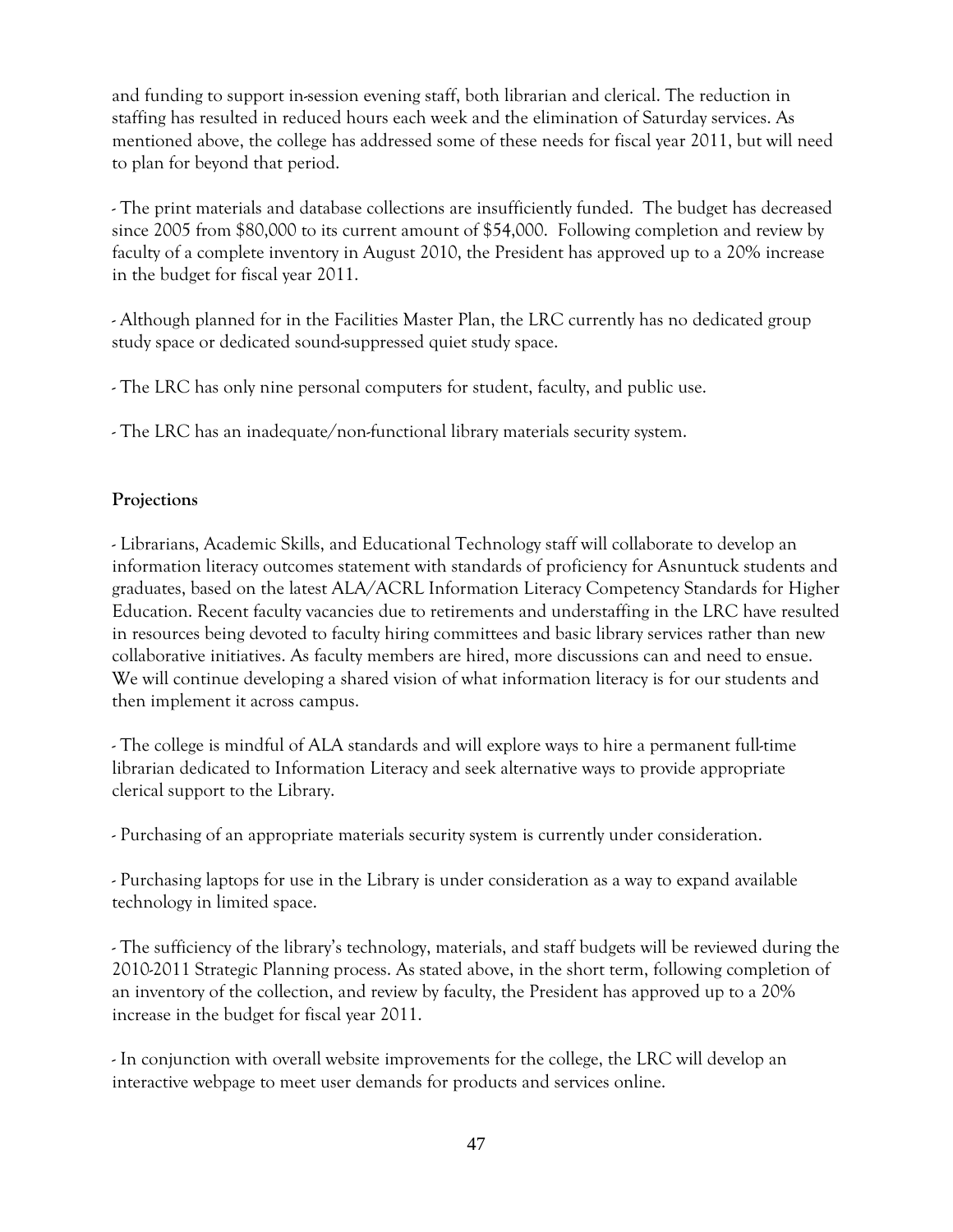- As funding becomes available, the college will implement the library component of the facilities Master Plan.

#### **Institutional Effectiveness**

Evaluation of the library and instructional and information technology departments are included in the Institutional Effectiveness survey. Departments are developing goals for academic year 2010- 2011 in response to the survey results.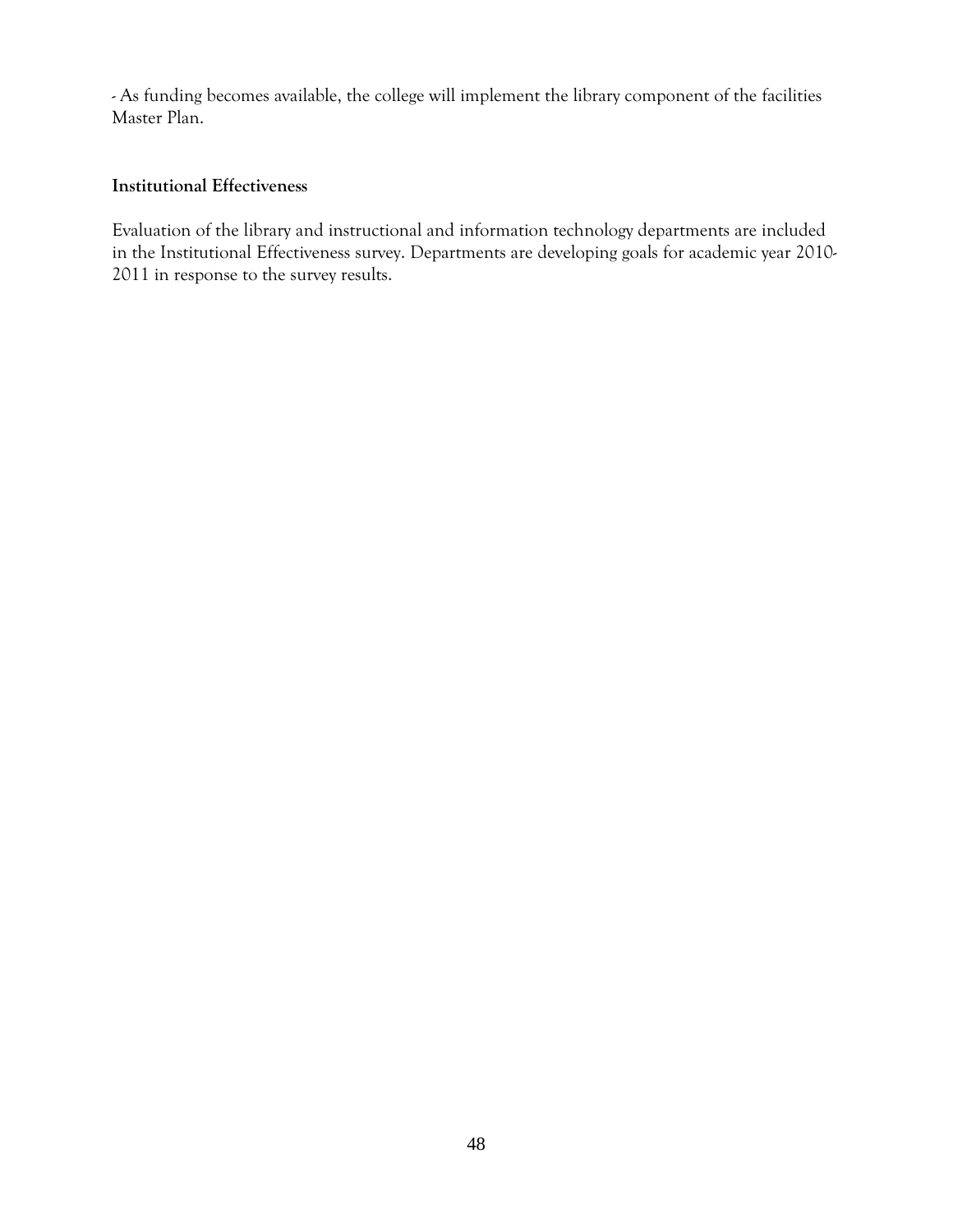## **Standard Eight Physical and Technological Resources**

Despite a delay in state funding support of Asnuntuck's facilities master plan, we have planned astutely to use existing resources to improve the facility and enhance teaching and learning through classroom and technological upgrades. Asnuntuck's facilities provide a place where employees and students can comfortably and safely come together and achieve the college's mission.

#### **Description: Major Changes Since 2005**

Master Plan: The campus master plan for Asnuntuck Community College has been completed, calling for \$16.5 million in the Community Colleges Five-Year Facilities and Capital Plan, but due to the state budget crisis, the Bond Commission is not funding the project. Once bonding is in place, the Master Plan will, according to the Space Utilization Study and Master Plan, accomplish the following:

- Assess programmatic needs
- Reflect accepted space-planning guidelines
- Project space needs based on projected enrollments
- Result in a campus that will serve the regions' burgeoning credit and non-credit enrollments well into the future.

Other Upgrades: The building and grounds were purchased by the state for \$2 million in January 2008. In the absence of funding for the Master Plan, the college has done many necessary upgrades since 2005. (Also see the Standard Eight Data First Forms.)

Most recently and significantly, the LPN program independently operated on campus by Howell Cheney Technical School for more than twenty years closed in 2010 due to state budget cuts. The program had occupied several classrooms and office spaces on one hallway of the second floor, utilizing approximately 2,690 square feet of building space. (The program did not generate any revenue for the college.)

The Workforce Development and Continuing Education Department will utilize the newly available 2,690 square feet on the second floor, while returning some currently occupied classrooms and office space to the college for reallocation. This will allow Continuing Education and Workforce Development programs a dedicated hall of classrooms that are being remodeled and will give a fresh new look and a centralized location to this department as the college expands these programs.

With the above strategic move as part of our assessment and response to student needs and growth, the college is improving the facilities out of operating funds. The combination of the second-floor nursing hall space remodeling and the renovation of space for the Manufacturing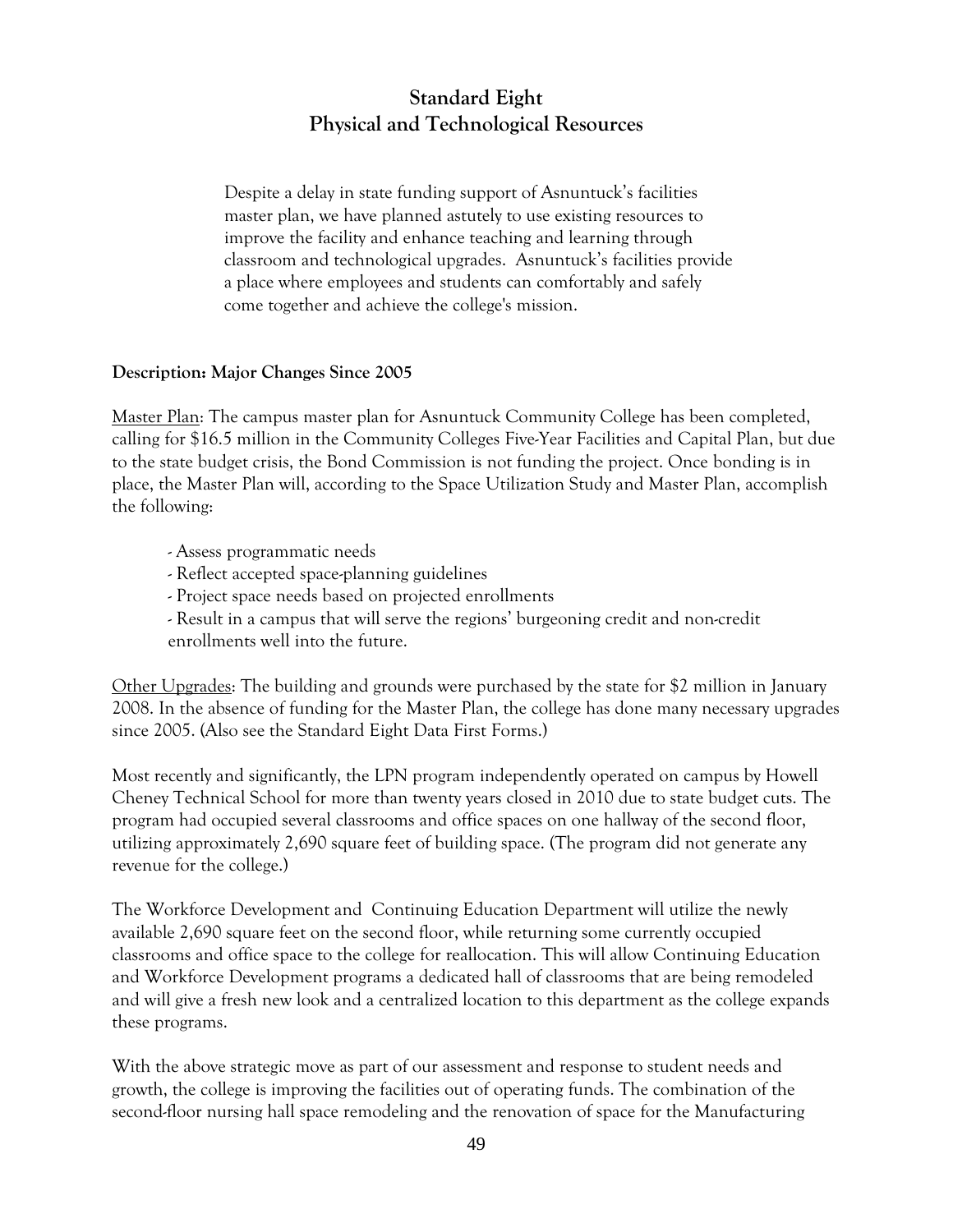Technology Program equates to more than 8,000 square feet of recently renovated and upgraded space.

The following is a summary of other recent upgrade projects:

- Facilities

- Student seating areas have been added in various spots of the building.

- The college bookstore has been relocated from the back of the building to a more accessible area in the front of the building.

- Artwork has been installed in the main cafeteria.

- The building's boilers have been replaced.

- The parking lot has been repaved and enhanced (new lighting, rotary and student drop-off area, security phones, and sidewalks).

- Gazebo has been added to the back of campus and designated a smoking area.

- The Veterans' Oasis Center was opened.

- The college elevator has been upgraded.

- The Manufacturing Technology area installed additional classroom space.

- The auditorium stage area was resurfaced and some curtains replaced.

- Portable Art gallery purchased for biannual student art shows.

- A C-Pod was added to the Learning Resources Center, facilitating collaborative student work.

- Asbestos abatement was completed in 12 classrooms and the boiler area.

- Green cleaning products are now being used.

- Technology/Infrastructure

- Implemented Virtual Local Area Networks (VLANs).

- CCC WAN connection upgrade that increased Internet connection 15-20 times.

- New VoIP phone system (CISCO Call Manager).

- New voicemail system (CISCO Unity).

- New Dell server and storage to support server virtualization.

- Public wireless access (Wi-Fi) in Cafeteria, Learning Resources Center, and Veterans'

Oasis Center.

- Security

- VoIP phones in every classroom.

- New paging system allows emergency broadcasts to every VoIP phone in the building.

- Enhanced 911, allows the police to see the location from where the 911 call was placed.

- Blue Light emergency phones in the parking lots.

- 4 digital monitors located in hallways.

- Several sensitive areas re-keyed to answer FERPA concerns.

- Classroom doors now lock from the inside for additional security.

- Technology in the Classroom

- Upgraded 12 classrooms with PC, DVD/VCR combo, external speakers, distribution amplifier/switcher, and ceiling-mounted projector.

- Kept pace with computer lab, software and hardware needs to support instruction.

- Asnuntuck Radio Station WACC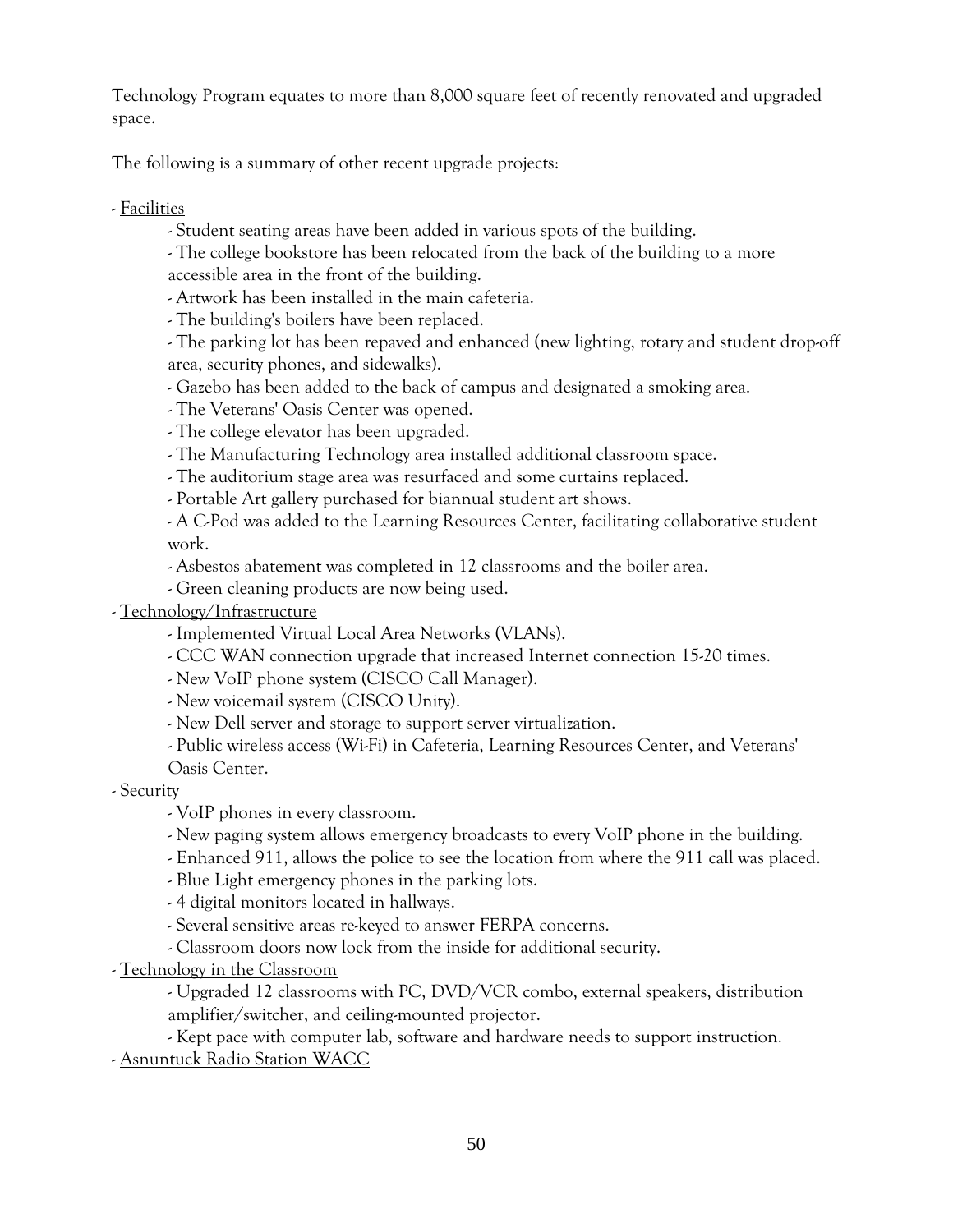- We now operate 24 hours a day both on the Internet and on the FM band at 107.7. Students use a digital production studio to produce promotional announcements, public service announcements, and other programming.

- WACC serves the community by rebroadcasting alerts through the Emergency Alert. System. This keeps our students, faculty, staff, and the public informed of any inclement weather situations, amber alerts, etc.

- Veterans' Oasis Center

- Three computers, one networked printer, wired and wireless Internet access, Wii Fit, and wide screen TV.

#### **Appraisal**

#### **Strengths**

- The boiler-replacement project has led to \$25,000 a year in savings and 20 percent decrease in usage, saving the college money and lessening our energy footprint.

- The classroom technology upgrades, bringing the college from two "smart classrooms" in 2005 to twelve in 2010 (with more planned), has been a significant improvement in how the college can use instructional technology for our students.

- When one-time funds became available in spring 2009 for facility upgrades, the college invited proposals from employees for campus improvement projects that cost up to \$50,000. Out of many proposals, three were chosen (microbiology lab, computer lab, and television/audio studio).

- Despite lack of funding for the college Master Plan, many upgrades have been made to the facility that enable the college to provide a productive work environment and to serve our students' needs. Budgeting for facilities is more closely linked to strategic planning than at any previous time in the college's history.

#### Concerns

- Without Master Plan funding from the state, the college has been unable to reach its full potential as a workplace and as an educational institution.

**-** The lack of capital funding from the state since fiscal year 2007 has slowed progress in equipment purchases and technology upgrades, including establishing a more extensive campus wireless network.

#### **Projection**

- Despite ongoing state fiscal restrictions, the college will continue to seek operating budget, state, and outside funding to implement the campus Master Plan.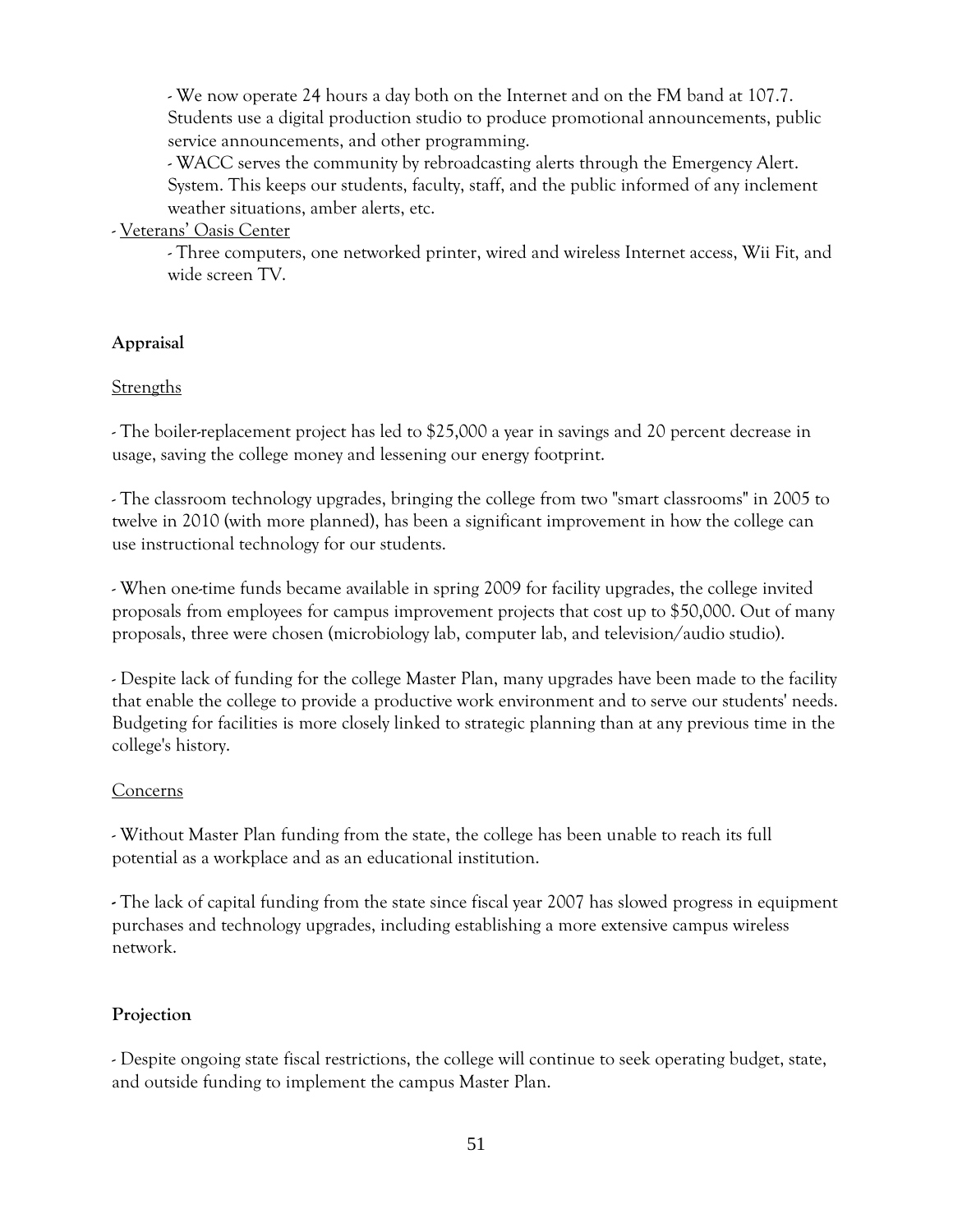- Using one-time available funds, the college plans facility upgrade projects for significant improvements in the science classrooms, computer labs, and television/audio studio space. These projects will be carried out by fall 2010.

- Other upgrades being planned for the near future include the following:

#### Facilities

- Surveillance camera project for parking lots and entranceways
- Wireless access campus-wide
- 25-seat computer lab and other upgrades for Manufacturing Technology
- Summer 2010: New electrical and data outlets for labs 133a and l33b
- Summer 2010: Replacement of furniture in lab 133a
- Summer 2010: Replacement of computers in lab 133a or 212
- College web page redesign

#### Technology/Infrastructure

- Asnuntuck will be the hot site for Disaster Recovery for the System Data Center
- Upgrade at least two new "smart classrooms" each fiscal year
- Additional virtualization for servers
- Virtualization for computer desktops

#### **Institutional Effectiveness**

Realistic planning and budget allocation by the President and Cabinet are done annually. Decisions have been informed by the Technology Strategic Plan (completed in spring 2009) and academic program needs as demonstrated in program reviews.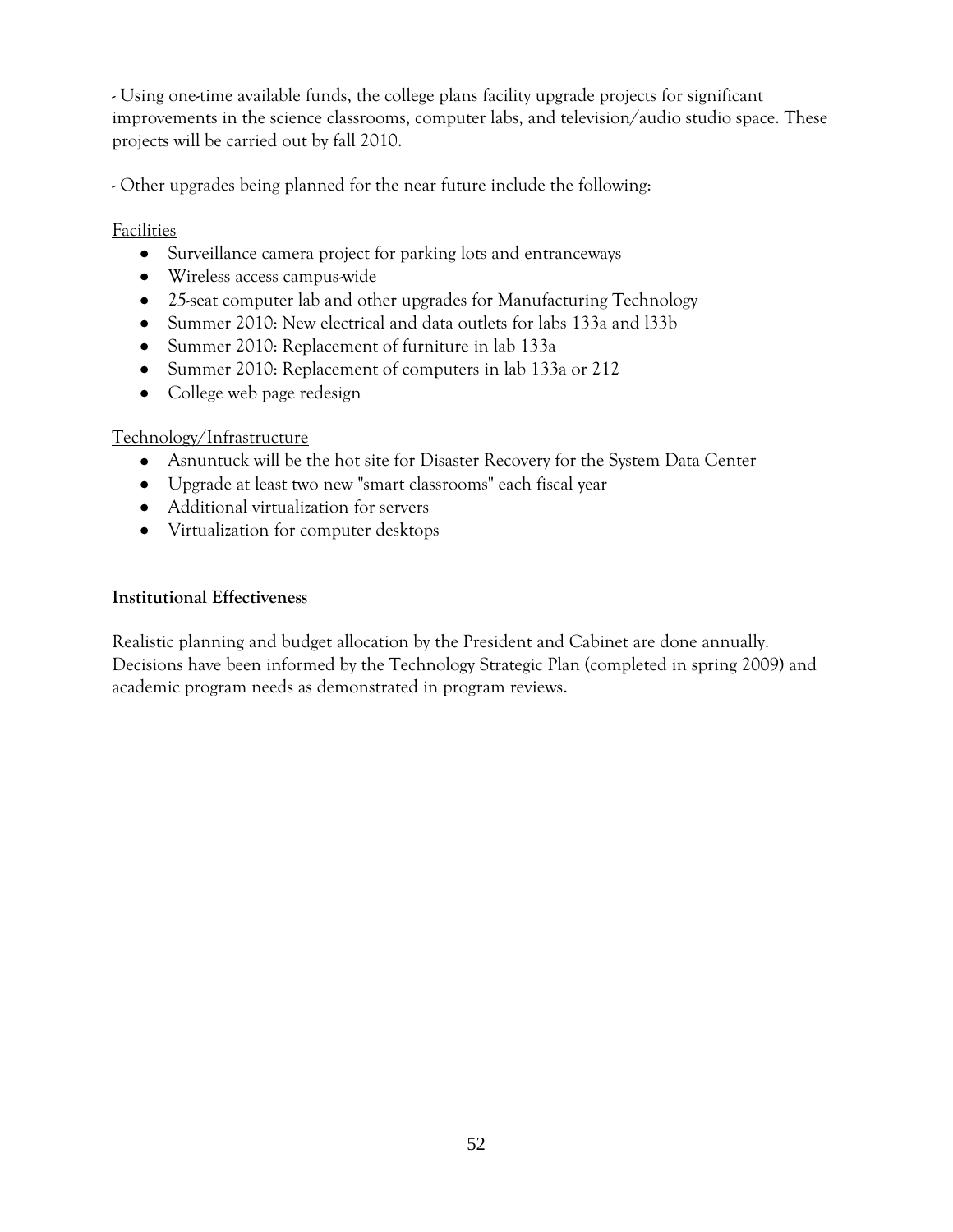## **Standard Nine Financial Resources**

Asnuntuck has not been immune to the effects of the recent global financial crisis, but the college draws on a long history of achieving our mission without an over-abundance of funding. Judicious use of reserves and allocation of resources, along with recent enrollment increases, has allowed the college to maintain an excellent level of student service and educational quality.

#### **Description: Major Changes Since 2005**

Fiscal Stability: As discussed in Section III of this report, despite several years of state budget cuts and a lack of capital funding since fiscal year 2007, Asnuntuck is currently in its best financial health in the institution's history. (See the Standard Nine Data First Forms.) Over the past five fiscal years, tuition and fee revenues have increased every year, typically by double digits. Most of the increase has been driven by enrollment increases, and the college is experiencing the highest enrollments in its 30-year history. The college has ended nine of the past ten fiscal years with surpluses, including a preliminary surplus of over \$800,000 in fiscal year 2010.

The college has aggressively moved forward with renovations to the facility, using its own operating funds to make many substantial improvements tied to the facility, student success and the teaching and learning environment. Although the college received no direct federal stimulus funds, the State of Connecticut was required to maintain funding of higher education at fiscal year 2009 levels to receive federal stimulus funds. This state funding enabled the college to refill employee vacancies created from the Retirement Incentive Plan offered by the state. In addition, the full fiscal year funding for the positions, combined with the delay in refilling many of the positions, created available cash in fiscal year 2010 that was used for many of the facility improvement projects mentioned in the Standard Eight section of this report.

At the end of fiscal year 2009, Asnuntuck's total assets were \$10.5 million (an increase of 78 percent from fiscal year 2006), net assets were over \$7.3 million (an increase of 152 percent from fiscal year 2006) and the cash/cash equivalents were over \$3.5 million (an increase of 39 percent from fiscal year 2006). The positive results for fiscal year 2010 will add to each of the above numbers, all of which are at all-time highs for the college.

Revised College Budget Process: The college instituted an improved budget planning process in 2007 to facilitate linking budget development with overall college strategic planning. Due to delays in state budget allocations and the realities of level funding, this process has not been used in the past two years. We look forward to using it in spring 2011. The budget planning timeline is as follows:

- Late March/Early April: Budget calls go out to all areas of the college. Forms with budget and expenditure histories are provided to members of cabinet for distribution to their department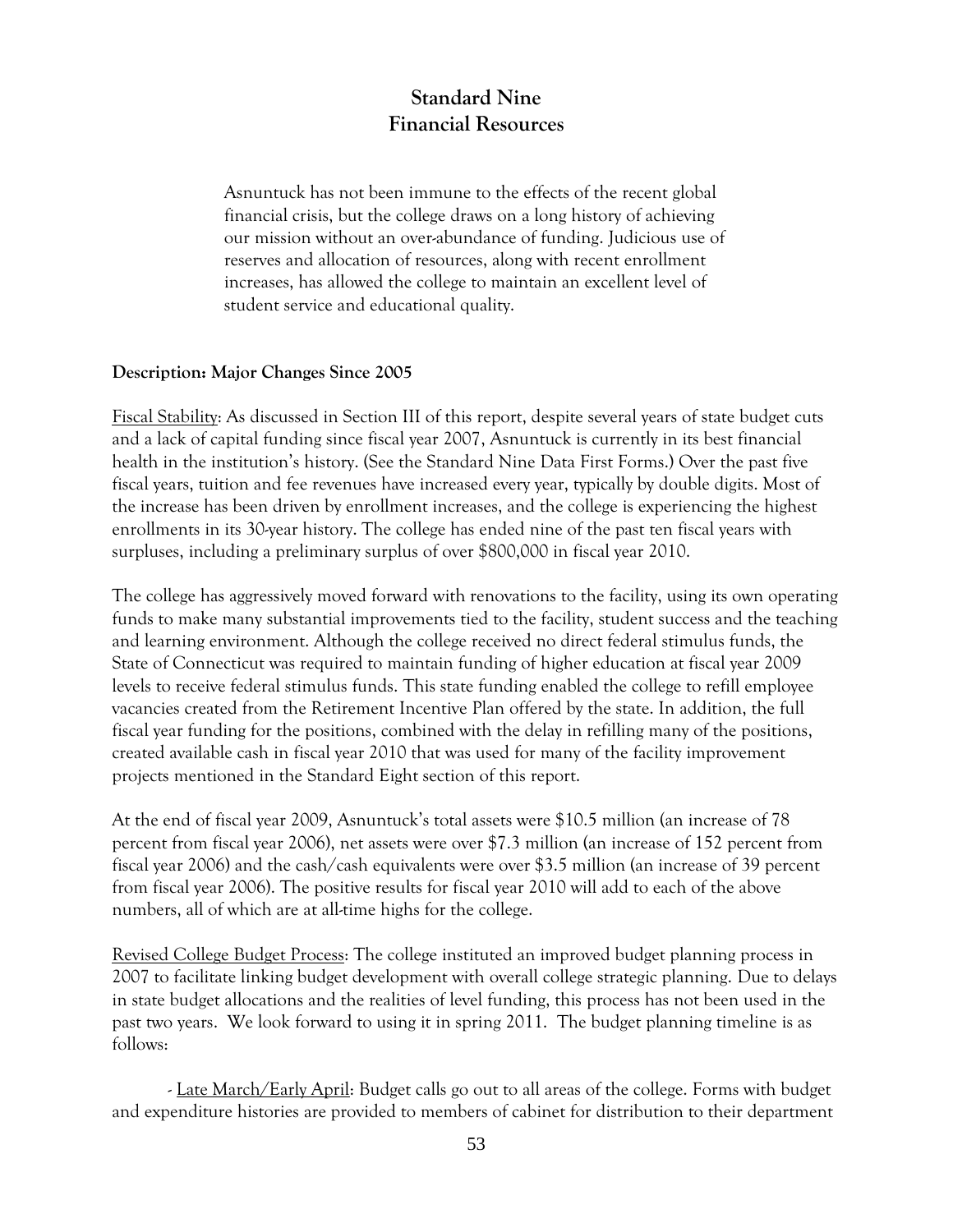spending heads. The budget timeline is also attached, as well as Capital Expenditure forms. Department heads are encouraged to talk to other members of their respective departments for input to budget needs.

- Early to mid-April: Departmental budget requests are due to the respective manager of that division, with a copy to the Administrative area. The Dean of Administration begins to assemble the total requested and compares that to projected revenue for an initial "big picture" overview.

- Mid- to late April: The respective managers meet with the department spending heads to review their requests. This conversation allows the department spending heads to justify their budget requests to their immediate supervisor. Any changes to the initial request are communicated to the Dean of Administration for revision of the total requested. This total request is then prepared in a document for Cabinet review.

- Mid- to late May: Preliminary budget distribution is received from the System Office. At this point, there is usually a projected deficit, so the Cabinet then reviews the budget for possible changes, deletions, and/or revenue enhancements. Once a final internal college budget is approved by the president, the budget forms are revised to reflect the approved budget and redistributed to the members of Cabinet for distribution to their respective spending heads.

- Early June: The college budget is announced and data entered in the Banner system. Ideally, the college also receives final budget distribution from the System Office--although often this is not received until middle to late June.

#### **Appraisal**

#### **Strengths**

- Enrollment growth has helped to generate more income for the college. Tuition and fee revenues have increased every year, typically by double-digit percentages.

- The college has been able to absorb several years of state budget cuts without having to lay off employees. Individual colleges in the state system and individual departments at the college have had autonomy in deciding how to handle budget cuts without a directive to cut employees.

- Concessions by state unions (furlough days, reduced salary increases, etc.) have helped reduce the impact of budget cuts.

- Due to a state community college system formula for full-time to part-time faculty instruction, the college was able to secure funding to refill many of the full-time faculty positions lost due to the recent retirement incentive plan.

- The college benefited financially from the state's pursuit of federal stimulus funds.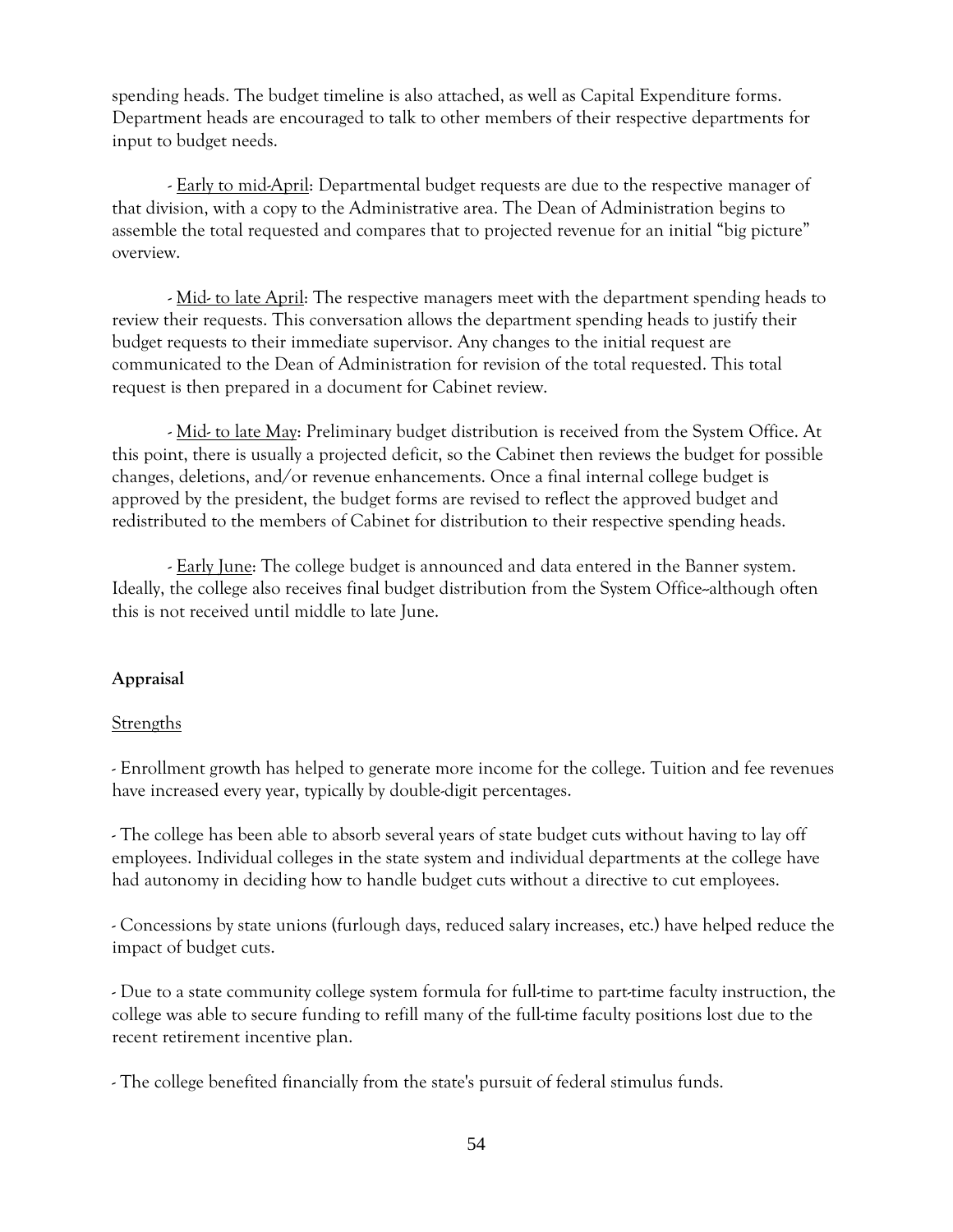- Asnuntuck is one of only four of the twelve Connecticut community colleges with positive unrestricted net assets (UNA--sometimes called the "rainy-day fund"), current resources available to support future operations.

#### Concerns

- Because the state of Connecticut budget was delayed the past two years, the college has not been able to follow its revised budget planning process in the past two budget cycles.

- Fiscal year 2010-2011 will probably be even more challenging than fiscal year 2009-2010 due to the state fiscal situation. In addition, the state of Connecticut is currently projecting a \$3 billion deficit for fiscal year 2012.

- Although the college remains in solid financial position, it cannot continue to use operating funds to complete renovations projects and purchase equipment that should be funded by state capital funds.

#### **Projection**

- The college is committed to returning to its improved budget planning process in spring 2011, despite expected delays in the state budget.

- The new bookstore contract should result in an additional \$70,000 per year of income to the college.

- Using one-time available funds, the college plans facilitys upgrade projects for significant improvements in the science classrooms, computer labs, and television/audio studio space. These projects will be carried out by fall 2010.

- Recent space planning identified short-term needs including additional space for a new main telecommunications area, full-time faculty offices, a dedicated student lounge, and additional storage space.

#### **Institutional Effectiveness**

The college complies with financial management procedures determined by the Connecticut Community College Board of Trustees, as well as state and federal regulations. The college participates in appropriate external audits.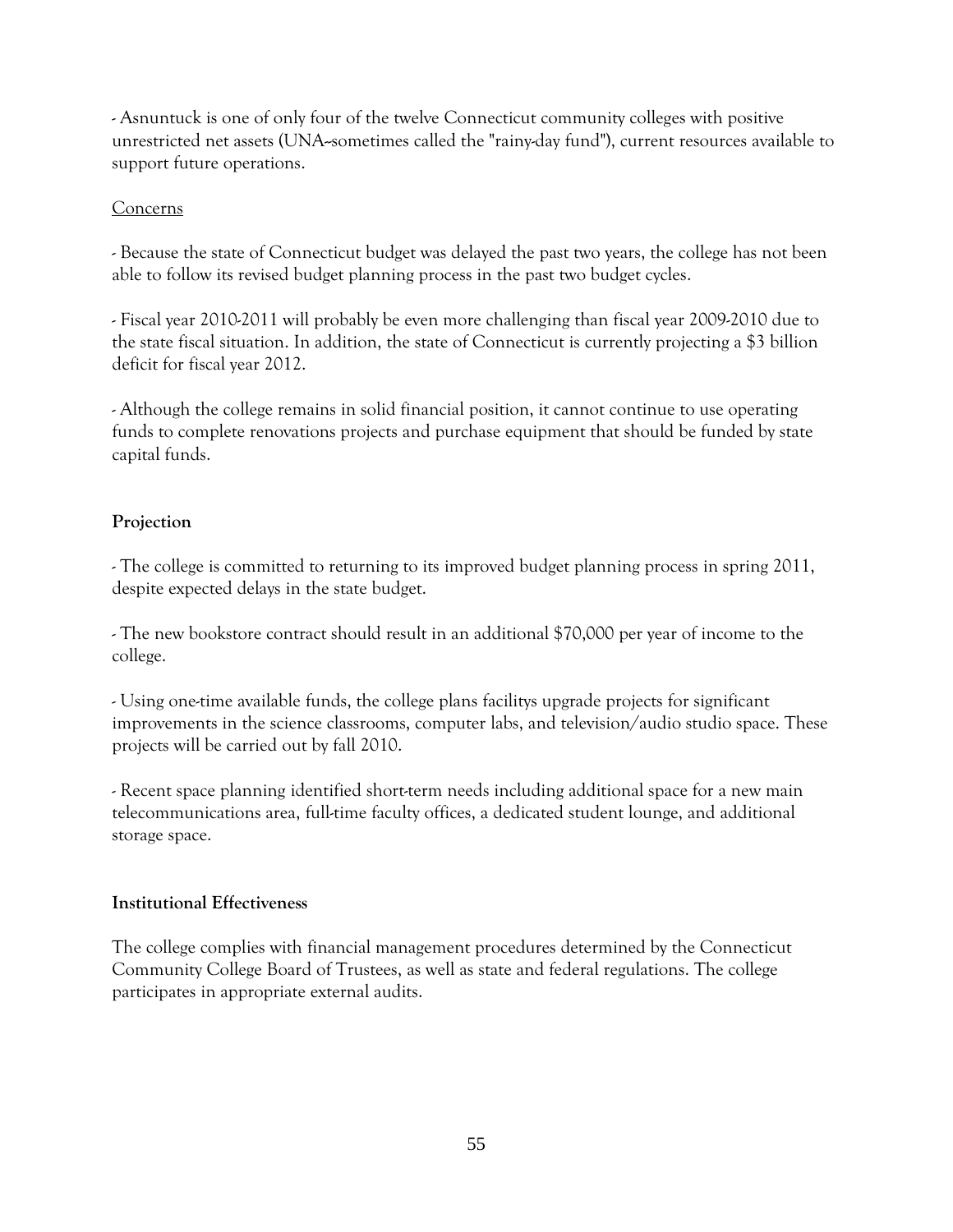## **Standard Ten Public Disclosure**

Once called "the hidden jewel," Asnuntuck is now an active participant in the communications revolution. Within the building and across cyberspace, we are making connections between students, employees, the community, and the world at large.

#### **Description: Major Changes Since 2005**

Communications Improvements: A major change in college communications is that our classrooms now all have telephones. In addition, these phones can function as a public address system when important announcements need to be made to the entire building. The Connecticut Community College *MyCommnet* alert system, which can send messages to student and employee cell phones, is another improvement for sending out a mass distribution of important information to college constituencies. A digital signage system, featuring large-screen television monitors, has been placed in high-traffic areas of the college. The college recently established a Facebook page, which enables students to include us in their social networking activities.

Marketing: Marketing duties have been added to the job description of the Executive Assistant to the President, but those duties are only a small part of that job description, not the exclusive focus. The Marketing Committee operates primarily in an advisory capacity for the Executive Assistant to the President.

Information Availability: Part-time faculty members are now listed in the college catalog, current as of the publication date of the catalog. These faculty members are also listed in the online version of the course schedule at MyCommnet.edu as soon as they are hired to teach specific courses. In addition, the college's financial statements are now more accessible online than they have been in the past. (See the Standard Ten Data First Forms.)

#### **Appraisal**

#### Strengths

- The communications upgrades (classroom telephones, MyCommnet alerts, digital signage, Facebook) now make connecting with the college's students, employees, and community easier and more contemporary.

- The availability of financial statements has been improved with easier access to certain documents online (but knowledge of the availability of this information remains a concern).

#### Concerns

- The college still does not have a separate staff position dedicated specifically to marketing.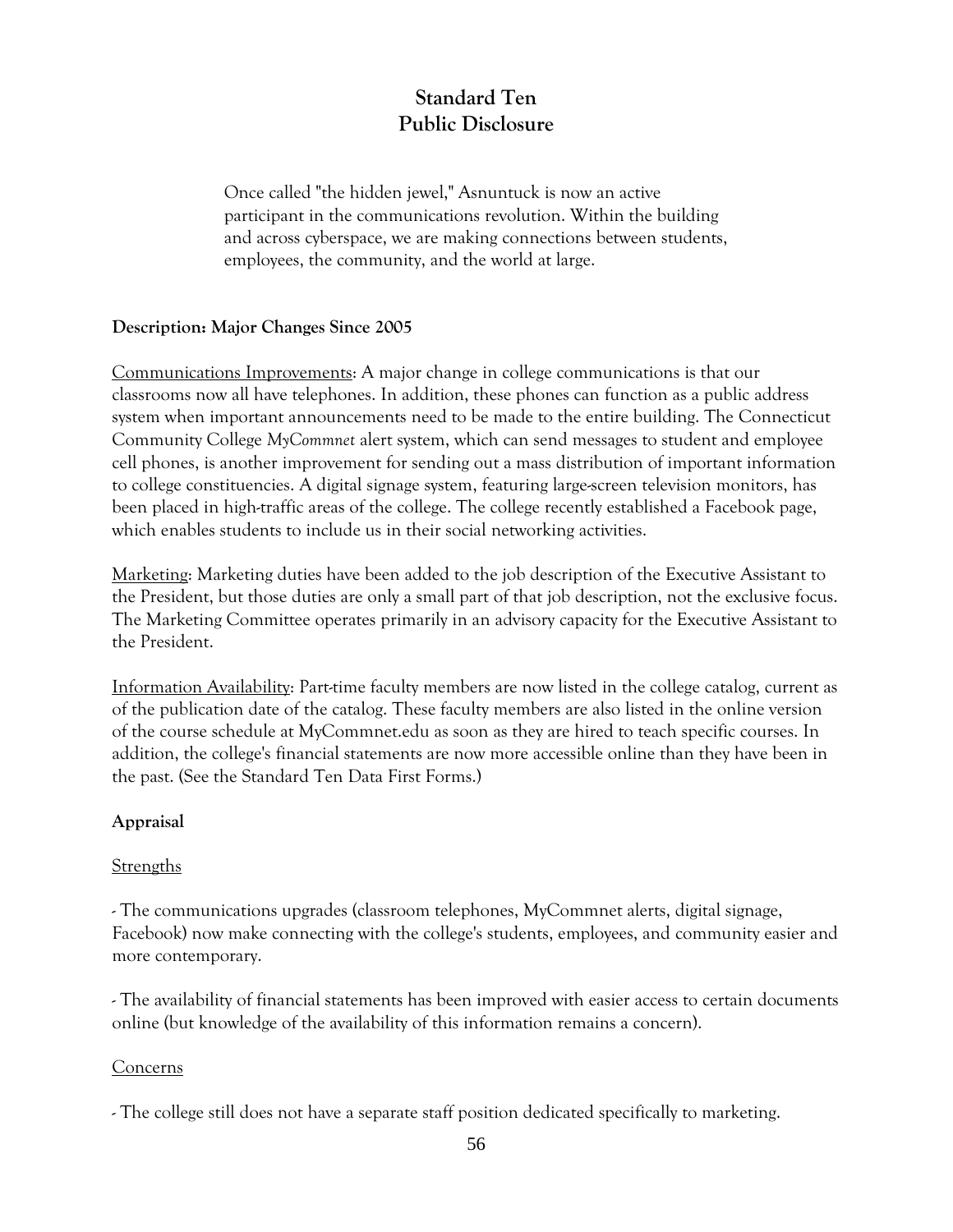- The college webmaster still has only a small percentage of his job description (Media Specialist) dedicated to work on the college website. The college currently has more than 200 web pages, many of which are outdated. There is no clear procedure for proposing website updates, additions, or deletions.

- The primary document containing Asnuntuck's public information is the current catalog, which is currently not available on the college website as such. Most of the catalog is available in other forms on the website, but it is not always easy to find. The college still does not clearly indicate the availability of some programs, courses, services, and personnel.

#### **Projection**

- The college will explore further opportunities to connect with our constituencies through advances in electronic communication and online social networking.

- Implementing a content management system would help address some of the website updating issues.

- The college will make the current print catalog available in an easily accessible location on the college website and establish a system for making catalog updates available to the public.

- Plans are being made to update information concerning the availability of college programs and services on the college website. In addition, a plan is in process to identify and publicize which semesters most courses are typically offered.

#### **Institutional Effectiveness**

The college is improving its systematic review of all print and electronic publications. Past practices have ensured accuracy and currency. Availability and completeness of the college website is currently under review.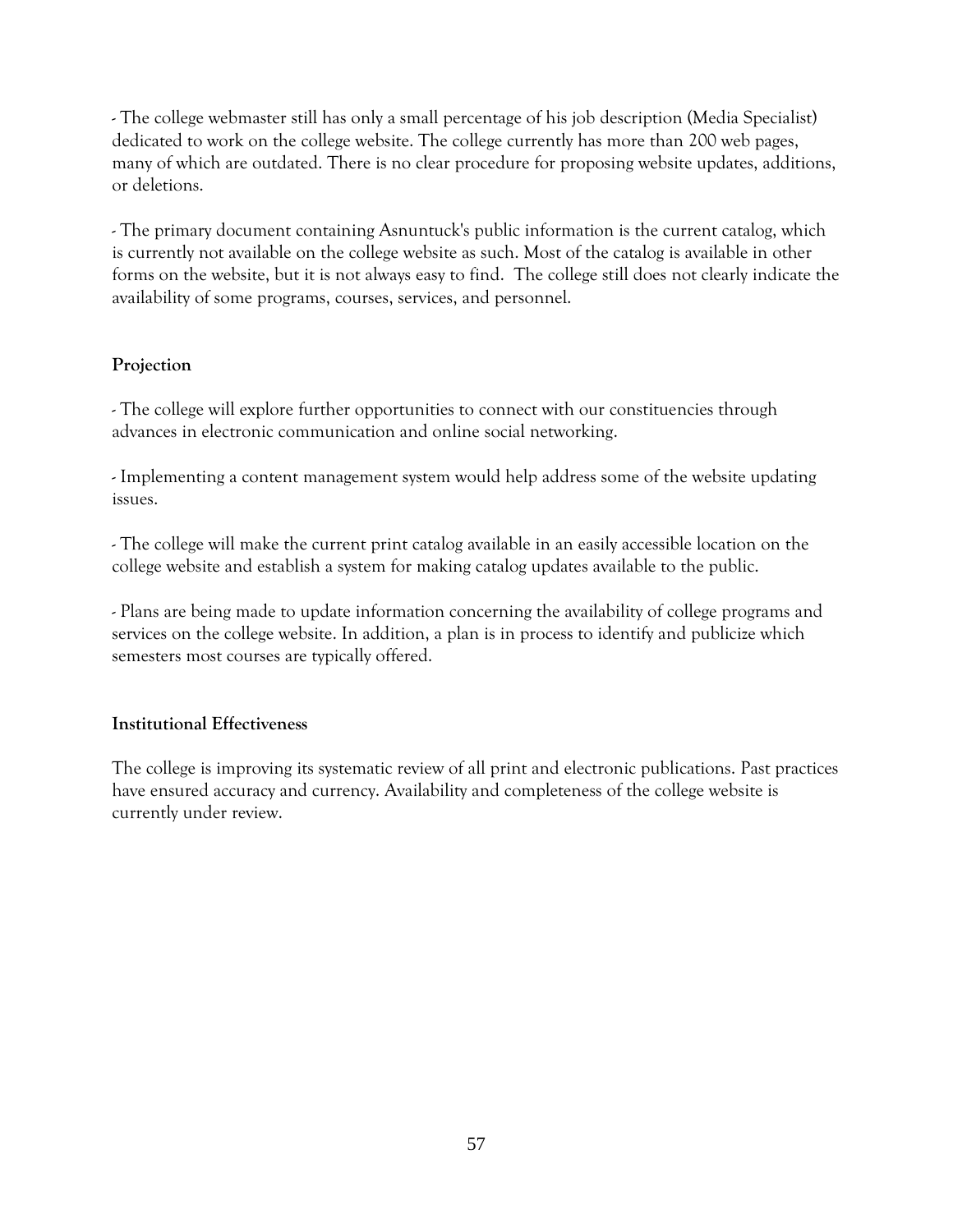## **Standard Eleven Integrity**

Asnuntuck has always been a place that feels like "home" to students and employees. In recent years, as student participation has increased, long-time employees have retired, and a generation of new faces has appeared, the college has maintained its sense of being a place of welcome through being a place of unity and diversity.

#### **Description: Major Changes Since 2005**

Student Participation: Student participation in the college governance system has increased significantly. Students now have two representatives and two alternates on the College Council, one representative and one alternate on the Curriculum and Standards Committee, one representative on the Diversity Committee, and one representative on the Foundation Board.

Veteran Friendly Campus: A new Veteran Student Organization was created, and a Veterans' Oasis Center installed at the college. Financial Aid was restructured to support Veterans and provide services. Programs and workshops focused on retention of veterans have included weekly coffee hours hosted by college offices, monthly visits by Ed Burke from Representative Joe Courtney's office, and the first Asnuntuck "USO Canteen" to celebrate Veteran's Day 2009. The college was selected by *G.I. Jobs Magazine* as a "Military Friendly School" in both 2009 and 2010, ranking ACC in the top 15 percent of all colleges, universities, and trade schools nationwide.

Diversity Committee: The Diversity Committee's charge and membership has been discussed previously. The committee has been extremely active and has made a consistent and positive impact on the college, as evidenced by this summary of its 2009-2010 activities:

- Drafting an updated committee charter.
- Establishing regular reports on committee activities at various governance meetings.
- Hosting an employee reception for students of diverse backgrounds, attended by approximately twenty-five students and a variety of employees.
- Celebrating the Sukkah and Harvest Festival to educate the college community about diverse harvest festivals.
- Hosting the African-American "Read-In" program to celebrate the works of African-American writers.
- Posting "Stall Stats," a series of approximately twenty display pages with diversity messages put in all college bathroom stalls.
- Coordinating Peace Week, a week-long series of events focusing on creating peace and inclusion in a diverse world. Events included programs on the Peace Corps, building respectful and peaceful dating relationships, a memorial reading of the names of American service members killed in recent wars, peace through music, lessons from the Holocaust, men and violence in relationships, two peace vigils, and a "Poetry for Peace" coffeehouse.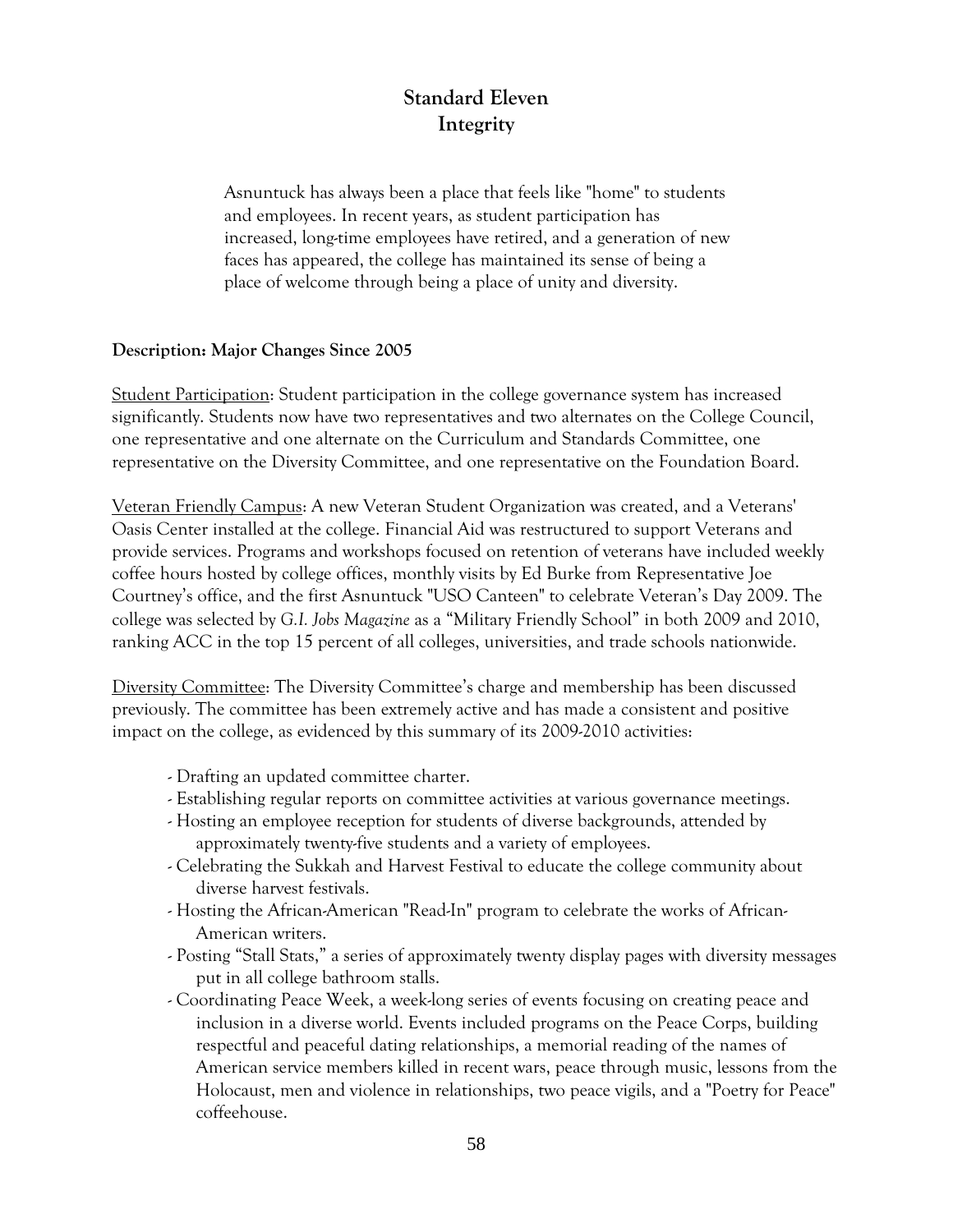- Securing approval to purchase and mount large maps of many different parts of the world along the classroom hallways as a way to encourage student global awareness.
- Posting weekly displays on the Celebrating Diversity Bulletin Board on a variety of diversity topics on the main front hallway of the college.
- Featuring inclusive symbols and celebrations of the winter holiday season.

Hiring Practices: Asnuntuck has always worked to make our hiring practices clear and transparent. However, some aspects of our hiring practices had not been formalized. Although ACC has not had difficulties in the past gaining acceptance of its annual plan, the college's 2008-2009 Affirmative Action Plan was not accepted by the Connecticut Commission on Human Rights and Opportunities (CHRO). Subsequently, the college contracted a hiring consultant to assist the Affirmative Action Officer in the completion of the plan and to instruct search committee chairs in fulfilling their CHRO reporting requirements. The Affirmative Action Plan for 2009-2010 has been submitted to CHRO and was accepted without concerns.

We have made several improvements to our hiring processes. Job postings are now designed to include the specific requirements and preferred qualifications of the position in order to establish clear and objective decision-making during the search and selection process. The search and selection process is comprised of a broad range of activities, including the decision to create or refill a position, recruitment, advertising, screening and interviewing candidates, and selecting a candidate for the job. The following general principles apply to the search and selection process:

- Open Searches: There is a presumption that positions will be filled following an open search of appropriate scope.

- Recruitment Period: There is a presumption that positions will be filled following a minimum of thirty days of active recruitment, including advertising in appropriate print and/or electronic media, strategic personal contact with individuals and professional groups likely to refer qualified candidates, and circulation of the announcement.

- Scope of the Search: The general practice for recruitment for unclassified positions is as follows:

- Faculty positions and non-teaching positions at level 18 and above are subject to national searches. A national search is defined as using media sources that have national exposure, e.g., *Chronicle of Higher Education*.

- Non-teaching positions at levels 16-17 involve regional searches.

- Positions below level 16 may be filled as the result of local or regional searches.

- Advisory Search and Selection Committee: The search and selection process generally involves an advisory search and selection committee. The role of the committee is to assist with recruitment activities, screen applications, and recommend candidates to the president. The final selection of a candidate is made by the president. Prior to beginning work on a search, an advisory search and selection committee is convened for orientation and the committee charge by the Affirmative Action Officer. The orientation includes review of the following:

- Job description and minimum qualifications for the position.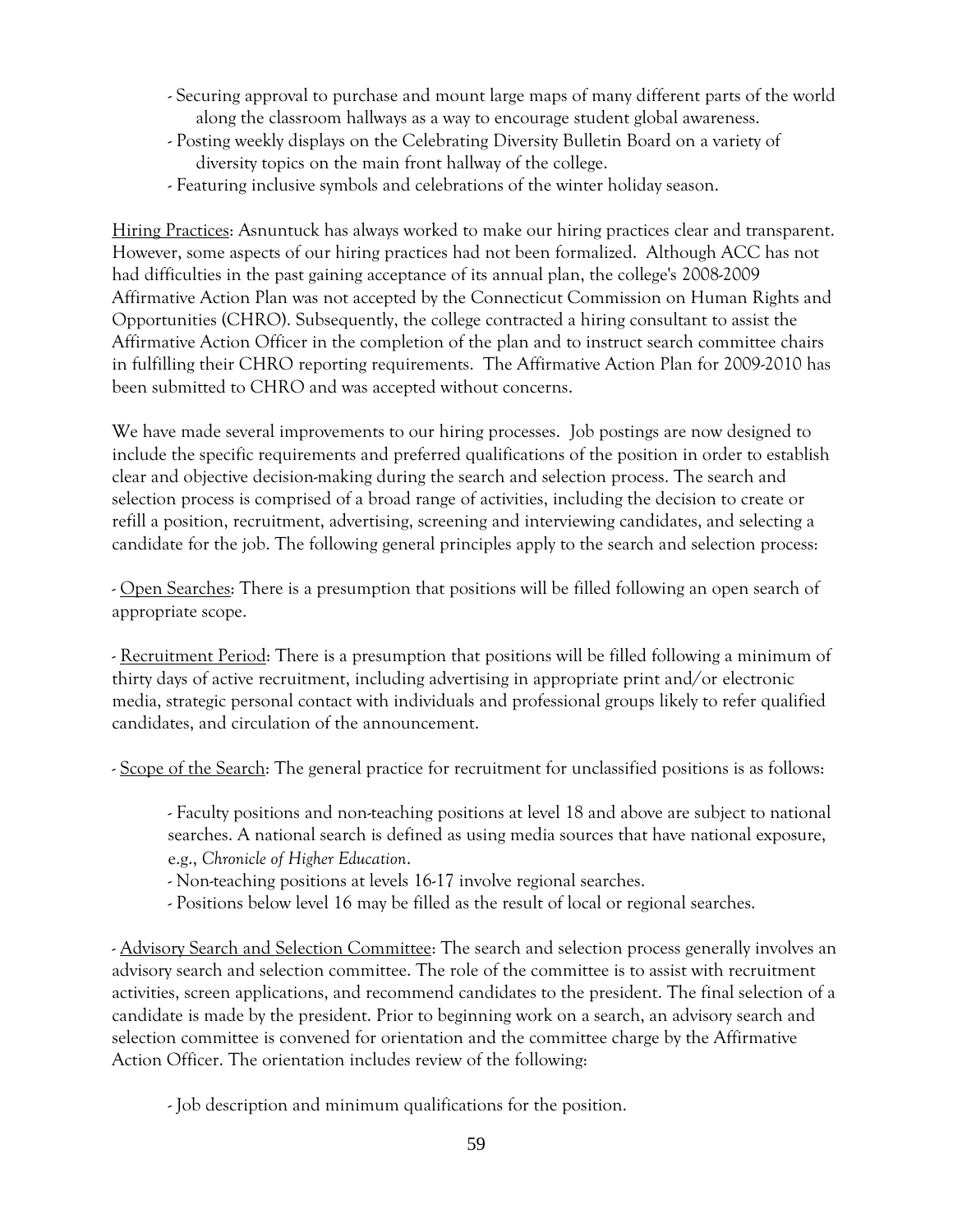- Affirmative action goals as set forth in the annual Affirmative Action Plan filed with the Connecticut Commission on Human Rights and Opportunities.

- The advisory role of the committee.

- Policies on equivalencies and exception appointments.
- Key deadlines for the search process.
- Expectations regarding the nature and format of the recommendation, i.e., list of unranked candidates with strengths and weaknesses.

#### **Appraisal**

#### **Strengths**

- As the percentage of full-time and matriculated students has increased in recent years, so has the number of students who participate in college governance and activities.

- The college's emphasis on supporting veterans has provided a place of support for those who serve their country in the military, as well as increased campus awareness of national and global issues.

- A specific budget was established for the Diversity Committee. In addition, the committee continues the time-honored Asnuntuck practice of creatively making good things happen despite funding shortages.

#### **Concerns**

- Asnuntuck's small size, limited resources, and the relative heterogeneous population of our service area sometimes make promoting awareness of cultural diversity difficult.

-Although many improvements have been made to our hiring process, there still is not a formal process manual available.

#### **Projection**

- The college will continue to encourage growth of student participation in college governance.

- The Human Resources office will continue to train search committee chairs in the affirmative action process to assure best hiring practices and to improve our future Affirmative Action Plans. A formal process manual will be an end product of these endeavors.

- The college will continue to explore ways to enhance our students', employees', and community's experience of cultural diversity and awareness of the larger world beyond the walls of Asnuntuck and the borders of Enfield.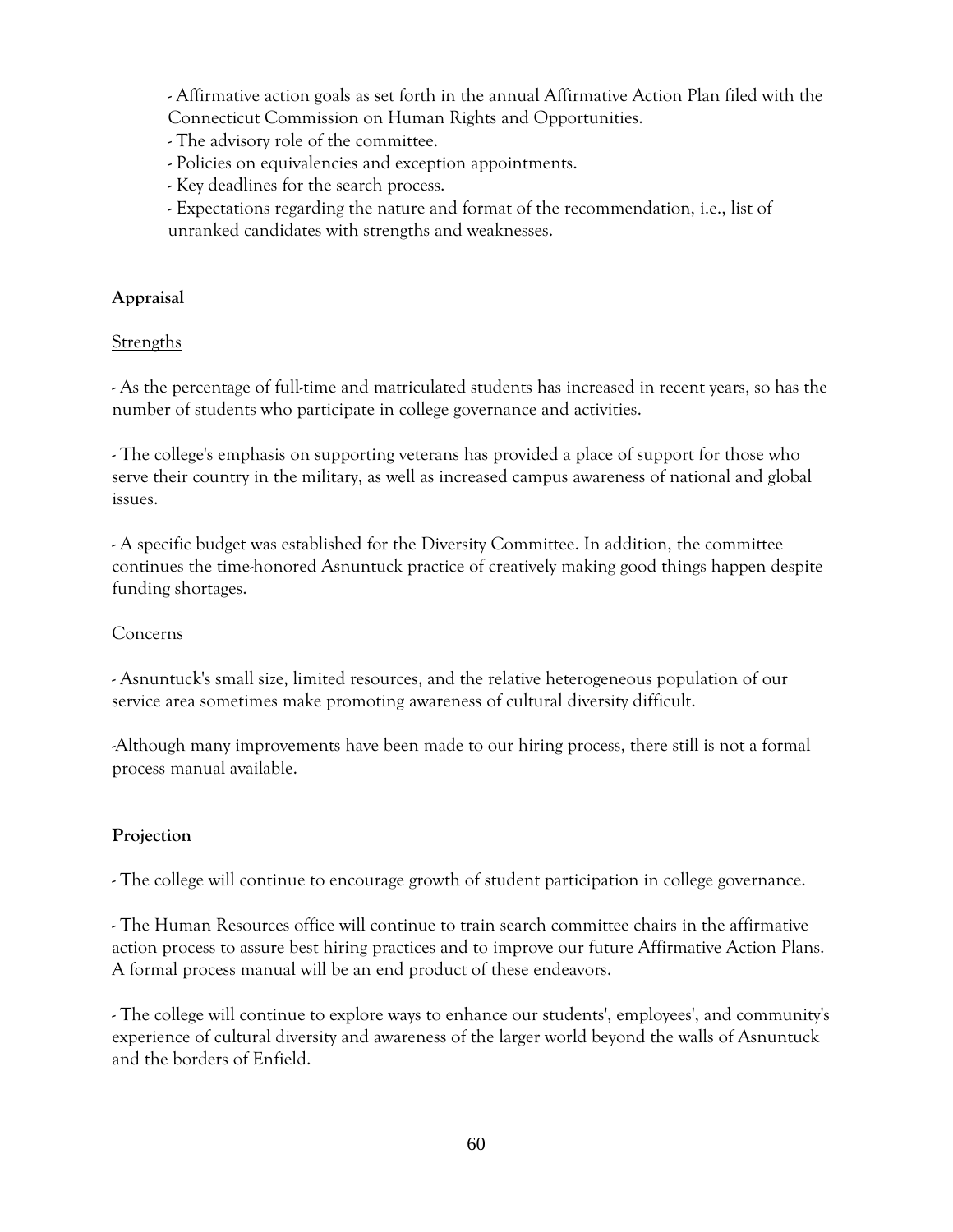#### **Institutional Effectiveness**

Policies and conditions that maintain the institution's integrity are reviewed on the same timetable as the college catalog is revised and republished every two years.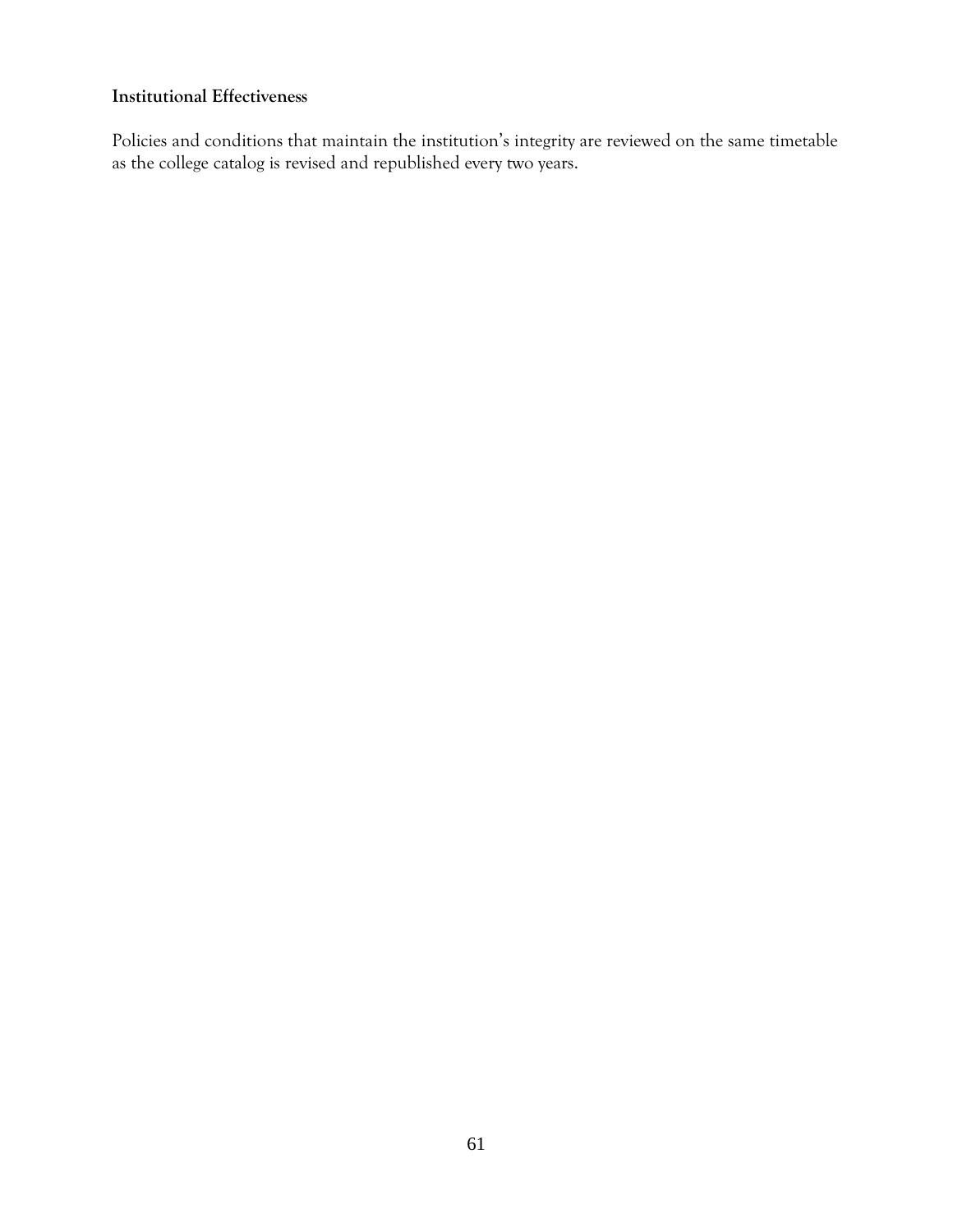## **Current and Future Plans**

Feedback from the SENSE study, Asnuntuck's Institutional Effectiveness Survey, and College Council meetings demonstrate the dedication of our faculty and staff and their ability to solve problems and get the job done creatively and efficiently. Needless to say, both fiscal and human resources are stretched thin at a small college. Each individual has a broad range of responsibilities, and the recent combination of increased enrollment and multiple vacancies strained morale. To improve morale we have the Kudos program which recognizes and publicly honors those who go above and beyond their job descriptions. It is an ongoing challenge to balance enrollment demands and services with existing resources. We have shown in the past we are able to do this, and with the large number of new hires made last year, we are renewed and ready for the future and its challenges.

There are three additional challenges we face: the growing number of underprepared students seeking a community college education; the flood of displaced workers from business, finance, and industry that are seeking training and education to prepare them for workforce reentry; and the expectation of cuts in state budgets that will require the college to further depend on our financially successful entrepreneurial ventures through Continuing Education. Each of these challenges is discussed further below:

The Connecticut Community College Developmental Education Initiative has articulated "five strategic levers to advance student success: curriculum alignment, assessment, data and measurement, redesign and innovation in developmental education, and integration of Academic and Student Services." At Asnuntuck we already have all five levers in place, Developmental Mathematics and Writing are already integrated into the curriculum, we are using data and measurement wisely in the Academic Skills Center and our "Accelerating Mathematics" pilot project, we believe developmental education needs to be redesigned in order to improve student success, and we already have an unusually high degree of collaboration between Academic Affairs and Student Services. We expect to make great strides during the next three years.

The need for a skilled workforce in Connecticut is becoming critical, as European companies continue to move to New England. One such company in our service area is committing twenty million dollars to the expansion of its facilities. Asnuntuck will strive to meet these needs, both on our campus and through expanding our Business and Industry partnerships. In addition, we expect an increase in displaced workers in need of training and expect growth in both Manufacturing Technology and the Allied Health programs.

The projected budget cuts for fiscal year 2012 and beyond are a serious concern, but we are in strong financial shape now and are increasing the revenue generating capacity of the Workforce Development and Continuing Education offerings. The recently hired Acting Director of Workforce Development and Continuing Education has completed a cost/benefit analysis of that department's offerings, which will lead to a greater variety of courses, based on community and business needs, with profitability margins that will benefit the college.